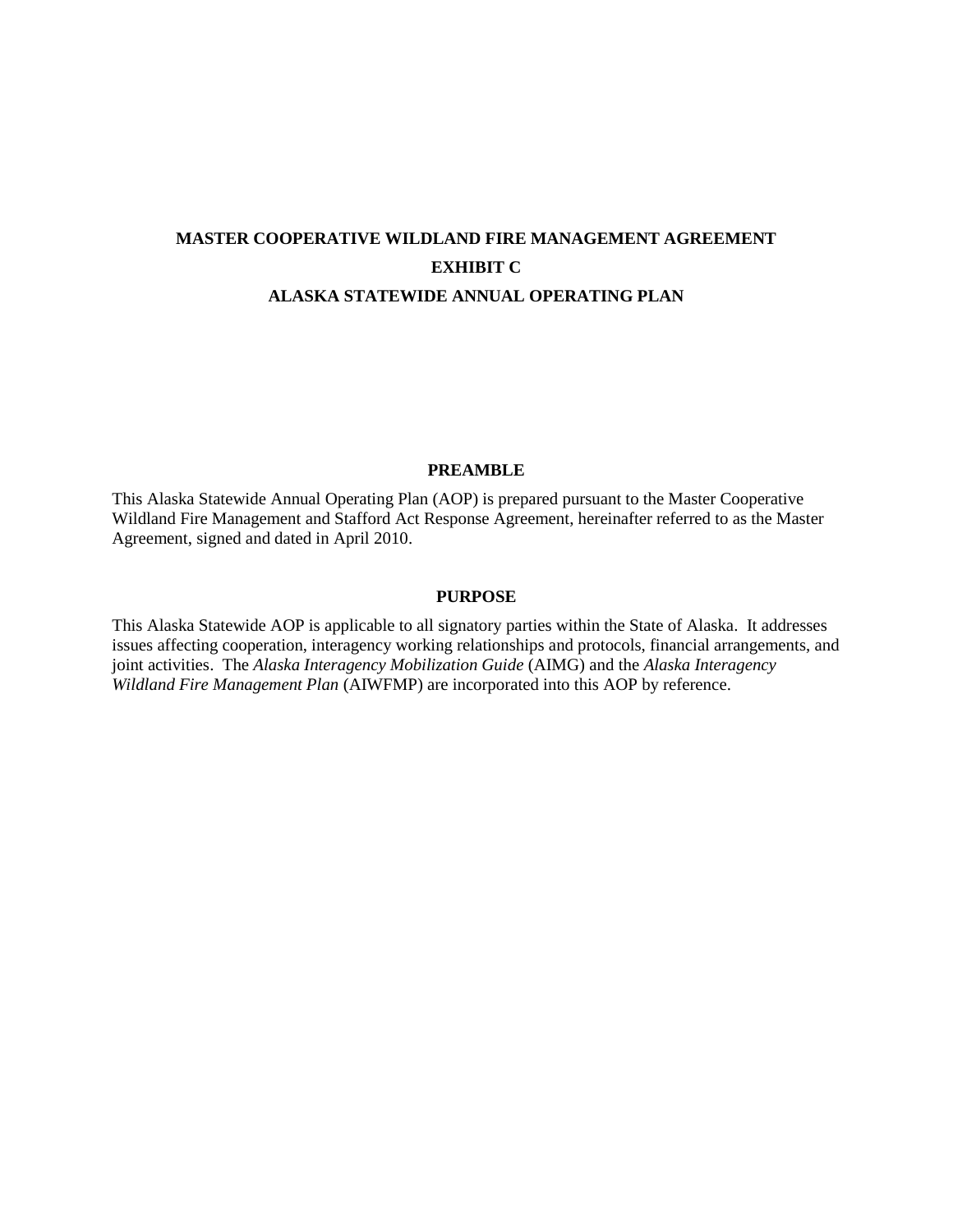# **ACRONYMS**

| <b>AFS</b>    | Bureau of Land Management, Alaska Fire Service         |
|---------------|--------------------------------------------------------|
| <b>AICC</b>   | Alaska Interagency Coordination Center                 |
| AIMG          | Alaska Interagency Mobilization Guide                  |
| <b>AIWFMP</b> | Alaska Interagency Wildland Fire Management Plan       |
| <b>AMAC</b>   | Alaska Multi-Agency Coordination Group                 |
| AMD           | <b>Aviation Management Directorate</b>                 |
| AOP           | <b>Annual Operating Plan</b>                           |
| AS            | Alaska Statute                                         |
| <b>AWFCG</b>  | Alaska Wildland Fire Coordinating Group                |
| <b>BIA</b>    | DOI, Bureau of Indian Affairs                          |
| <b>BLM</b>    | DOI, Bureau of Land Management                         |
| <b>DCIA</b>   | Debt Collection Improvement Act of 1996                |
| <b>DEC</b>    | Alaska Department of Environmental Conservation        |
| <b>DHS</b>    | United States Department of Homeland Security          |
| DM            | DOI, Department Manual                                 |
| <b>DNR</b>    | State of Alaska, Department of Natural Resources       |
| <b>DOA</b>    | United States Department of Agriculture                |
| <b>DOI</b>    | United States Department of the Interior               |
| <b>EFF</b>    | <b>Emergency Fire Fighter</b>                          |
| <b>FEMA</b>   | DHS, Federal Emergency Management Agency               |
| <b>FMAGP</b>  | Fire Management Assistance Grant Program               |
| <b>FMO</b>    | Fire Management Officer                                |
| <b>FOIA</b>   | Freedom of Information Act                             |
| <b>FWS</b>    | DOI, Fish and Wildlife Service                         |
| <b>GIS</b>    | Geographic Information System                          |
| <b>IBMH</b>   | <b>Incident Business Management Handbook</b>           |
| <b>IMT</b>    | <b>Incident Management Team</b>                        |
| <b>JIC</b>    | <b>Joint Information Center</b>                        |
| <b>MAC</b>    | Multi-Agency Coordination Group                        |
| <b>MOU</b>    | Memorandum of Understanding                            |
| <b>NIMS</b>   | National Incident Management System                    |
| <b>NIIMS</b>  | National Interagency Incident Management System        |
| <b>NPS</b>    | DOI, National Park Service                             |
| <b>NRF</b>    | <b>National Response Framework</b>                     |
| <b>NWCG</b>   | National Wildfire Coordinating Group                   |
| <b>RAWS</b>   | Remote Area Weather Station                            |
| <b>ROSS</b>   | Resource Order and Statusing System                    |
| <b>SLC</b>    | <b>State Logistics Center</b>                          |
| <b>UFMP</b>   | Administrative Unit Fire Management Plan               |
| <b>USFS</b>   | United States Department of Agriculture Forest Service |
| <b>WFDSS</b>  | Wildland Fire Decision Support System                  |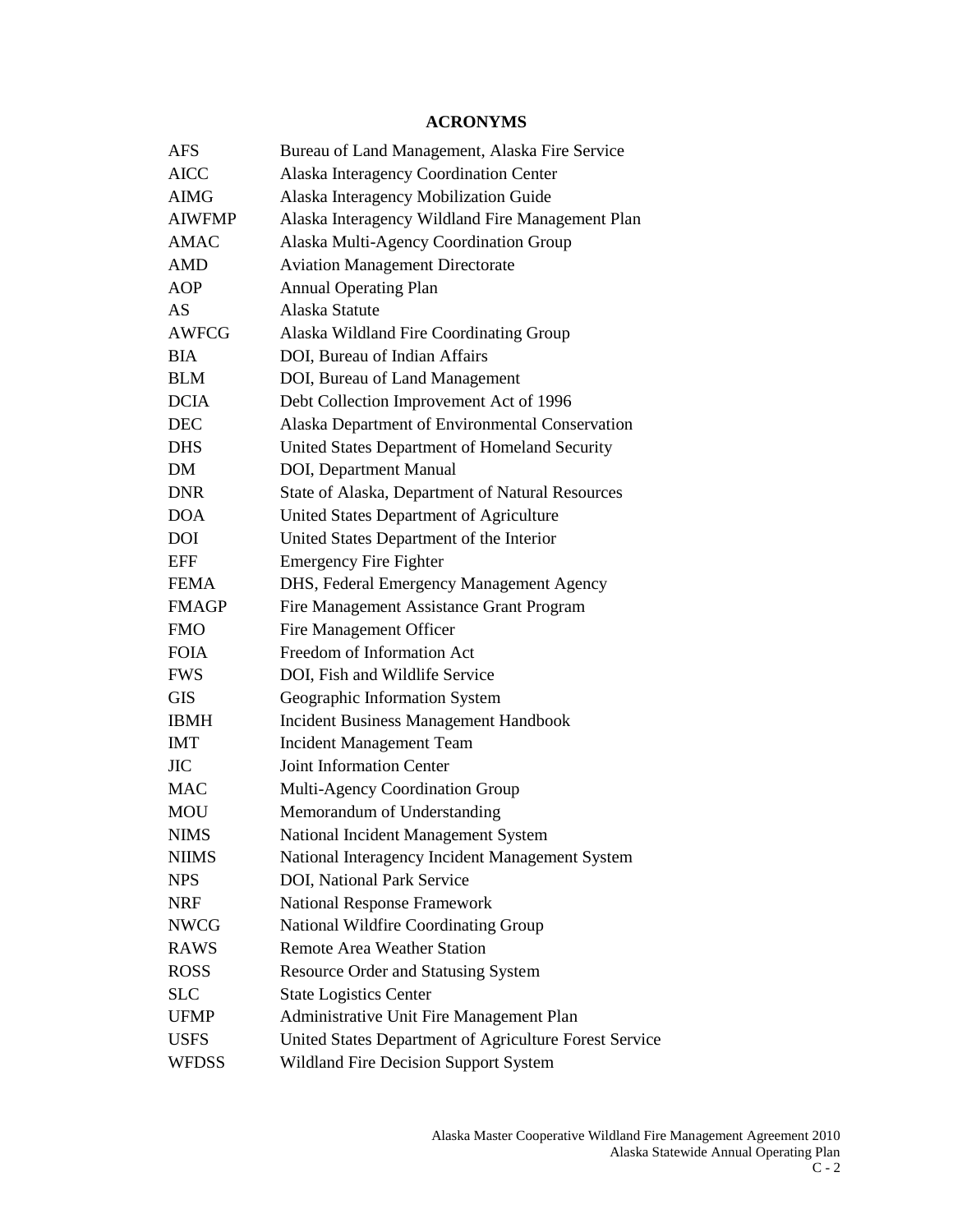# **TABLE OF CONTENTS**

| <b>PREAMBLE</b><br>1                                                                                                                                                                                                                                                                                                                                                                                                                                                                                                                                                                                                                                                                                                                                                                                                                                                  |                                                                                                                                                                                                                 |  |  |  |
|-----------------------------------------------------------------------------------------------------------------------------------------------------------------------------------------------------------------------------------------------------------------------------------------------------------------------------------------------------------------------------------------------------------------------------------------------------------------------------------------------------------------------------------------------------------------------------------------------------------------------------------------------------------------------------------------------------------------------------------------------------------------------------------------------------------------------------------------------------------------------|-----------------------------------------------------------------------------------------------------------------------------------------------------------------------------------------------------------------|--|--|--|
| <b>PURPOSE</b><br>1                                                                                                                                                                                                                                                                                                                                                                                                                                                                                                                                                                                                                                                                                                                                                                                                                                                   |                                                                                                                                                                                                                 |  |  |  |
| <b>ACRONYMS</b><br>2                                                                                                                                                                                                                                                                                                                                                                                                                                                                                                                                                                                                                                                                                                                                                                                                                                                  |                                                                                                                                                                                                                 |  |  |  |
| <b>RECITALS</b>                                                                                                                                                                                                                                                                                                                                                                                                                                                                                                                                                                                                                                                                                                                                                                                                                                                       |                                                                                                                                                                                                                 |  |  |  |
| Intermingled or Adjacent Lands<br>1.<br>Parties to this Agreement<br>2.<br>3.<br><b>Coordinated Efforts</b><br>4.<br><b>State Resource Availability</b><br>5.<br><b>Federal Resource Availability</b><br><b>Stafford Act Responses</b><br>6.<br>7.<br>Expectations (Roles & Responsibilities)<br>a. All Parties<br>b. Jurisdictional Agencies<br>Figure A: Agencies and Jurisdictions<br>c. Protecting Agencies                                                                                                                                                                                                                                                                                                                                                                                                                                                       | Refer to Master Agreement<br><b>Refer to Master Agreement</b><br>Refer to Master Agreement<br>Refer to Master Agreement<br>Refer to Master Agreement<br>Refer to Master Agreement<br>7<br>7<br>$8\,$<br>8<br>10 |  |  |  |
| <b>INTERAGENCY COOPERATION</b>                                                                                                                                                                                                                                                                                                                                                                                                                                                                                                                                                                                                                                                                                                                                                                                                                                        |                                                                                                                                                                                                                 |  |  |  |
| Alaska Interagency Wildland Fire Management Plan<br>a.<br>9. National Incident Management System<br>10. Annual Operating Plans<br>11. Interagency Fire Dispatch Centers<br>Figure B: Interagency Fire Dispatch Centers<br>Staffing<br>a.<br><b>Resource Orders</b><br>h.<br>12. Alaska Interagency Coordination Center<br>Figure C: AICC Staffing and Funding<br>Alaska Interagency Mobilization Guide<br>a.<br>b. AICC Website<br>c. Internal Movement of Agency Resources<br>13. Interagency Resources<br>a. Availability<br>Daily Statewide Strategy Meeting<br>b.<br><b>Statewide Shared Tactical Resources</b><br>$\mathbf{c}$ .<br><b>Mutual Support</b><br>d.<br><b>Extended Staffing Request</b><br>e.<br>f.<br><b>Supplemental Resource Requests</b><br><b>Severity Funding</b><br>g.<br>Fire Medic Program<br>h.<br>i.<br>Lower 48 Type 2 Crew Mobilization | 11<br>Refer to Master Agreement<br>11<br>11<br>12<br>11<br>11<br>12<br>13<br>13<br>13<br>13<br>14<br>14<br>14<br>14<br>14<br>15<br>15<br>15<br>15<br>16                                                         |  |  |  |
| <b>Interagency or Agency Crews</b><br>j.<br><b>National Guard</b><br>k.<br><b>Non-DNR State Of Alaska Resources</b><br>1.<br>m. Alaska Orientation Briefing                                                                                                                                                                                                                                                                                                                                                                                                                                                                                                                                                                                                                                                                                                           | 16<br>16<br>16<br>16                                                                                                                                                                                            |  |  |  |
| 14. Standards                                                                                                                                                                                                                                                                                                                                                                                                                                                                                                                                                                                                                                                                                                                                                                                                                                                         | 16                                                                                                                                                                                                              |  |  |  |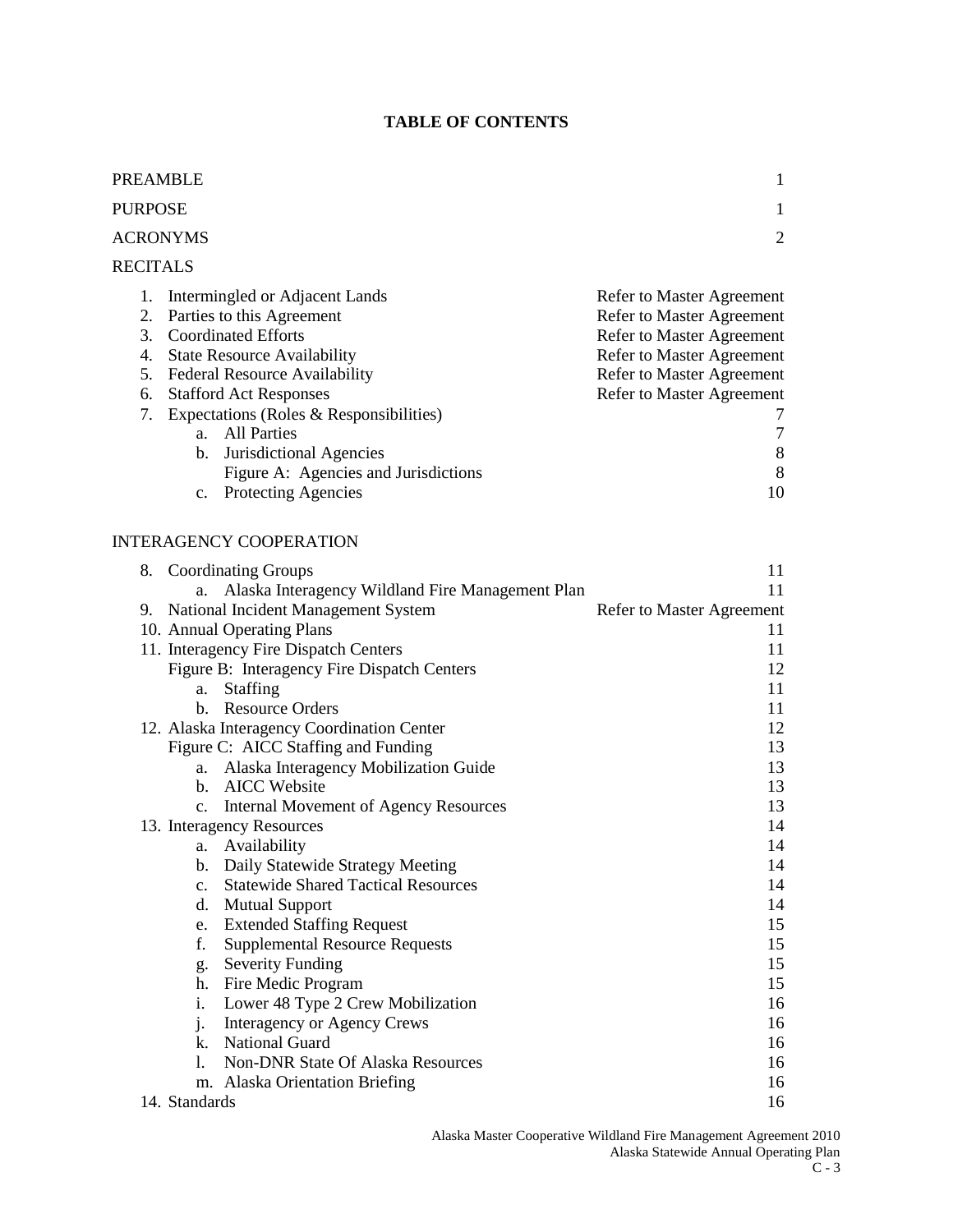## PREPAREDNESS

| 15. Protection Planning                           |    |
|---------------------------------------------------|----|
| Figure D: Due Dates and Protection Planning Tasks | 17 |
| 16. Protection Areas and Boundaries               | 17 |
| 17. Fire Protection and Suppression               | 18 |
| 18. Joint Projects and Project Assistance         | 18 |
| 19. Fire Prevention                               | 18 |
| 20. Public Use Restrictions                       | 18 |
| 21. Burning Permits                               | 18 |
| 22. Prescribed Fire and Fuel Management           | 19 |
| 23. Smoke Management                              | 19 |

## OPERATIONS

| 24. Fire Notifications                                                     |    |  |  |  |
|----------------------------------------------------------------------------|----|--|--|--|
| 25. Closest Forces Concept<br>20                                           |    |  |  |  |
| DNR Delta Area Authority for Donnelly And Fort Greely Training Areas<br>a. | 20 |  |  |  |
| DNR Matsu Authority for Fort Richardson<br>b.                              | 20 |  |  |  |
| 26. Independent Actions                                                    | 21 |  |  |  |
| 27. Protection Area Boundary Line Fires                                    | 21 |  |  |  |
| 28. Escaped Prescribed Fires                                               | 21 |  |  |  |
| 29. Response to Wildfire                                                   | 21 |  |  |  |
| a. Initial Response                                                        | 21 |  |  |  |
| b. Decision Process                                                        | 21 |  |  |  |
| Wildland Fire Decision Support System Approval Requirements<br>c.          | 22 |  |  |  |
| Fires with Federal Emergency Management Agency Reimbursable Expenses<br>d. | 22 |  |  |  |
| e. Surveillance and Monitoring                                             | 23 |  |  |  |
| Fires with Resource Benefit Objectives<br>f.                               | 23 |  |  |  |
| <b>Post Fire Activities</b><br>g.                                          | 23 |  |  |  |
| 30. Delegations of Authority, Briefings and Evaluations                    | 23 |  |  |  |
| 31. Priorities                                                             | 23 |  |  |  |
| 32. Preservation of Evidence                                               | 24 |  |  |  |
| 24<br>33. Stafford Act Responses                                           |    |  |  |  |

## USE AND REIMBURSEMENT OF INTERAGENCY FIRE RESOURCES

| 24<br>24<br>25 |
|----------------|
|                |
|                |
|                |
| 25             |
| 25             |
| 25             |
| 25             |
| 25             |
| 26             |
| 26             |
| 26             |
| 26             |
|                |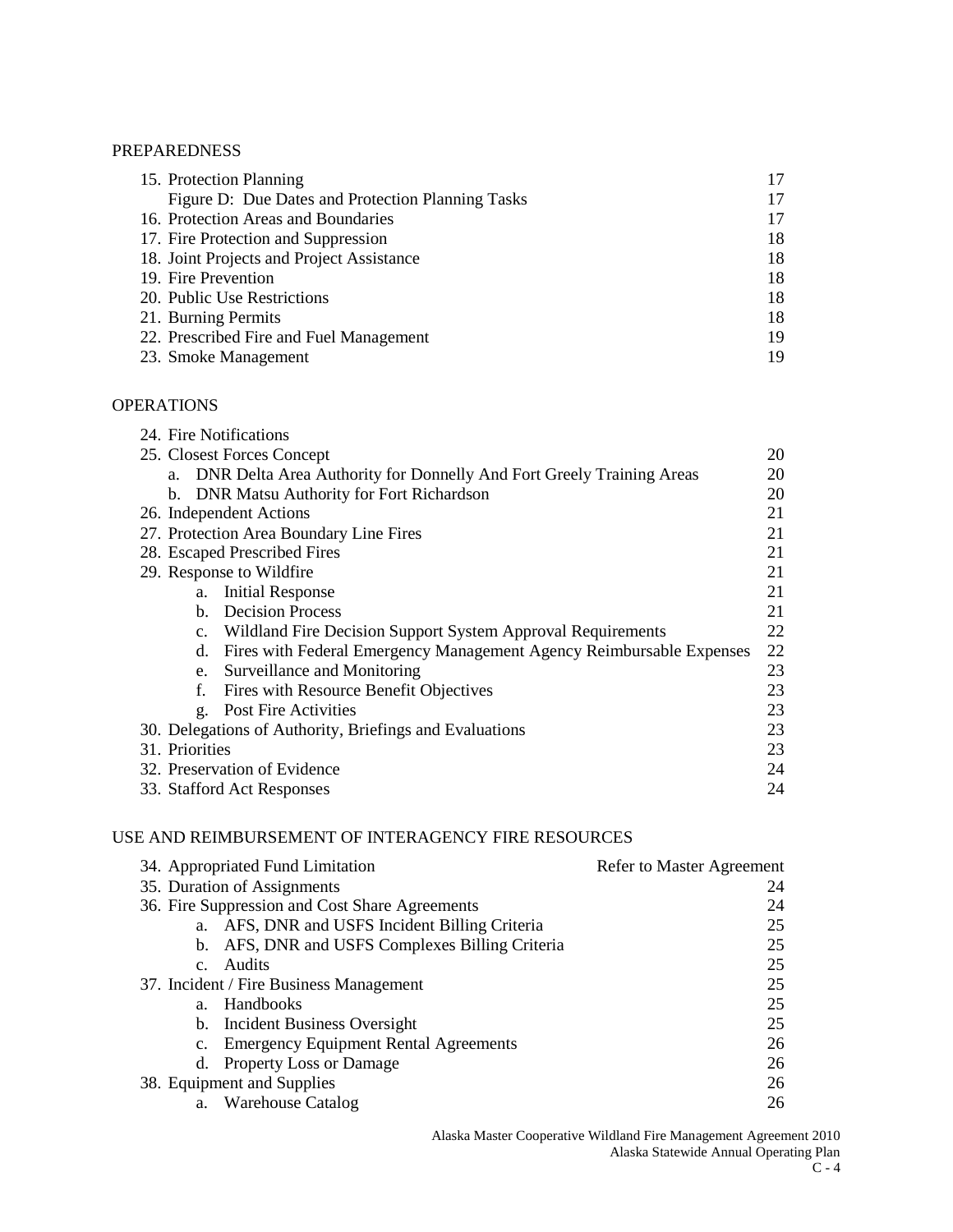| b.             | <b>Incident Support</b>                                                     | 26 |
|----------------|-----------------------------------------------------------------------------|----|
| c.             | <b>Property Loss or Damage</b>                                              | 27 |
| d.             | <b>Fresh Food Boxes</b>                                                     | 27 |
| e.             | <b>Interagency Cache Planning</b>                                           | 27 |
| 39. Licensing  | <b>Refer to Master Agreement</b>                                            |    |
| 40. Training   |                                                                             | 27 |
|                | a. Emergency Fire Fighter Training                                          | 27 |
| $\mathbf{b}$ . | <b>Field Deliverable Courses</b>                                            | 27 |
|                | 41. Technology Systems                                                      | 28 |
|                | a. BLM Network Access                                                       | 28 |
|                | <b>AFS Access Guidelines</b><br>1)                                          | 28 |
|                | 2)<br><b>Special Provisions</b>                                             | 28 |
| b.             | GIS and Information Technology Applications                                 | 28 |
| c.             | Teletype                                                                    | 29 |
| d.             | Radio Frequency Sharing                                                     | 29 |
|                | 42. Fire Weather Systems                                                    | 30 |
| a.             | Fire Weather Annual Operating Plan                                          | 30 |
| $\mathbf{b}$ . | <b>Incident Meteorological Services</b>                                     | 30 |
| $c_{\cdot}$    | Automatic Lightening Detection Network                                      | 30 |
|                | d. Remote Automated Weather Stations                                        | 30 |
|                | 43. Aviation Operations                                                     | 30 |
| a.             | <b>Aviation Site Management</b>                                             | 30 |
|                | b. Certification                                                            | 31 |
|                | c. Standards                                                                | 31 |
|                | d. Canadian Resources                                                       | 31 |
|                | e. Airtanker Bases                                                          | 31 |
|                | 1)<br><b>Primary Bases</b>                                                  | 32 |
|                | 2)<br><b>Secondary Bases</b>                                                | 32 |
| f.             | AFS Fort Wainwright Aircraft Operations                                     | 32 |
| g.             | Fire Scene Organization and Communications                                  | 33 |
| h.             | <b>Non-Tactical Aviation Resources</b>                                      | 33 |
| i.             | <b>Arial Mapping Services</b>                                               | 33 |
| j.             | Documentation                                                               | 33 |
| k.             | <b>Reimbursable Costs</b>                                                   | 33 |
|                | 44. Billing Procedures                                                      | 34 |
|                | a. In-State Fires with Federal Emergency Management Agency                  | 34 |
|                | Reimbursable Expenses                                                       | 34 |
| b.             | Joint Projects and Project Assistance (Fuels)                               | 35 |
| c.             | Meals and Lodging for Resource Ordered and Subsisted Personnel              | 35 |
| d.             | <b>Annual Fixed Costs</b>                                                   | 35 |
| e.             | Suppression and Non-Specific Suppression Support                            | 35 |
| f.             | <b>Stafford Act Responses</b>                                               | 36 |
| g.             | Documentation                                                               | 36 |
| h.             | <b>Administrative Overhead Rate</b>                                         | 36 |
| i.             | <b>Billing Process and Addresses</b>                                        | 36 |
| j.             | Alaska Fire Service and Department of Natural Resources Billing             | 36 |
|                | Figure E1: AFS-DNR Billing Due Dates and Tasks                              | 36 |
| k.             | Bureau of Indian Affairs, Fish & Wildlife Service and National Park Service |    |
|                | <b>Cost Recovery Process</b>                                                | 37 |
| k.             | U.S. Forest Service and Department of Natural Resources Billing             | 37 |
|                | Figure E2: USFS-DNR Billing Due Dates and Tasks                             | 37 |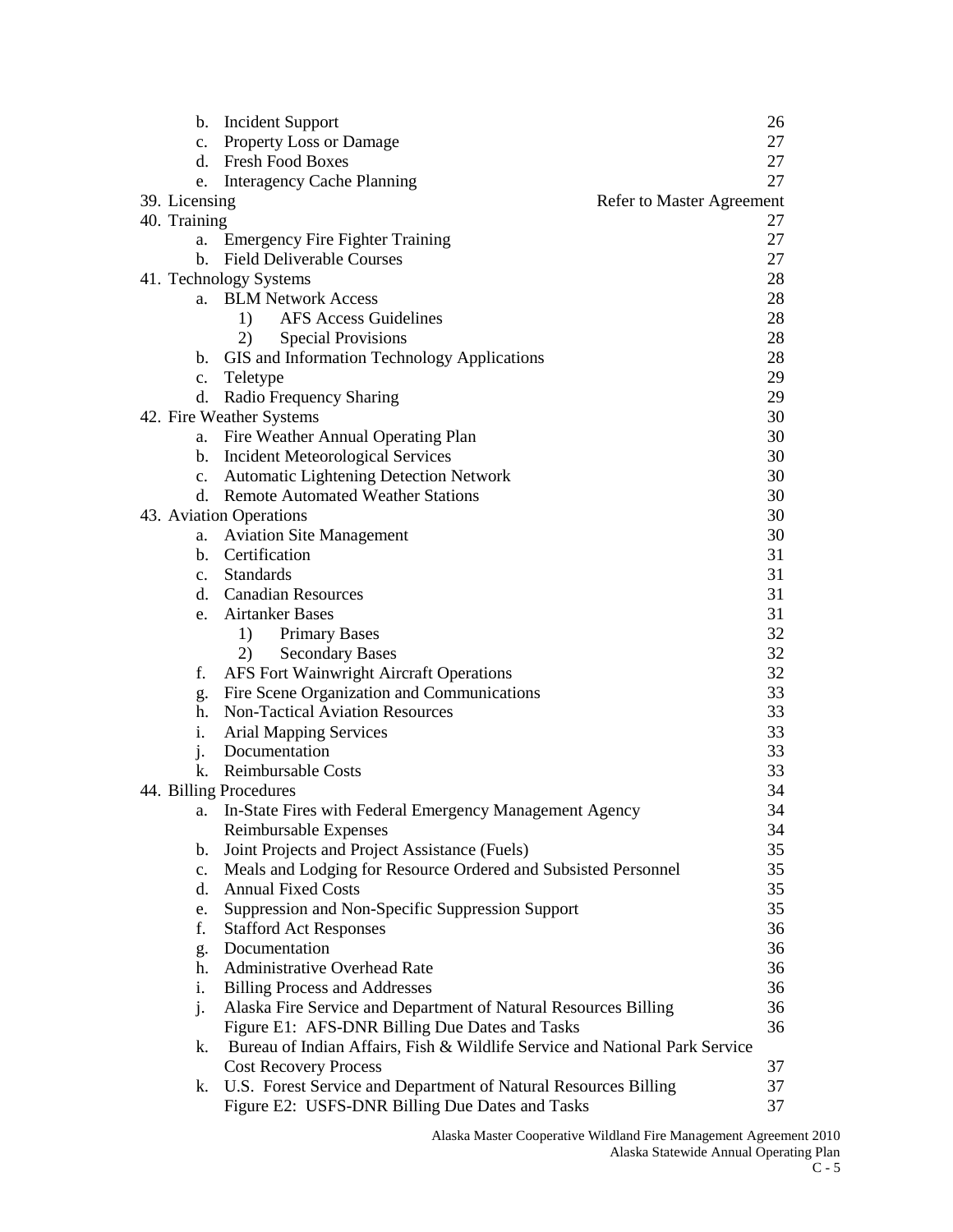| 45. Trespass Cost Recovery                                  |                                  |
|-------------------------------------------------------------|----------------------------------|
| 46. Purchaser, Contractor, Operator, Permittee, Etc., Fires | <b>Refer to Master Agreement</b> |
| 47. Stafford Act Use and Reimbursement                      |                                  |

## GENERAL PROVISIONS

| 48. Fire Information |                                                                    | 38                               |
|----------------------|--------------------------------------------------------------------|----------------------------------|
| a.                   | AICC and National Interagency Coordination Center Situation Report | 38                               |
| b.                   | Protecting Agency Role and Staffing                                | 38                               |
| c.                   | Jurisdictional Agency Role                                         | 39                               |
|                      | 49. Miscellaneous Assistance                                       | 39                               |
|                      | a. AFS Facilities on Fort Wainwright                               | 39                               |
| $h_{-}$              | <b>McGrath Facilities</b>                                          | 39                               |
|                      | c. Kenai Interagency Dispatch Center                               | 39                               |
| d.                   | Meals and Lodging (Reimbursable)                                   | 39                               |
| 50. Personnel Policy |                                                                    | 40                               |
|                      | 51. Mutual Sharing of Information                                  | 40                               |
| $a_{-}$              | <b>Alaska Fire Information Websites</b>                            | 40                               |
| h.                   | <b>GIS Fire Perimeters Protocols</b>                               | 40                               |
| $\mathbf{c}$ .       | <b>Final Fire Reports</b>                                          | 40                               |
| d.                   | <b>WFDSS Points of Contact</b>                                     | 40                               |
|                      | 52. Accident Investigations                                        | 40                               |
| 53. Waiver           |                                                                    | <b>Refer to Master Agreement</b> |
| 54. Modifications    |                                                                    | 41                               |
| 55. Annual Review    |                                                                    | 41                               |
|                      | 56. Duration of Agreement                                          | 41                               |
|                      | 57. Previous Agreements Superseded                                 | 41                               |
|                      | 58. Authorized Representatives                                     | 41                               |
|                      |                                                                    |                                  |

## SIGNATURES 42

# Figures

| Figure A: Agencies and Jurisdictions              | 9  |
|---------------------------------------------------|----|
| Figure B: Interagency Fire Dispatch Centers       | 12 |
| Figure C: AICC Staffing and Funding               | 13 |
| Figure D: Due Dates and Protection Planning Tasks | 17 |
| Figure E1: AFS-DNR Billing Due Dates and Tasks    | 36 |
| Figure E2: USFS-DNR Billing Due Dates and Tasks   | 37 |

## Attachments

| 1. Alaska Fire Service Annual Fixed Costs               | 44 |
|---------------------------------------------------------|----|
| 2. Synopsis: Suppression and Non-Specific Support Items | 45 |
| 3. AFS and DNR Radio Frequencies                        | 46 |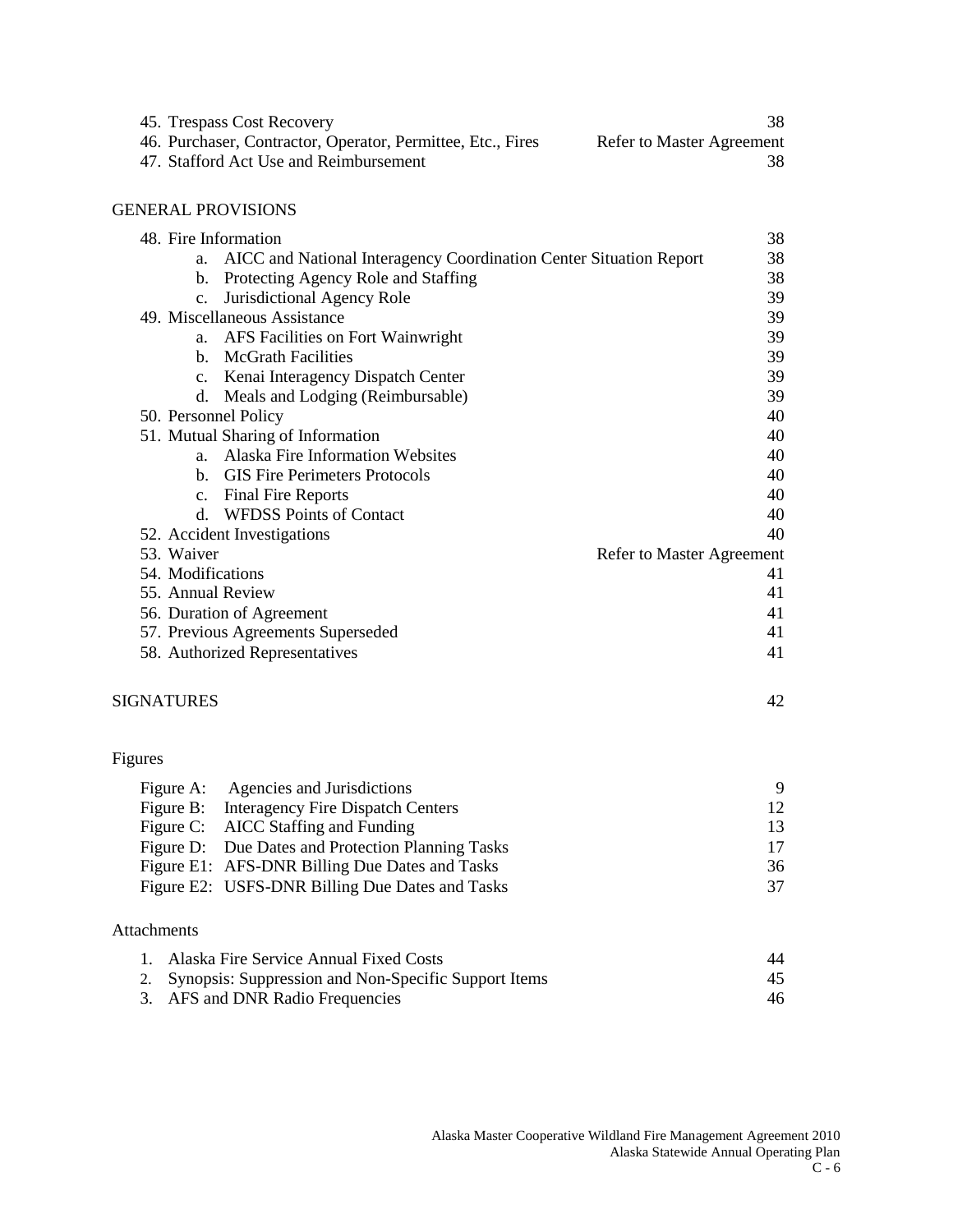## **RECITALS**

#### 1-6. Refer to Master Agreement.

7. Expectations

The roles of the Parties to this agreement will be delineated to facilitate wildland fire management activities to protect the public, firefighters, and identified sites from wildland fire and to provide an opportunity for Jurisdictional Agencies to accomplish fire-related land-use and resource management objectives in a cost-efficient manner, consistent with the policies of the United States Department of the Interior (DOI), the United States Department of Agriculture (DOA) and the Alaska Department of Natural Resources (DNR).

#### a. All Parties

Because of their common interests, the Parties agree to the following:

- 1) The protection of human life is the single, overriding suppression priority. Setting priorities among protecting human communities and community infrastructure, other property and improvements, and natural and cultural resources will be done based on the values to be protected, human health and safety, and the costs of protection.
- 2) The Parties will ensure their capability to provide safe, cost-effective fire management programs in support of land and resource management plans through appropriate planning, staffing, training, equipment and management oversight.
- 3) The Parties will cooperate with each other, other interested parties and the public to prevent unauthorized ignition of wildland fires.
- 4) All Parties will use compatible planning processes, training and qualification requirements, operational procedures, management option designations and public education programs for all fire management activities.
- 5) Each will maintain a membership in the Alaska Wildland Fire Coordinating Group (AWFCG). It is the responsibility of each member to participate in the decision-making process and ensure their respective agencies are made aware of decisions that will affect them.
- 6) Agency administrators will ensure that their employees are trained, certified and made available to participate in the wildland fire program locally, regionally, and nationally as the situation demands. Employees with operational, administrative, or other skills will support the wildland fire program.
- 7) As requested and based on availability of resources, any Party may provide assistance to another for planning and implementing prescribed fires and other fuel treatment projects.
- 8) All Parties will provide qualified personnel to participate in workgroup, committees and training.
- 9) All Parties will support wildland fire research, identify needs and priorities, provide personnel and logistical support, and assist with technology transfer and implementation of research results.
- 10) All Parties shall comply with statutes, laws, Executive orders, and policies relating to nondiscrimination. These include, but are not limited to Sections 119 and 504 of the Rehabilitation Act of 1973 as amended, which prohibits discrimination on the basis of race, color, religion, sex, age, national origin, marital status, familial status, sexual orientation, participation in any public assistance program, or disability. Pursuant to 41CFR Ch. 60-1.4 all parties recognize that they are obliged to abide by and include the equal opportunity clause contained in the Federal Executive Order 11246, Section 202, in each of its government contracts, should there be contracts as a result of this agreement.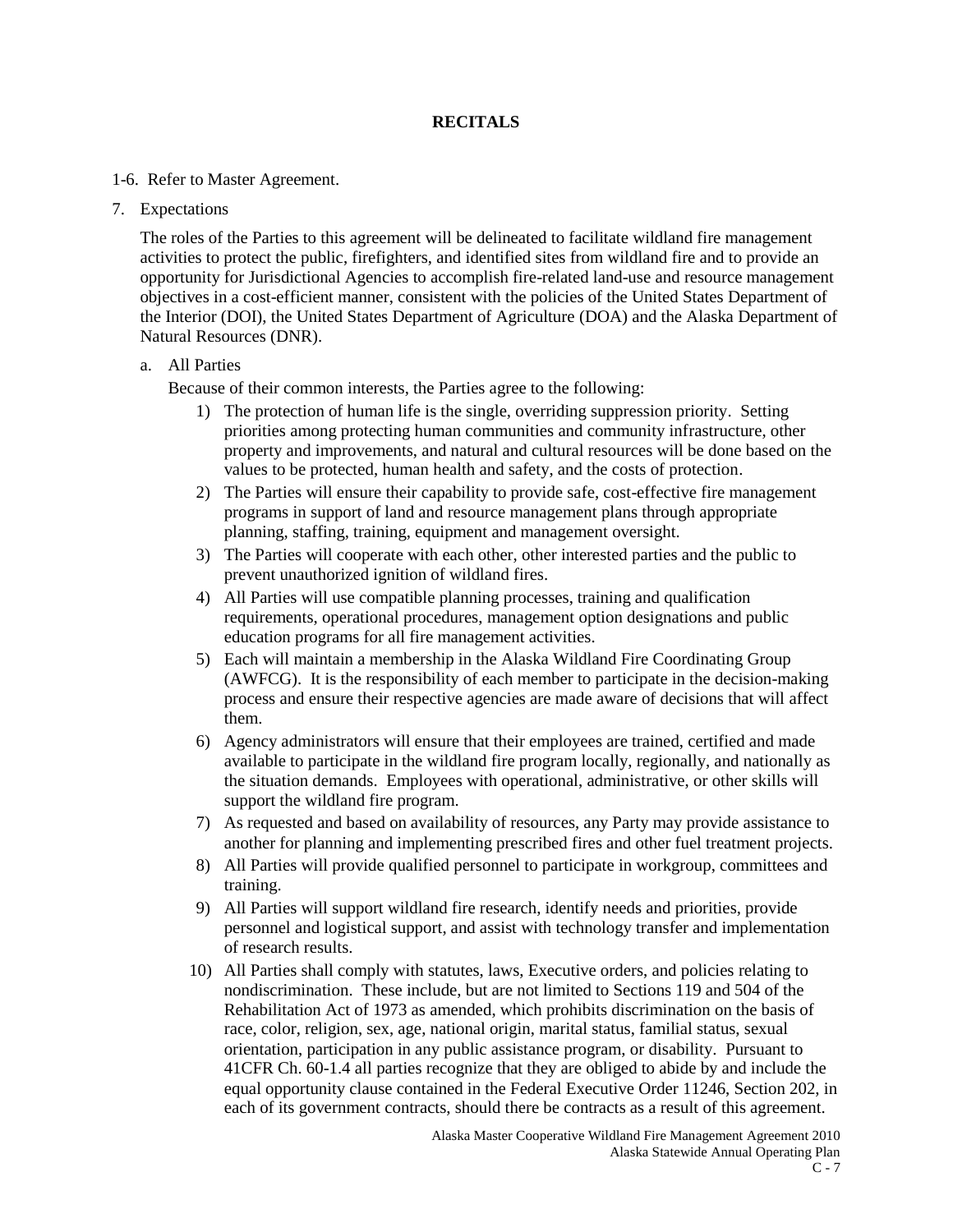#### b. Jurisdictional Agencies

Jurisdictional Agencies are responsible for all planning documents i.e. land use, resource and fire management plans, for a unit's wildland fire and fuels management program. Figure A lists the agencies and their jurisdictions. If a Jurisdictional Agency administrator or Fire Management Officer (FMO) is dissatisfied with the services provided by the Protecting Agency or if there is an issue or concern irresolvable at the local level, that information should immediately be elevated to the regional fire management staff to adjudicate and discuss with the Alaska Fire Service (AFS) Manager, the DNR Chief of Fire and Aviation or Forest Service Fire and Fuels Group Leader. Lessons learned from this process should be included in the Interagency Fall Fire Review agenda.

| <b>Agency</b>                                 | <b>Jurisdictions</b>                          |
|-----------------------------------------------|-----------------------------------------------|
| <b>Alaska Department of Natural Resources</b> | City, Borough and Municipalities              |
|                                               | Private fee simple lands                      |
|                                               | State Parks, Forests, Mental Health, and      |
|                                               | other state lands                             |
|                                               | State Critical Habitat Areas, Range Areas,    |
|                                               | Refuges and Sanctuaries (joint w/Alaska       |
|                                               | Department of Fish & Game)                    |
|                                               | Lands "Tentatively Approved" for              |
|                                               | conveyance to the State                       |
|                                               | DNR-issued permits and leases                 |
| Alaska Native Corporations as established by  | Regional or Village corporate lands:          |
| the Alaska Native Claims Settlement Act       | patented or under an "Interim Conveyance"     |
| (AFS acts the Agency Administrator            | to a corporation                              |
| Representative, when necessary)               |                                               |
| <b>Bureau of Indian Affairs</b>               | Native Allotments (patented or certificated)  |
| <b>Bureau of Land Management</b>              | <b>Native Allotment Applications</b>          |
|                                               | <b>National Conservation Area</b>             |
|                                               | National Petroleum Reserve-Alaska             |
|                                               | <b>National Recreation Area</b>               |
|                                               | National system of public lands as defined in |
|                                               | Federal Land and Management Policy Act        |
|                                               | <b>BLM-issued permits and leases</b>          |
|                                               | Selected lands (Alaska Native or State)       |
| <b>National Park Service</b>                  | <b>National Parks and Preserves</b>           |
|                                               | National Monuments in Mainland AK             |
|                                               | NPS-issued permits and leases                 |
| U.S. Army Alaska in conjunction with the      | <b>Military Training Areas</b>                |
| <b>Bureau of Land Management</b>              | (BLM-managed lands withdrawn for military     |
|                                               | purposes). The AFS Military FMO works         |
|                                               | with US Army and BLM to determine             |
|                                               | Jurisdictional Agency for fires on these      |
|                                               | lands.                                        |
| <b>U.S. Fish and Wildlife Service</b>         | <b>National Wildlife Refuges</b>              |
|                                               | FWS-issued permits and leases                 |
| <b>U.S. Forest Service</b>                    | <b>National Forests</b>                       |
|                                               | <b>National Monuments in Southeast AK</b>     |
|                                               | <b>USFS-issued permits and leases</b>         |

#### **Figure A: Agencies and Jurisdictions**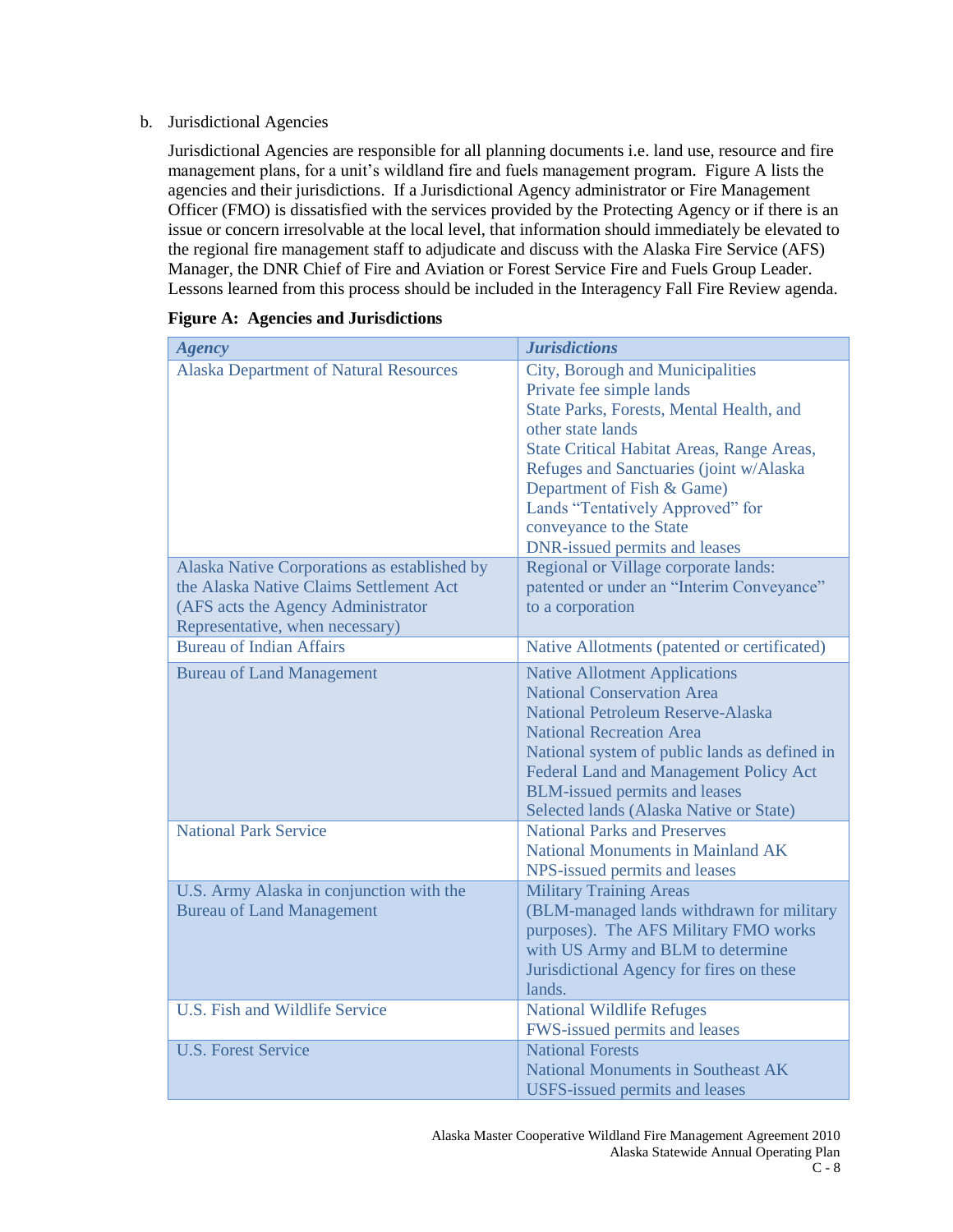Jurisdictional Agency administrators are responsible to:

- 1) Ensure management actions taken by the Protecting Agency are compliant with unit plans and Jurisdictional Agency policy.
- 2) Set the strategic fire direction pre-season as defined in the AIWFMP; ensure management option designations are appropriate and reviewed annually; and identify general restrictions and constraints on their administrative unit. Management option change procedures are addressed in the AIWFMP.
- 3) Identify resources and sites which require site-specific protection in accordance with the AIWFMP.
- 4) Approve non-standard responses as defined in AIWFMP.
- 5) Work collaboratively with Protecting Agency and other affected Jurisdictional Agencies to develop the complexity analysis and provide strategic incident objectives and constraints to ensure land and resource management objectives are met and documented during the decision support process. For incidents on federal lands or Alaska Native village and regional corporation lands, use of Wildland Fire Decision Support System (WFDSS) is required.
- 6) Approve the incident's decision document, when required.
- 7) Develop and jointly sign a Delegation of Authority to implement the decision document when incident complexity is Type 3 and above.
- 8) Assign, as the incident complexity warrants, an Agency Representative and/or Resource Advisor.
- 9) Participate in Incident Management Team (IMT) briefings to discuss local issues, personnel and facilities and establish a formal recognition of agency roles.
- 10) Collaborate with Protecting Agencies and IMTs regarding media releases concerning resource conditions, policies and management objectives for their agency.
- 11) Participate in IMT closeouts and contribute to the written evaluation of their performance in the implementation of the direction contained in the Delegation of Authority.
- 12) Investigate and pursue all legal actions that are deemed necessary for human-caused fires.
- 13) Provide written standards that address wildfire suppression activity damage repair.
- 14) Determine the need for, develop and manage Emergency Stabilization and Burned Area Restoration activities.
- 15) Manage fire prevention and education programs.
- 16) Coordinate and manage fire closure/restriction programs for agency lands.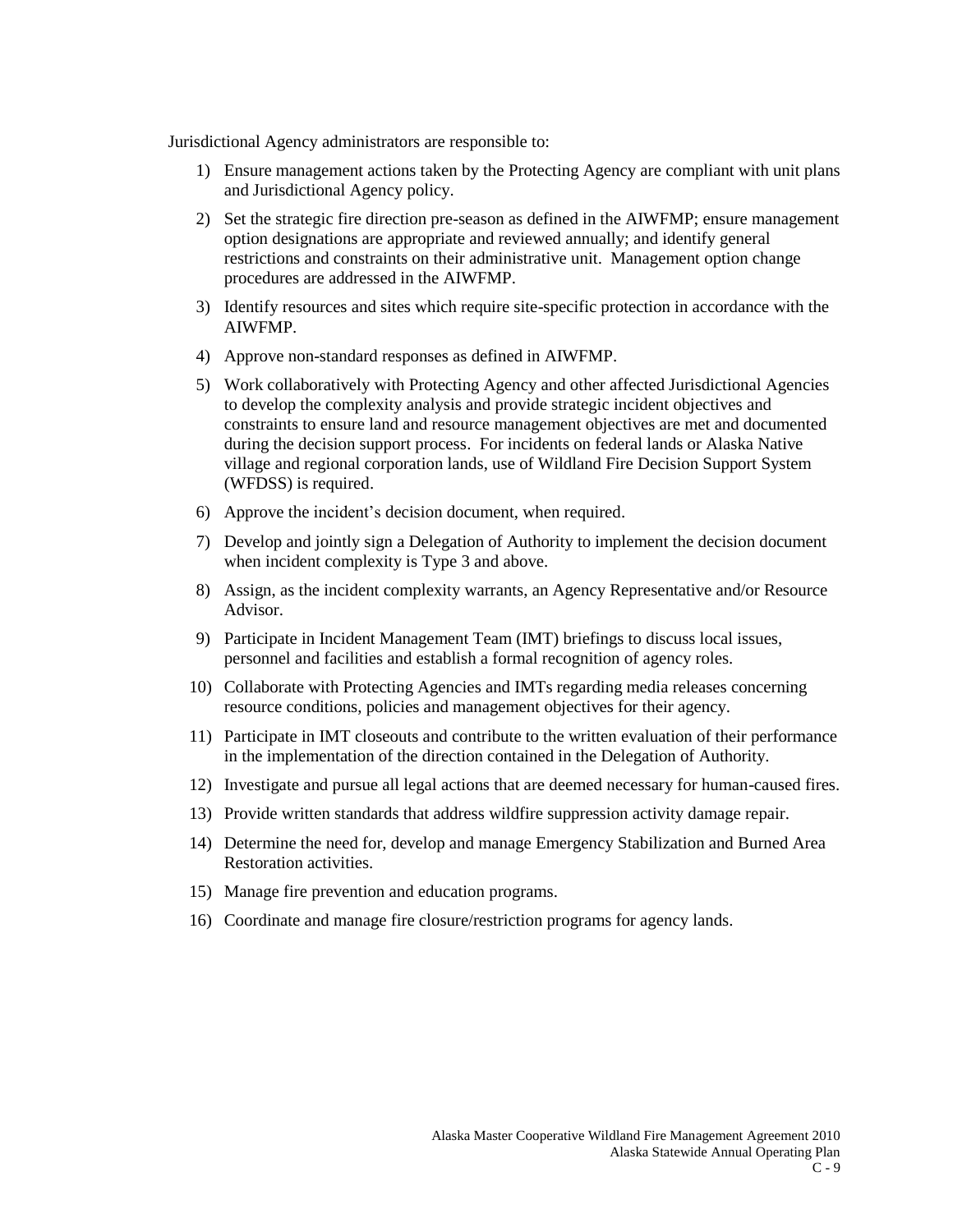#### c. Protecting Agencies

Protecting Agencies maintain and operate the wildland fire suppression organization in Alaska with the primary intention of providing cost-effective suppression services and minimizing unnecessary duplication of suppression systems. Suppression services include all management actions intended to protect identified values from a fire, extinguish a fire, or alter a fire's direction of spread. Management actions for the protection of identified values include, but are not limited to, surveillance, mapping, and site actions. If a Protecting Agency has an issue or concern with the Jurisdictional Agency that is irresolvable at the local level, that situation should immediately be elevated to the AFS Manager, the DNR Chief of Fire and Aviation or Forest Service Fire and Fuels Group Leader to discuss and adjudicate with the regional fire management staff. Lessons learned from this process should be included in the Interagency Fall Fire Review agenda.

The Protecting Agencies are the DNR, and the Bureau of Land Management-AFS and USFS. The Protecting Agencies will:

- 1) Provide the operational control for suppression services in support of the Jurisdictional Agency's mission.
- 2) Provide fire detection coverage based on levels of lightning activity and human use or at Jurisdictional Agency's request.
- 3) Determine and document the incident location, management option and cause.
- 4) Implement the initial response based on management option designation and notify the appropriate Jurisdictional Agency of any fire detected on or threatening that agency's lands in accordance with the AIWFMP.
- 5) Assign Incident Commander for initial and extended responses.
- 6) Initiate and facilitate the Incident Complexity Analysis, when warranted.
- 7) Develop and jointly sign a Delegation of Authority to implement the decision document when incident complexity Type 3 and above.
- 8) Provide supervision and support including oversight, direction and logistical support for all wildfires.
- 9) Assign a Protecting Agency liaison to out-of-State Type 1 and 2 IMTs.
- 10) Conduct initial IMT briefings with the affected Jurisdictional Agencies.
- 11) Conduct IMT closeouts and consolidate IMT evaluations completed by the Protecting Agency and affected Jurisdictional Agencies.
- 12) Complete wildfire suppression activities damage repair.
- 13) Fulfill interagency reporting requirement as directed in the AIMG and provide Jurisdictional Agencies with final fire reports.
- 14) Provide wildland fire management related training to Jurisdictional and other Protecting Agency employees including emergency fire fighters based on needs and available training space.
- 15) Collaborate with Jurisdictional Agencies and IMTs on media releases that provide fire statistics and on-going suppression/management actions on fires. Questions regarding Jurisdictional Agency policy or actions will be referred to that agency.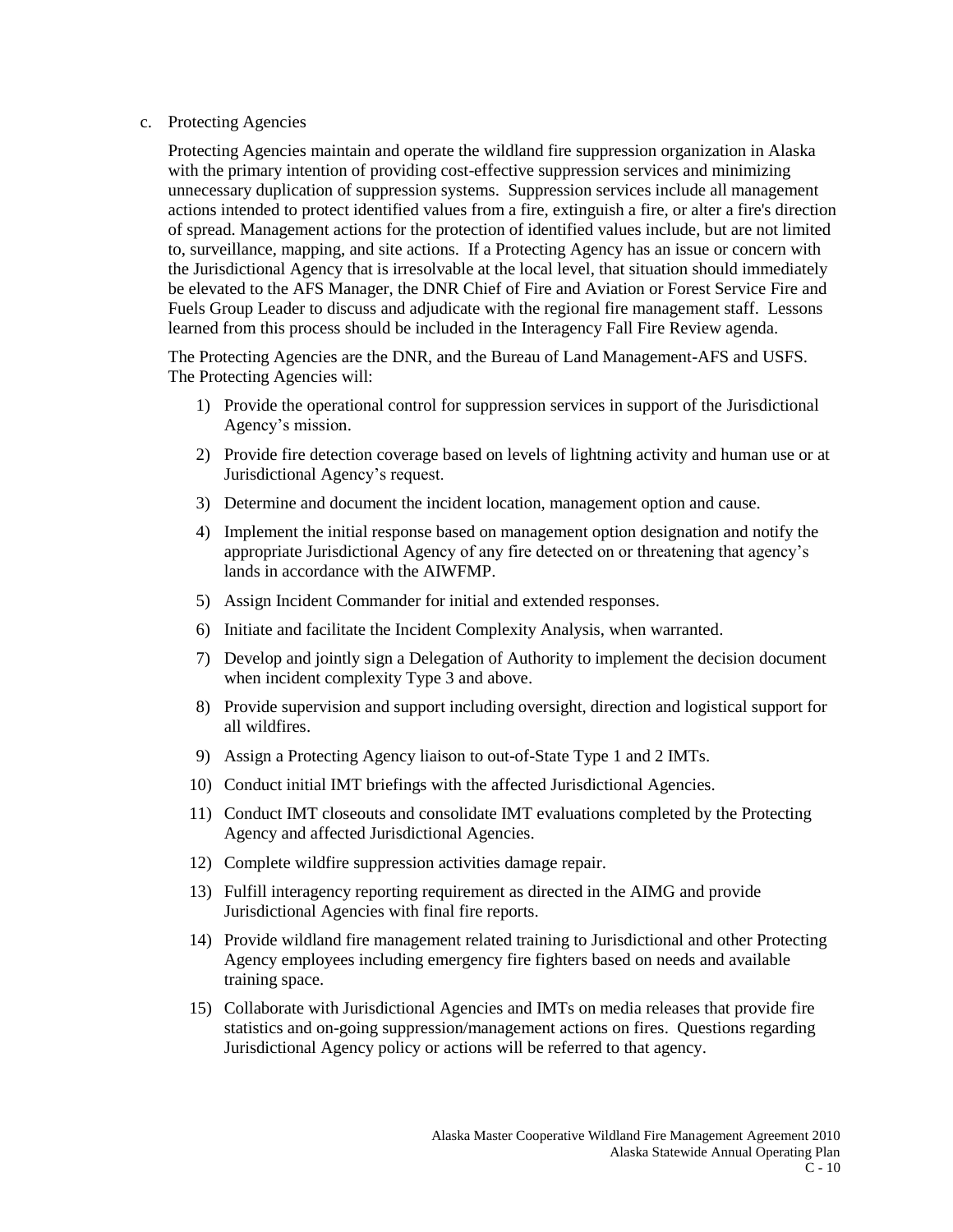# **INTERAGENCY COOPERATION**

## 8. Coordinating Groups

a. Alaska Interagency Wildland Fire Management Plan

The AWFCG is responsible to review and update, as warranted, the AIWFMP. That plan and its appendices are available at [http://fire.ak.blm.gov/.](http://fire.ak.blm.gov/) The AIWFMP is a component of this Statewide AOP.

The purpose of AIWFMP is to promote a cooperative, consistent, cost-effective, interagency approach to wildland fire management and it is the interagency reference for wildfire operational information. It specifies direction for the response to a wildfire that is based on the management option designation and provides guidelines to Jurisdictional and protection agencies for decision support direction as the complexity of a wildfire increases.

- 9. National Incident Management System: Refer to Master Agreement.
- 10. Annual Operating Plans

Zone/Area/Forest/local Jurisdictional Units AOPs will be incorporated as attachments to this AOP when completed and as appropriate. The format for all AOPs should be similar to this Statewide AOP and address local operating procedures.

11. Interagency Fire Dispatch Centers

The Interagency Fire Dispatch Centers by Protecting Agency are listed below in Figure B.

a. Staffing

The Interagency Fire Dispatch Centers are staffed as needed prior to May 1 and after August 15. Between May 1 and August 15, most centers operate from 08:00 to 18:00 hours, 7 days per week. Galena and Southwest Area are exceptions to the aforementioned dates. Center hours are extended as needed. All Interagency Fire Dispatch Centers will have an after-hours contact protocol.

The Interagency Fire Dispatch Centers are staffed, funded and supported by the Protecting Agencies responsible for the Zone, Area or Forest in which they are located (See Figure B below). The Kenai/Kodiak Interagency Dispatch Center functions as both a DNR and USFS center and is funded by both agencies.

b. Resource Orders

AFS dispatch works under a two-tier system. Orders flow from the AFS Zones to Alaska Interagency Coordination Center (AICC). DNR works under a three tier system; resource orders are placed from the Areas to the State Logistics Center (SLC); if SLC is unable to fill the resource request, the resource order is placed by SLC to AICC. For the Tongass National Forest, USFS resource requests are placed with Sitka dispatch to AICC and for the Chugach, orders are placed with the Kenai Interagency Dispatch Center to AICC. Reference the AIMG for more specific information.

Resource orders placed by or placed to Jurisdictional Agencies will be processed through their local Protecting Agency fire dispatch center with the exception of regional office orders which are processed by AICC. For costs to be considered for reimbursement, Jurisdictional Agency resources use must be documented on a Resource Order.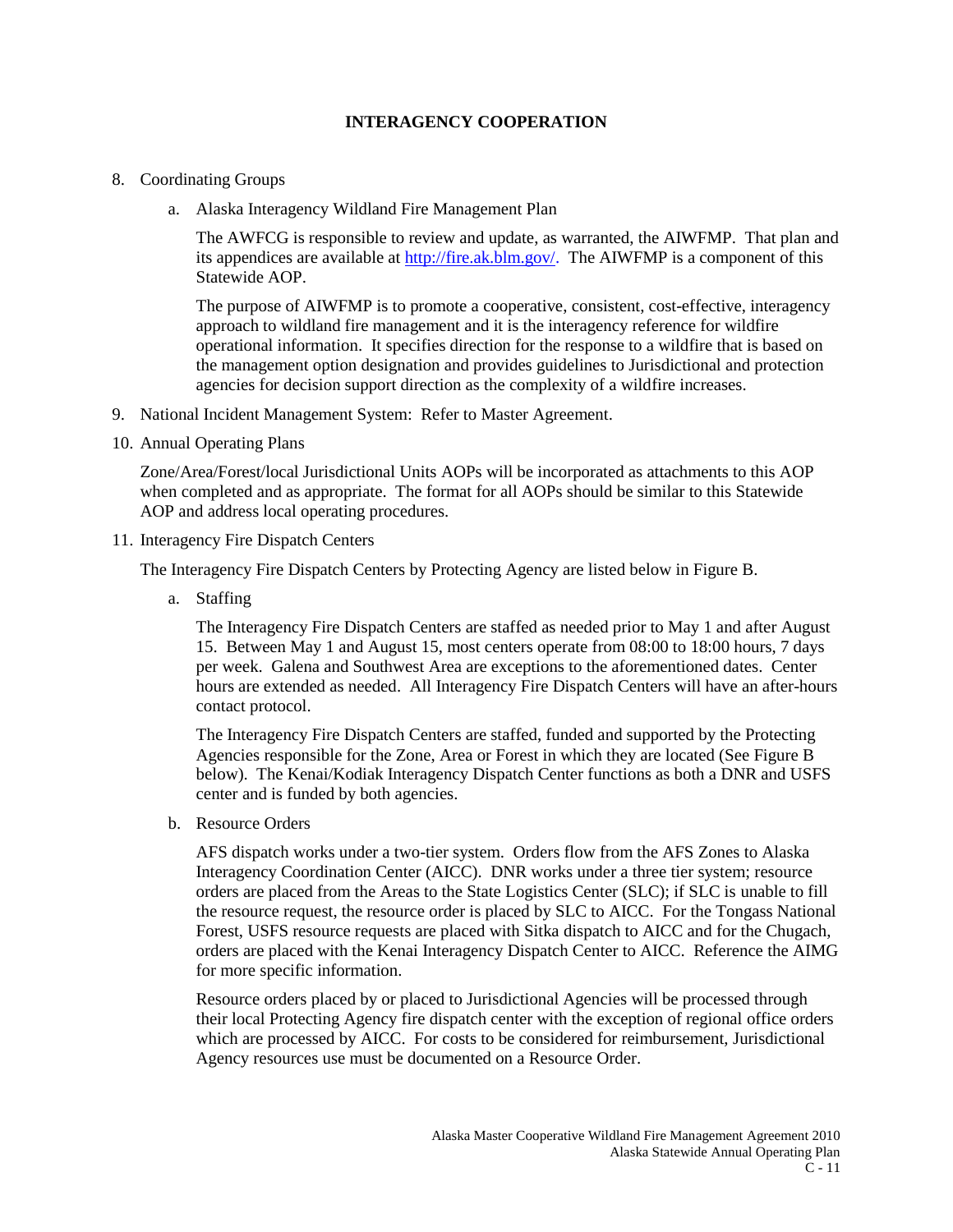## **Figure B: Interagency Fire Dispatch Centers**

| <b>Interagency Fire Dispatch Centers</b>                                                        |                                             |                                                                                                                                                                                                                                                                                                                                                                                                                                                                                                                                                                       |                 |                             |                 |
|-------------------------------------------------------------------------------------------------|---------------------------------------------|-----------------------------------------------------------------------------------------------------------------------------------------------------------------------------------------------------------------------------------------------------------------------------------------------------------------------------------------------------------------------------------------------------------------------------------------------------------------------------------------------------------------------------------------------------------------------|-----------------|-----------------------------|-----------------|
| <b>DNR</b> Protection Area*                                                                     |                                             | <b>AFS Protection Area***</b>                                                                                                                                                                                                                                                                                                                                                                                                                                                                                                                                         |                 | <b>USFS Protection Area</b> |                 |
| <b>Area</b>                                                                                     | <b>Location</b>                             | Zone                                                                                                                                                                                                                                                                                                                                                                                                                                                                                                                                                                  | <b>Location</b> | <b>Forest</b>               | <b>Location</b> |
| <b>State Logistic Center</b>                                                                    | Fairbanks                                   | Galena Zone                                                                                                                                                                                                                                                                                                                                                                                                                                                                                                                                                           | Galena          | Chugach<br>Nat'l Forest**   | Soldotna        |
| <b>Northern Region Areas</b><br>Delta Area<br>Fairbanks Area<br>Tok Area<br>Valdez/Copper River | Delta<br><b>Fairbanks</b><br>Tok<br>Tazlina | <b>Upper Yukon</b><br>/Tanana/ Military<br>Zone                                                                                                                                                                                                                                                                                                                                                                                                                                                                                                                       | Fairbanks       | Tongass Nat'l<br>Forest     | <b>Sitka</b>    |
| <b>Coastal Region Areas</b><br>Anchorage/Matsu Area<br>Kenai/Kodiak Area**<br>Southwest Area    | Palmer<br>Soldotna<br>McGrath               | *DNR Protection Area includes the Southeast Area in Haines; the<br>DNR resource staff provides fire suppression services and<br>reporting, as needed; there is no fire Interagency Fire Dispatch<br>Center within the Southeast Area.<br>**Kenai/Kodiak Area and Chugach National Forest maintain a<br>joint Interagency Fire Dispatch Center in Soldotna.<br>*** Southern Zone located in Anchorage is also under the<br>management of AFS; the Southern Zone dispatch center supports<br>the BLM resource staff and does not function as a fire dispatch<br>center. |                 |                             |                 |

# 12. Alaska Interagency Coordination Center

The AICC serves as the focal point for statewide tactical resource coordination, logistics support, and predictive services for all state and federal agencies involved in wildland fire management and suppression in Alaska. AICC is located at the AFS facilities in Fairbanks; AFS provides office space and furniture; office equipment and supplies; utilities; and telecommunications, computers, network access and support. AFS bills costs associated with these items to DNR in the Annual Fixed Costs Bill for Collection.

Positions are staffed and funded by the employing agency as shown in Figure C.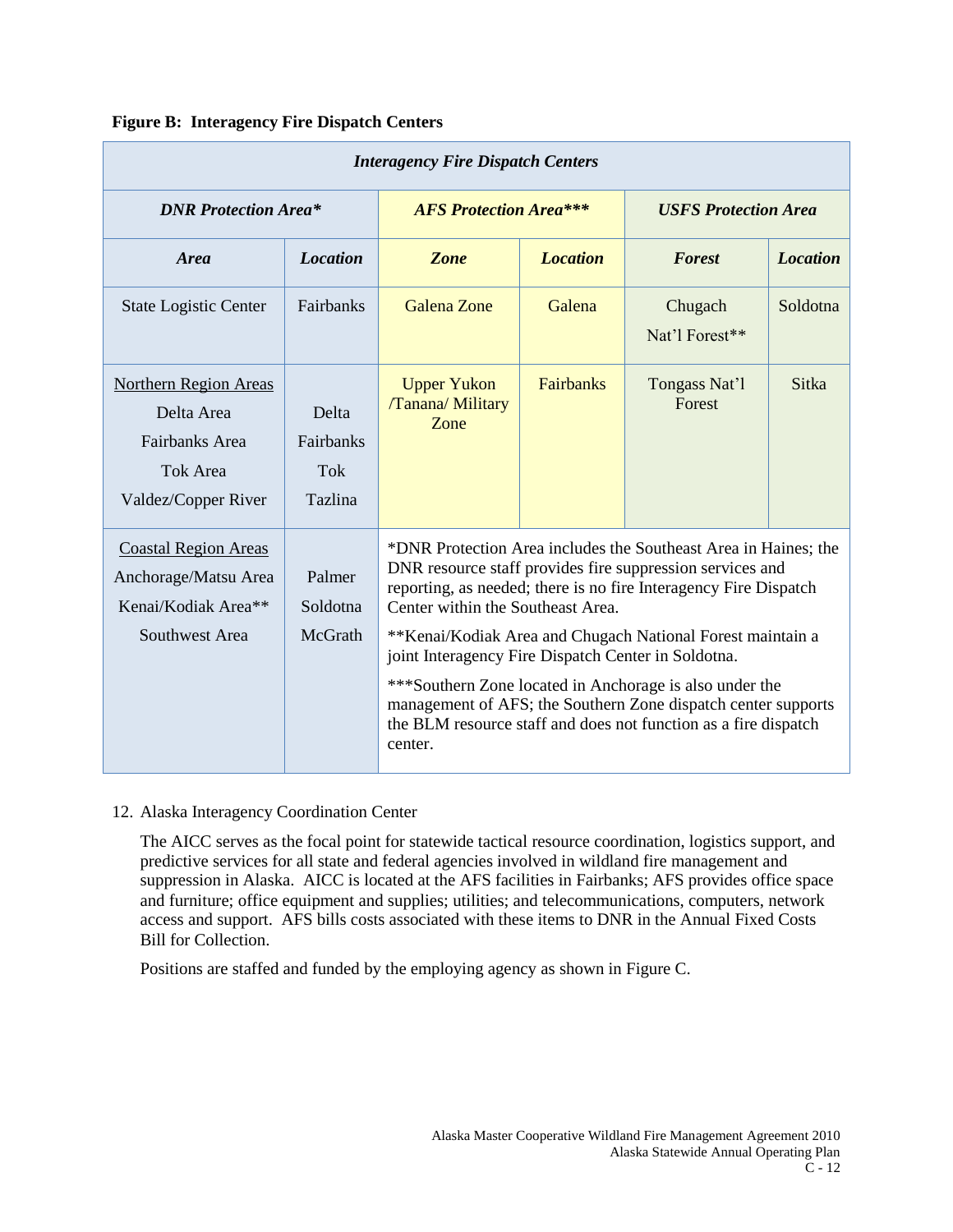| <b>Position</b>                       | Agency      | <b>Position</b>                                | Agency     |
|---------------------------------------|-------------|------------------------------------------------|------------|
| <b>Center Manager</b>                 | <b>AFS</b>  |                                                |            |
| Logistics Coordinators (3)            | <b>AFS</b>  | Logistics Dispatchers (6)                      | <b>AFS</b> |
|                                       | <b>DNR</b>  | Overhead (2)<br>$\bullet$                      |            |
|                                       | <b>USFS</b> | Aircraft (3)                                   |            |
|                                       |             | Equipment $(1)$<br>$\bullet$                   |            |
| Intelligence Coordinator              | <b>DNR</b>  | Intelligence Dispatchers (2)                   | <b>AFS</b> |
| Fire Weather Meteorologist            | <b>NPS</b>  | <b>Fire Weather Coordinator</b>                | <b>DNR</b> |
| <b>Tactical Resources Coordinator</b> | <b>AFS</b>  | <b>Tactical Resources</b><br>Dispatchers $(3)$ | <b>AFS</b> |

## **Figure C: AICC Staffing and Funding**

## a. Alaska Interagency Mobilization Guide

The AIMG is published annually and is the reference guide for interagency mobilization. It identifies policy and agreements that establish the standard procedures that guide the operations of multi-agency/jurisdictional logistical support activities. The guide is an extension of agency manuals, handbooks, directives, and instructional memorandums relating to logistical support. It is intended to promote uniformity of logistical support communications, facilitate interagency dispatch coordination, and ensure that the most timely and cost-effective support services are provided. This guide is designed to accommodate amendments and will be recognized as currently applicable until amended. The AIMG is a component of this Statewide AOP by reference and is available at<http://fire.ak.blm.gov/>

b. AICC Website

The AICC website at<http://fire.ak.blm.gov/> is a comprehensive source of fire-related information including, but not limited to, the Alaska Preparedness Levels, the Daily Situation Report, current and historic fire perimeter maps, media releases, planned prescribed fires, historical fire data, current weather forecasts, weather station readings, Canadian Forest Fire Danger Rating System indices, predictive services products, incident management teams, crew use and the EFF Type 2 Crew Rotation List.

c. Internal Movement of Agency Resources

Internal agency mobilization of agency resources within Alaska and to/from the Lower 48 is at the discretion and cost of that agency. These internal movements may be accomplished without the use or notification of AICC. However, placing these resources on a Resource Order and statusing them in the Resource Order and Statusing System (ROSS) is recommended to facilitate tracking their use and availability while in Alaska. If agency resources are charging to a fire code, use of ROSS and coordination with the Protecting Agency FMO is required.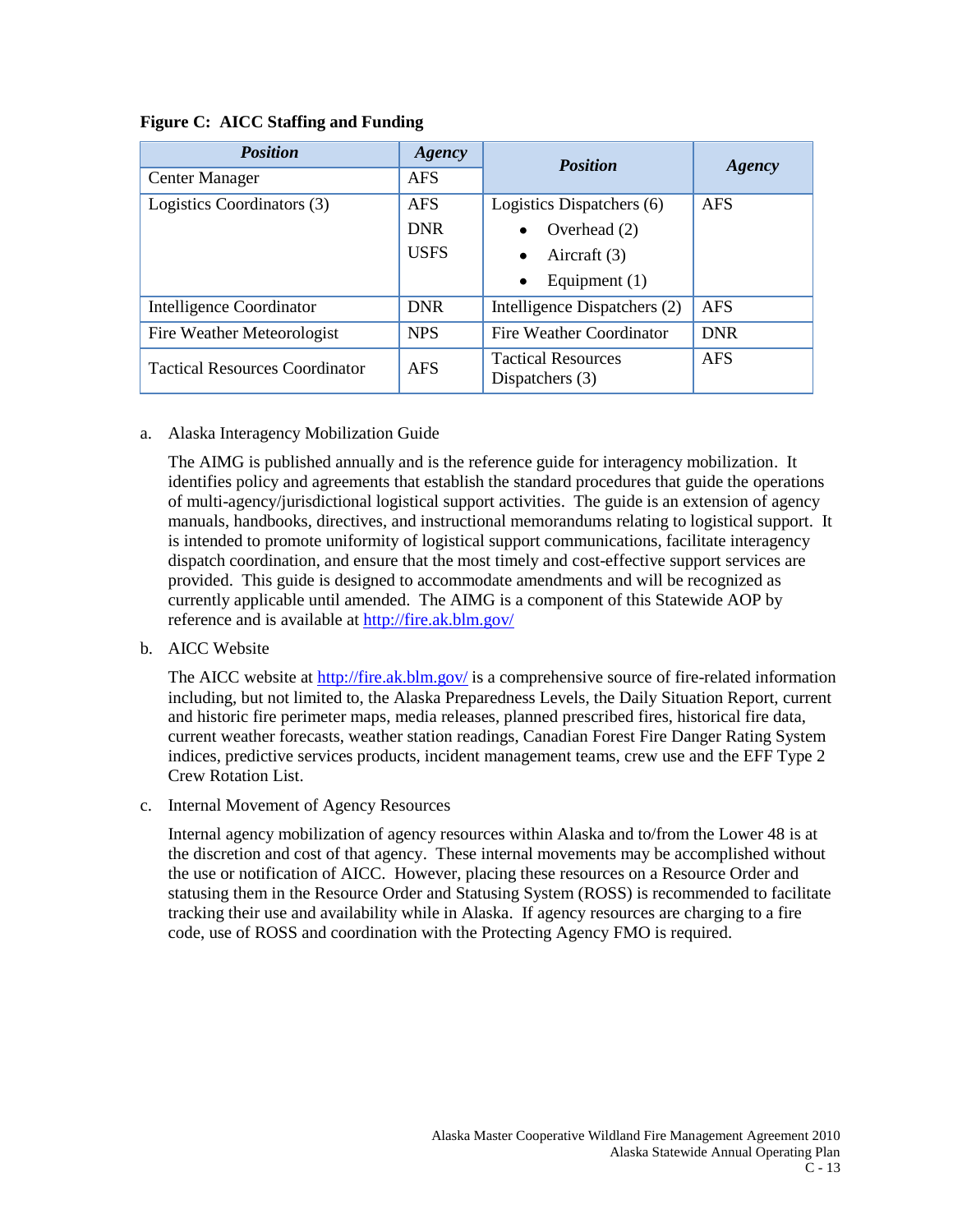#### 13. Interagency Resources

Reference the AIMG for types, procedures and protocols. All agencies' assigned personnel will function under the receiving agency's health and safety, and air operations procedural policies unless the sending agency's policies are more stringent, in which case the more stringent policies will be followed. When safety issues, concerns, or questions develop, agency subject matter experts will be contacted for resolution.

a. Availability

During the fire season, as necessary, each Jurisdictional and Protecting Agency will determine what resources are available for initial response and/or incident assignments, notify the local Protecting Agency Fire Management Officer (FMO), and status in ROSS. This information will be provided by the Protecting Agency FMOs to their representatives for the Daily Statewide Strategy Meeting. Area/Zone/Forest resource availability will be managed within the local Area/Zone/Forest.

b. Daily Statewide Strategy Meeting

During the daily DNR conference call and the AFS Tactical Meeting, each Protecting Agency will decide which resources will be made available for standby, pre-positioning, or commitment to an incident. The AICC USFS Logistic Coordinator will be the focal point for USFS resources. During the Daily Statewide Strategy Meeting (routinely attended by the State Operations Forester, the AFS Chief, Division of Fire Operations, and the AICC Manager, and available to jurisdictional representatives on an as needed basis), the final distribution of resources, using input from that morning's DNR Conference Call and the AFS Tactical Meeting, will be made. The status of the statewide shared tactical resources will be conveyed to Interagency Fire Dispatch Centers via the teletype. Considerations include:

- Use of all available in-state resources
- Ordering of additional resources from the Lower 48
- $\bullet$ Alaska and National Preparedness Levels
- Severity funding requests both agency-specific and interagency  $\bullet$

Once the distribution of resources has been established, the priority for dispatch of these statewide tactical resources will be based on protection priorities as established in the AIWFMP. AICC may override decisions made at the Statewide Strategy Meeting when responding to immediate critical needs.

c. Statewide Shared Tactical Resources

Statewide shared tactical resources include the smokejumpers, aerial supervision modules, air attack, lead planes and airtankers. The protocols for requesting and use of these resources are in the AIMG.

Requests for extended and weekend staffing will be processed by AICC and costs will be allocated to the agency making the request. These costs and the resulting support costs are included in the Bill for Collection for Suppression and Non-Specific Suppression Support.

d. Mutual Support

The Protecting Agencies may request tactical resources from each other for initial response without processing a Resource Order. OF-288 time sheets will be completed and signed before tactical and/or support resources are released. If this is not possible, teletype approval of hours worked is acceptable.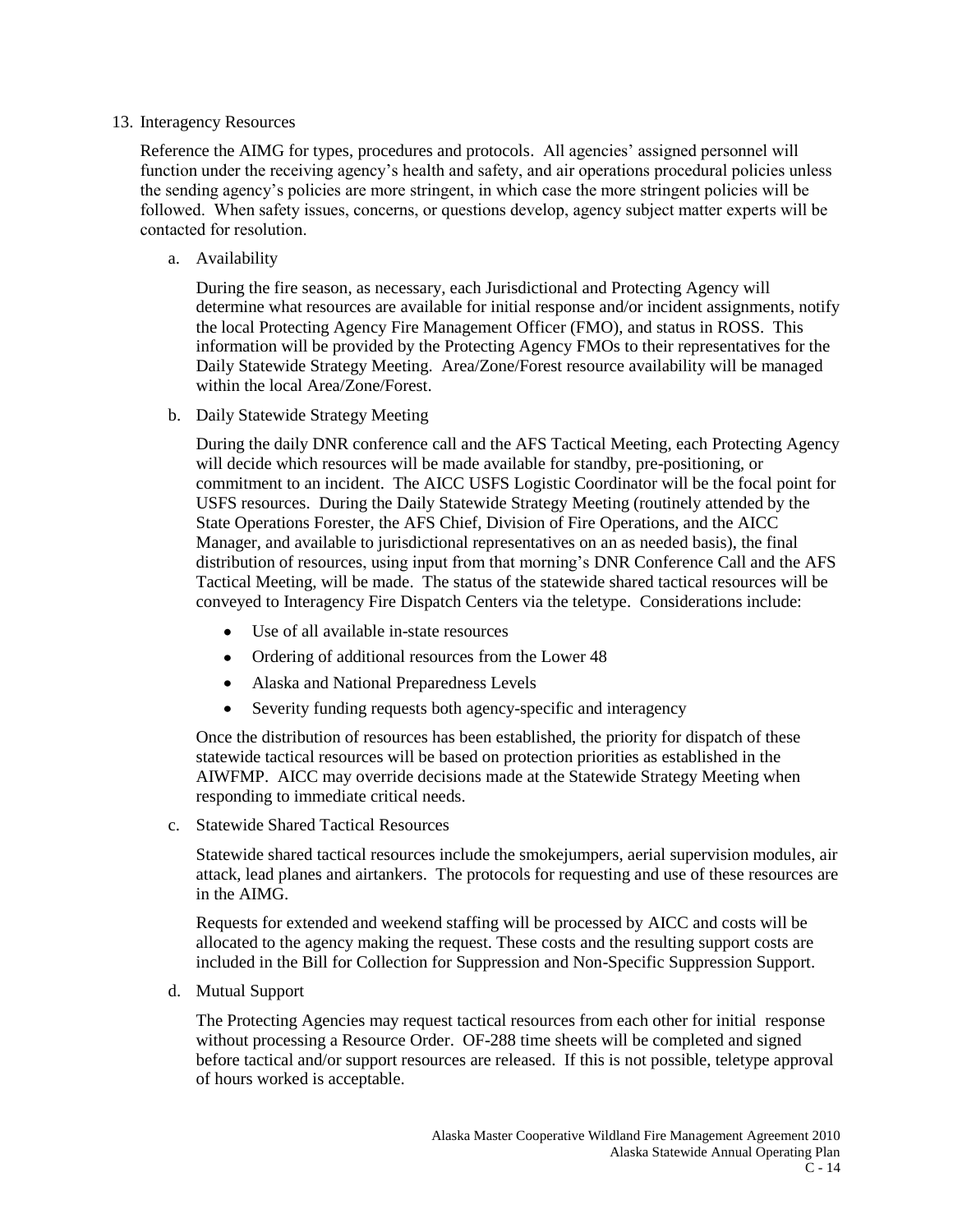Jurisdictional Agency resources may respond based on a verbal request from the Protecting Agency but follow up documentation on a Resource Order is required.

e. Extended Staffing Requests

All requests for extended staffing will be authorized and a charge/reimbursable code assigned by the Protecting Agency FMO. The use of local Jurisdictional or Protecting Agency resources will be documented at the local dispatch level to support overtime authorizations and billing procedures and be provided to the regional fire management offices. For cost recovery billing by the Jurisdictional Agency (see AOP Clauses 36 and 44k), a Resource Order is required for extended staffing by Jurisdictional Agency resources.

f. Supplemental Resource Requests

Cost incurred for supplemental resource request mobilizations and assignments will be apportioned as decided at the Daily Statewide Strategy Meeting or by the Alaska Multi-Agency Coordination Group (AMAC) and included in the Bill for Collection for Suppression and Non-Specific Suppression Support.

g. Severity Funding Requests

Information on severity funding is available at<http://www.nifc.gov/policies/severity.htm>

Severity funding may be used to: temporarily increase or extend seasonal firefighting staff and resources; provide for extended use of aircraft or additional aircraft and resources; pay for standby; and increased fire prevention activities.

h. Fire Medic Program

The Fire Medic Program is managed by an AFS Safety and Occupational Health Specialist and the DNR Division of Forestry Safety Officer. The physician sponsor is the Medical Director of the program. The AFS Safety and Occupational Health Specialist is the Fire Medic Coordinator.

The "Alaska Interagency Wildland Fire Medic Policy" and its Appendices include the Program's Standard Operating Guidelines and is available from the Fire Medic Coordinator.

DNR provides the administrative support to process all hiring, payroll, worker's compensation, travel and other miscellaneous expenses associated with EFF Medics.

AFS funds the Fire Medic Coordinator who is responsible for the program management and operations. This includes stocking and maintaining all Fire Medic Kits and providing the Medics with the kits, any necessary personal protective clothing and other warehouse items needed for their assignments.

The costs incurred for pre-season orientation training for Fire Medics is divided equally between AFS and DNR. Pre-season replacement of expired kit items and restocking during the fire season are charged to individual incidents, when possible. When replacement costs are not charged to incidents, they are divided equally between AFS and DNR. Fire Medic expenses incurred on incident assignments are charged to that incident. The reimbursable costs for the Fire Medic Program are included in the Suppression and Non-Specific Support Bill for Collection.

See the AIMG for ordering procedures.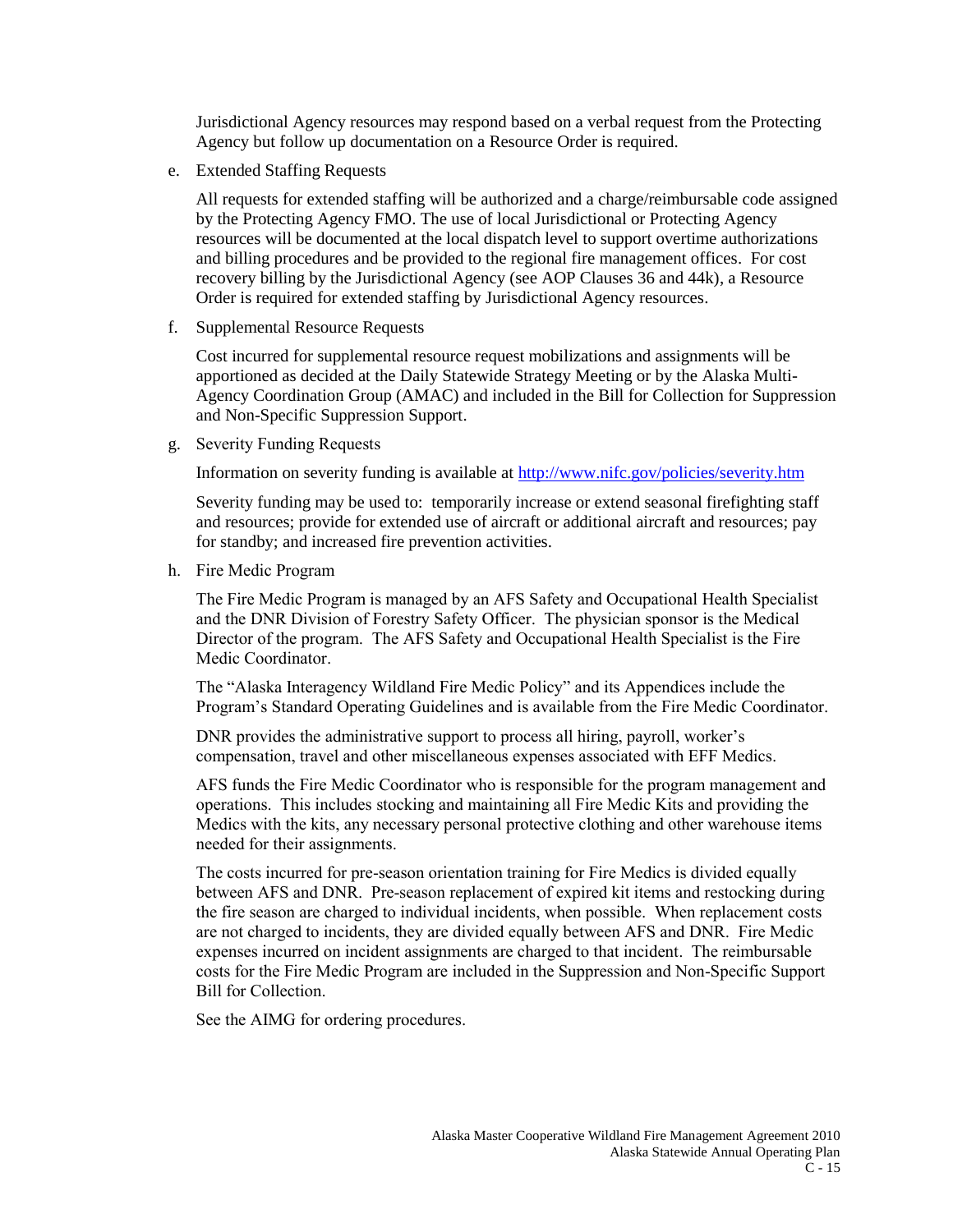i. Lower 48 Type 2 Crew Mobilization

Mobilization of EFF Type 2 crews to the Lower 48 is an Alaskan priority. Parties to this Agreement will provide their resources for assignments for Crew Representatives, Interagency Resource Representatives, and Crew Administrative Representative. Reference *Alaska Emergency Firefighter Type 2 Crew Management Guide* available at [http://fire.ak.blm.gov/logdisp/crews.php.](http://fire.ak.blm.gov/logdisp/crews.php)

j. Interagency or Agency Crews

Interagency or agency crews will be used as available. Reference AIMG for procedures.

k. National Guard

The DNR will establish contacts and necessary agreements for National Guard assistance. All requests for National Guard resources will be processed by SLC.

l. Non-DNR State of Alaska Resources

DNR will process requests for State of Alaska employees and ensure that Reimbursable Services Agreements are in place. Costs are reimbursable to DNR and included with the Suppression and Non-Specific Suppression Support billings.

m. Alaska Orientation Briefing

Lower 48 resources filling Resource Order requests for incident assignments in Alaska will have an Alaska Orientation Briefing package made available to them.

14. Standards

The hiring or employing agencies are responsible for ensuring that local government or volunteer fire department personnel utilized on wildland fires are trained and qualified to the National Wildland Fire Coordinating Group's *National Interagency Incident Management System Wildland Fire Qualification Guide (Publication 310-1)* [\(http://www.nwcg.gov/pms/docs/docs.htm\)](http://www.nwcg.gov/pms/docs/docs.htm) , the *USFS Fire and Aviation Management Qualifications Handbook 5109.17*

[\(http://www.fs.fed.us/im/directives/dughtml/fsm5000.html](http://www.fs.fed.us/im/directives/dughtml/fsm5000.html)) and/or the *National Fire Protection Association Standards for Wildland Fire Fighter Professionals Qualifications* as identified in the NWCG crosswalk positions [\(http://www.nfpa.org/aboutthecodes/list\\_of\\_codes\\_and\\_standards.asp](http://www.nfpa.org/aboutthecodes/list_of_codes_and_standards.asp) standards. Each agency will provide coordination and payment of personnel and equipment, as needed, when local government or volunteer fire department resources are required within their respective Protection Areas. These costs are reimbursable. Personnel and equipment of these departments will be utilized only in their areas of specialized expertise and qualification.

Additional guidance is contained in the *Interagency Standards of Fire and Fire Aviation Operations* [\(http://www.nifc.gov/policies/reference\\_materials.htm.](http://www.nifc.gov/policies/reference_materials.htm)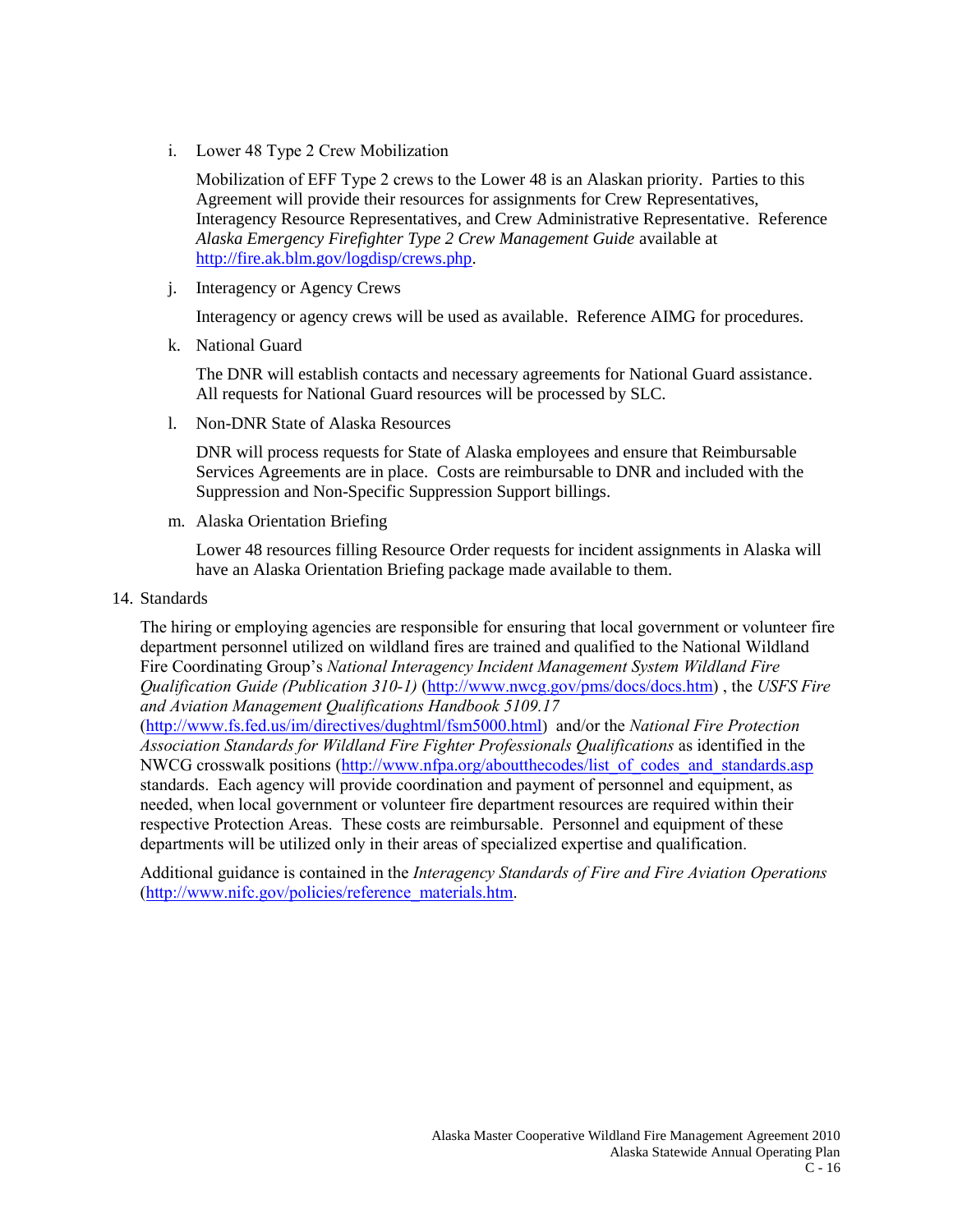## **PREPAREDNESS**

# 15. Protection Planning

The Jurisdictional Agencies or their representatives are responsible for setting the strategic fire direction and completing or reviewing the other WFDSS pre-season entries for their unit.

**Figure D: Due Dates and Protection Planning Tasks**

| <b>Due Date</b>      | <b>Protection Planning Task</b>                                                                                                      |  |  |  |  |
|----------------------|--------------------------------------------------------------------------------------------------------------------------------------|--|--|--|--|
| <b>January AWFCG</b> | AWFCG review and update of AIWFMP.<br>1)                                                                                             |  |  |  |  |
| Meeting              | AWFCG selects or affirms the Alaska Type 1 Incident Commander for the<br>2)                                                          |  |  |  |  |
|                      | upcoming fire season.                                                                                                                |  |  |  |  |
| February 1           | Nominations for Type 1&2 IMT members are due to the applicant's AWFCG                                                                |  |  |  |  |
|                      | Operations Committee Agency Representative. IMT nomination procedures are                                                            |  |  |  |  |
|                      | located at http://fire.ak.blm.gov/ under Logistics and Dispatch.                                                                     |  |  |  |  |
| Month of February    | AWFCG Operations Committee and Incident Commanders (Type 1&2) select IMT                                                             |  |  |  |  |
|                      | members, Trainees and Apprentices.                                                                                                   |  |  |  |  |
| March 1              | 1) Deadline for submitting AIWFMP Management Option designation changes to                                                           |  |  |  |  |
|                      | AFS; procedures are located under Documents at                                                                                       |  |  |  |  |
|                      | http://fire.ak.blm.gov/administration/awfcg.php<br>Deadline for submission of site data, orthophotos, and large fire perimeter<br>2) |  |  |  |  |
|                      | updates to AFS to incorporate into the respective Geographic Information                                                             |  |  |  |  |
|                      | System (GIS) files for the use during the upcoming fire season.                                                                      |  |  |  |  |
|                      | Updated Federal and State of Alaska Geographic Area Supplements available<br>3)                                                      |  |  |  |  |
|                      | with rates for Emergency Equipment Rental Agreements for upcoming fire                                                               |  |  |  |  |
|                      | season.                                                                                                                              |  |  |  |  |
|                      |                                                                                                                                      |  |  |  |  |
| March 15             | Master Agreement reviewed; Alaska Statewide AOP updated and signed by<br>1)                                                          |  |  |  |  |
|                      | regional and statewide fire staffs.                                                                                                  |  |  |  |  |
|                      | Teletype hub at AFS is operational.<br>2)                                                                                            |  |  |  |  |
| April – $1st$ week   | Type 1&2 IMTs, Agency Administrators and Fire Management Officers Spring                                                             |  |  |  |  |
|                      | Meeting                                                                                                                              |  |  |  |  |
| April 1              | Current year Management Option file available from AFS.                                                                              |  |  |  |  |
| May 1                | DNR and AFS exchange information on their fueling services and vendors available                                                     |  |  |  |  |
|                      | for aircraft operations.                                                                                                             |  |  |  |  |
| May 15               | Area/Zone/Forest AOPs completed, reviewed and signed, as needed.<br>1)                                                               |  |  |  |  |
|                      | DNR provides the list of aircraft that will routinely operate on AFS ramp on Ft.<br>2)                                               |  |  |  |  |
|                      | Wainwright to AFS Aviation.                                                                                                          |  |  |  |  |
| May 20               | Lightning Detection Network operational.                                                                                             |  |  |  |  |
| October – $2nd$ week | Interagency Fall Fire Review<br>1)                                                                                                   |  |  |  |  |
|                      | Type 1&2 Incident Commander nominations are due to the Operations<br>2)                                                              |  |  |  |  |
|                      | Committee.                                                                                                                           |  |  |  |  |
| October 10           | Final fire reports due to BIA.                                                                                                       |  |  |  |  |
| November 1           | Final fire reports due to all Jurisdictional Agencies.                                                                               |  |  |  |  |

## 16. Protection Areas and Boundaries

Each Area/Zone/Forest maintains a map atlas at the 1:63,360 scale; Protecting Agencies are transitioning to an electronic format with the expectation that all files will be available electronically within the next 5 years. The information available electronically is the Protection Area boundaries, the Jurisdictional Agency lands, and the management option designations.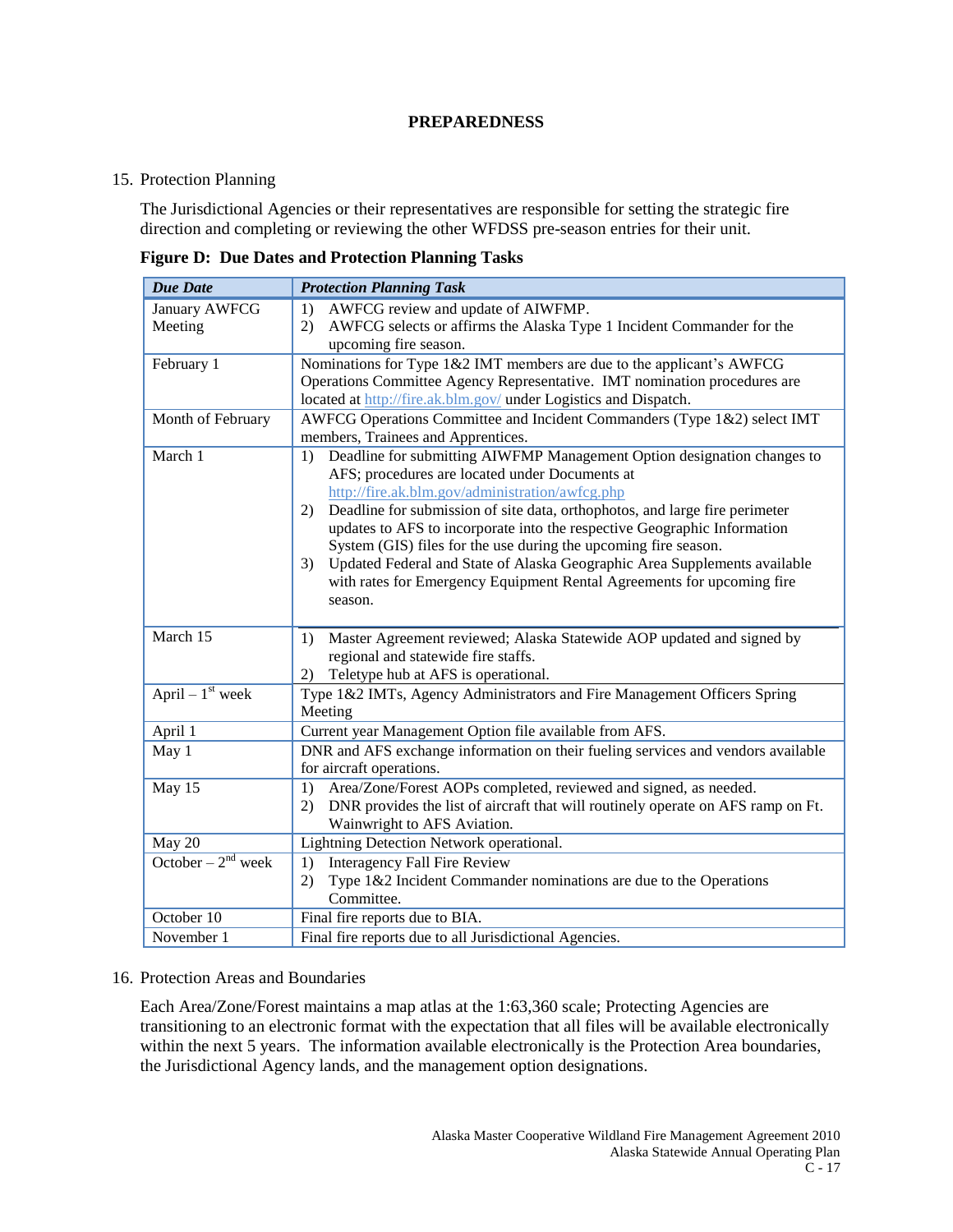Changes to the Protection Area boundaries may be made at the recommendation of the Jurisdictional or Protecting Agency staff. Documentation will include a description of the change, a map, and the justification for the change. The document will be signed by the Protecting Agency and Jurisdictional agency(s) FMO(s). This document will be submitted to the affected Protecting Agency managers and affected regional fire management staffs for final approval. The final approval and other documentation will be forwarded to the AICC to update their map atlas and coordinate the update of the electronic files. A copy of the documentation will be kept on file at AICC.

17. Fire Protection and Suppression

The Protecting Agencies will provide fire detection coverage based on levels of lightning activity and human use or at Jurisdictional Agency's request.

Upon discovery, the Protecting Agency is responsible to determine, verify and document the incident location, management option, and cause, and implement the initial response based on the management option designation as described in the AIWFMP. Notification procedures are addressed in the AIWFMP and Clause 25 of this AOP.

18. Joint Projects and Project Assistance

Joint plans will be completed in accordance with agency policies. Costs allocations will be agreed upon and documented in the project plan.

Project expenses are reimbursable; a project code will be assigned and used to track costs and expenses. For the DNR-AFS projects these costs are included in bill for collection for Suppression and Non-Specific Suppression Support.

For DNR, DOI agencies or USFS projects, a reimbursable agreement may also be appropriate.

Additional guidance for the federal agencies is contained in the *Interagency Standards of Fire and Fire Aviation Operations* [\(http://www.nifc.gov/policies/reference\\_materials.htm](http://www.nifc.gov/policies/reference_materials.htm)*)* under Federal Agencies Assistance in Chapter 17 Fuels Management.

19. Fire Prevention

Fire prevention programs are agency-specific; communication, collaboration and cooperation among the agencies are encouraged. Alaska prevention brochures including Alaska Firewise and other educational materials are available at [http://fire.ak.blm.gov/administration/awfcg.php.](http://fire.ak.blm.gov/administration/awfcg.php)

20. Public Use Restrictions

Fire restrictions and area closures will be coordinated by affected Jurisdictional Agencies and implemented under those agency's regulations. When the AMAC is active, fire restrictions and closures may be suggested by that group but will be implemented under each Jurisdictional Agency's regulations.

21. Burning Permits

With a few exceptions, DNR requires burn permits for debris burning during the fire season (April 1) to August 31). Information on DNR burn permits and permit regulations is located at [http://forestry.alaska.gov/fire/burnpermits.htm.](http://forestry.alaska.gov/fire/burnpermits.htm) Burn permits are subject to burn restrictions and suspensions. (This is distinct from public use restrictions identified above and applies only to those areas and activities that require a burn permit under DNR regulations.) State laws and regulations pertaining to burning practices apply statewide all year. (Alaska Statue [41.15.010-41.15-170](http://forestry.alaska.gov/pdfs/AS4115.pdf) and [11](http://forestry.alaska.gov/pdfs/11AAC95art6.pdf)  [AAC95 Article 6\)](http://forestry.alaska.gov/pdfs/11AAC95art6.pdf) Penalties may apply for unsafe burning. Permits are required for burning piles, mowed lawns and fields of grasses or brush. Federal agencies are exempt from the DNR permit requirements if project is covered under an agency approved Prescribed Fire Plan.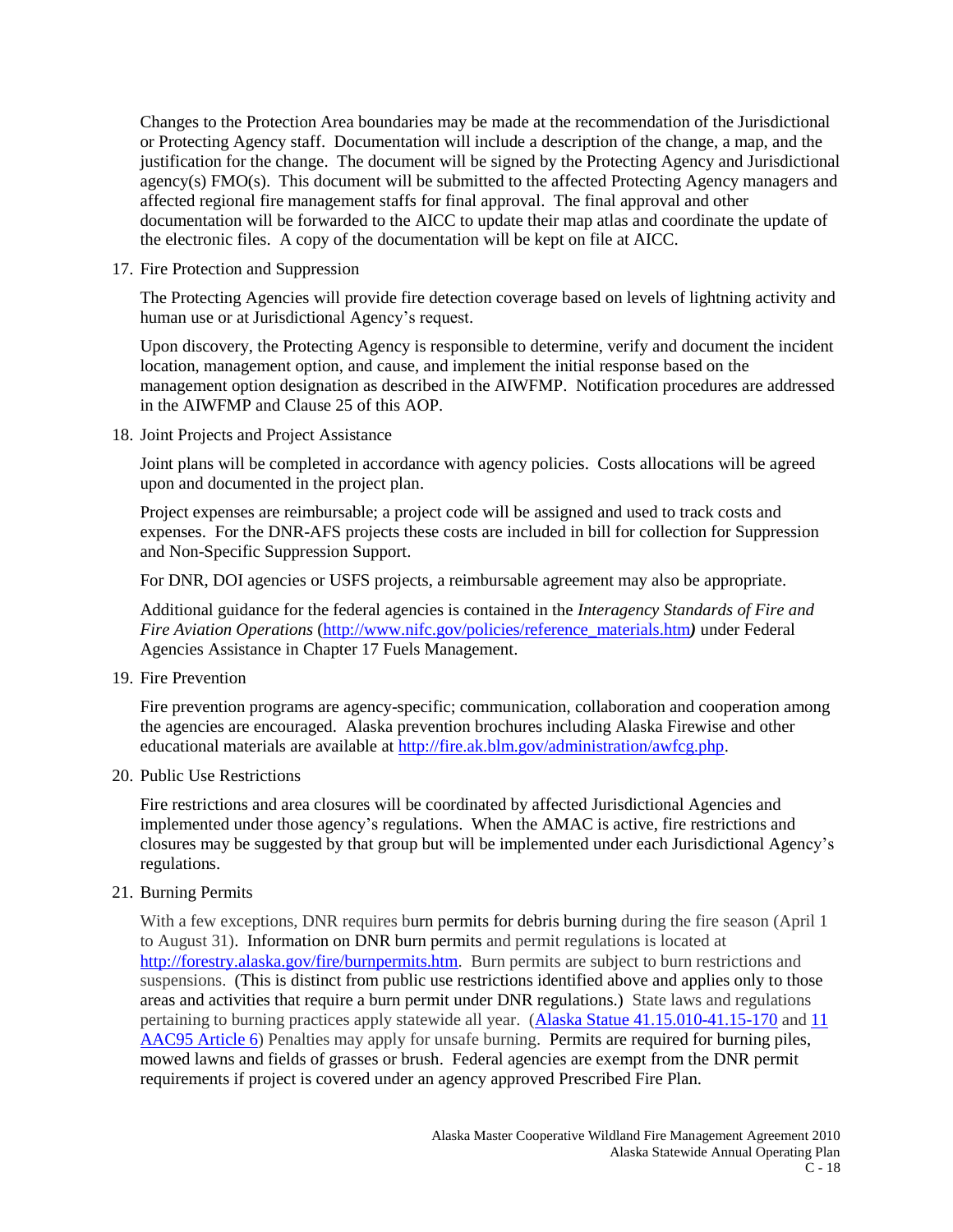Boroughs or municipalities may have more stringent requirements for burning within their boundaries.

All federal and state agencies and the general public are required to follow the Alaska Department of Environmental Conservation (DEC) permitting regulations for prescribed burning. An Open Burn Approval is issued by DEC if the intent is to burn, or clear and burn 40 acres or more during a year. Those regulations are available at [http://www.dec.state.ak.us/air/ap/docs/obrguide.pdf.](http://www.dec.state.ak.us/air/ap/docs/obrguide.pdf) The DEC Open Burn Approval Applications are available at <http://www.dec.state.ak.us/spar/perp/permits/pdf/ADECopenburn.pdf>

22. Prescribed Fire and Fuels Management

Prescribed fires are planned, conducted and reported based on individual agency policy. Minimum requirements for the Federal Agencies are in the *Interagency Prescribed Fire Planning and Implementation Procedures Guide* available at [http://www.nifc.gov/fire\\_policy/rx/rxfireguide.pdf.](http://www.nifc.gov/fire_policy/rx/rxfireguide.pdf) Ignition of prescribed fire is also subject to National and Alaska Preparedness Levels. (Reference AIMG for Alaska Preparedness Level information.)

During the fire season, it is the responsibility of the Jurisdictional Agency planning the burn to provide timely notification to and place orders with the Protecting Agency local Interagency Fire Dispatch Center and to adhere to the DEC open burn approval stipulations. The local Interagency Fire Dispatch Center will be notified daily of location planned ignition time and planned acreage; a point and method of contact will be established; and the contingency forces identified including their location and point of contact. The Burn Boss is responsible to order and inform the contingency forces of any planned burning and ensure their availability. During the project, the Burn Boss will report each evening to the local Interagency Fire Dispatch Center acres burned so that the information may be included in the AICC Daily Situation Report.

Billing procedures and charge codes will be established prior to orders being placed and included in the project plan. Extended hours for the Interagency Fire Dispatch Center will be negotiated prior to ignition. Reimbursable costs may include required dispatch staffing beyond normal business hours, travel and transportation expenses, crew salaries, and other project expenses incurred by the Protecting Agency.

23. Smoke Management

Smoke assessments are the responsibility of both the Jurisdictional and Protecting Agencies. The need for air resource advisors is increasing and additional technical expertise for addressing air quality and health related issues may be available through the DEC.

The AWFCG-approved "Smoke Effects Mitigation and Public Health Protection Protocols" are available at [http://fire.ak.blm.gov/administration/awfcg.php,](http://fire.ak.blm.gov/administration/awfcg.php)

For current smoke information and forecast, regulations, advisories, and educational materials, refer to the DEC website [http://www.dec.state.ak.us/air/anpms/index.htm.](http://www.dec.state.ak.us/air/anpms/index.htm)

The *Alaska Enhanced Smoke Management Plan for Planned Fire* (ESMP) was developed by DEC in coordination with the AWFCG Air Quality Committee. The ESMP and its appendices are located at [http://fire.ak.blm.gov/administration/awfcg\\_committees.php.](http://fire.ak.blm.gov/administration/awfcg_committees.php) The ESMP outlines the process and identifies issues that need to be addressed by DEC and federal and state agencies or private landowners/corporations to help ensure that prescribed fire activities minimize smoke and air quality problems. The ESMP Appendices provide additional assistance for interagency sharing of information, the applicability and availability of current smoke management techniques, monitoring protocol, public education strategies, and emission reduction techniques.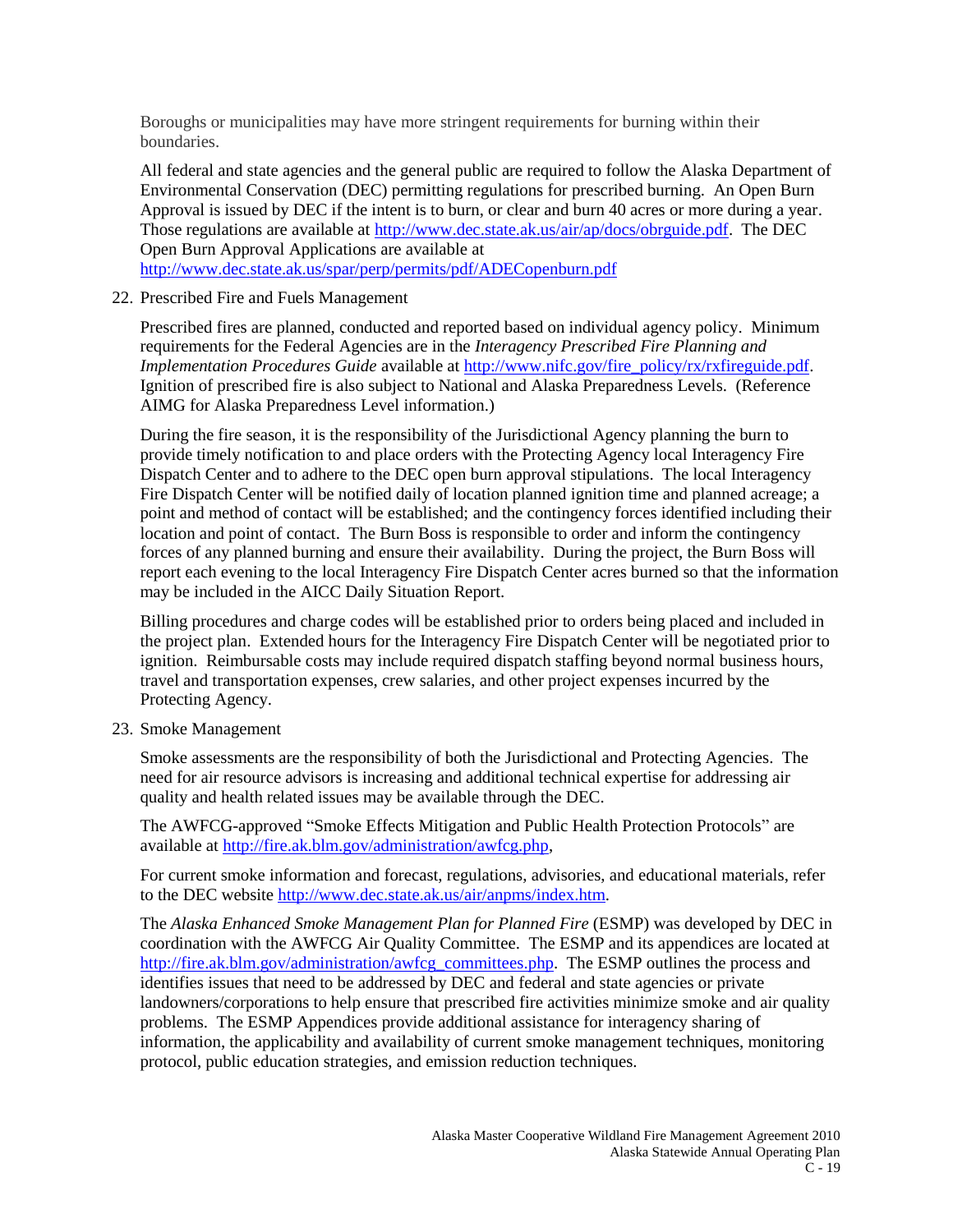## **OPERATIONS**

#### 24. Fire Notifications

Fire notifications are required for all fires occurring on all federal lands and Alaska Native village and regional corporations lands and a WFDSS entry by the Protecting Agency is required as part of the notification process. A Fire Notification form may also be used when the Jurisdictional Agency does not have WFDSS access.

In addition to the Jurisdictional Agency notifications listed in the AIWFMP, the following notification protocols will be followed (Reference Exhibit B for contact names.):

- When a fire occurs on an in-holdings (Native and State Selected lands, Native allotments, Native corporation lands, and private lands), within the boundaries of a National Park or wildlife refuge, the appropriate park or refuge fire staff will be notified.
- For fires occurring in the DNR Protection Area that affect Alaska Native, BLM, FWS or NPS lands, the AFS Military FMO (for fires in the Northern Region) , the Southern Zone FMO (for fires within the Coastal Region) or their respective Duty Officers will also be notified.
- For fires occurring or threatening Native allotments, the BIA Regional Fire Management Officer will be notified.
- For fires occurring in the AFS Protection Area on lands where the DNR is the Jurisdictional Agency (State, private and municipal lands), the DNR Northern Region FMO is the Jurisdictional Agency representative to be notified by AFS.
- For fires occurring in USFS Protection Area where the DNR is the Jurisdictional Agency (State, private and municipal lands), the Jurisdictional Agency representative to be notified by the USFS are:
	- o For the Chugach National Forest, the DNR Coastal Region FMO.
	- o On the Tongass National Forest for incidents occurring from Cape Fanshaw south, the Southern Southeast Area Forester.
	- o In the Tongass National Forest for incidents occurring from Cape Fanshaw north, including ABC islands, the Northern Southeast Area Forester.
- For fires occurring on lands managed by the U.S. Army-Alaska, the Military Fire Chief, the Natural Resource Specialist and the Installation Range Manager at each location will be notified by the AFS Military Zone FMO.
- 25. Closest Forces Concept

Reference Clause 24 and 26 in the Master Agreement and Clause 29 below.

The Protecting Agency FMO is responsible to dispatch closest available and appropriate forces for initial response.

a. DNR Delta Area Authority for Donnelly and Fort Greely Training Areas.

Fort Greely and Fort Wainwright lands are within the AFS Protection Area. The U.S. Army-Alaska Fire Chief may request initial response assistance directly from the DNR in Critical and Full Management Option areas. All requested suppression costs incurred by DNR are reimbursable by AFS unless covered by a local mutual aid agreement. The AFS Military FMO will be immediately notified of the request and response

b. DNR Matsu Area Authority for Fort Richardson.

Fort Richardson lands are within the DNR Protection Area. The U.S. Army-Alaska Fire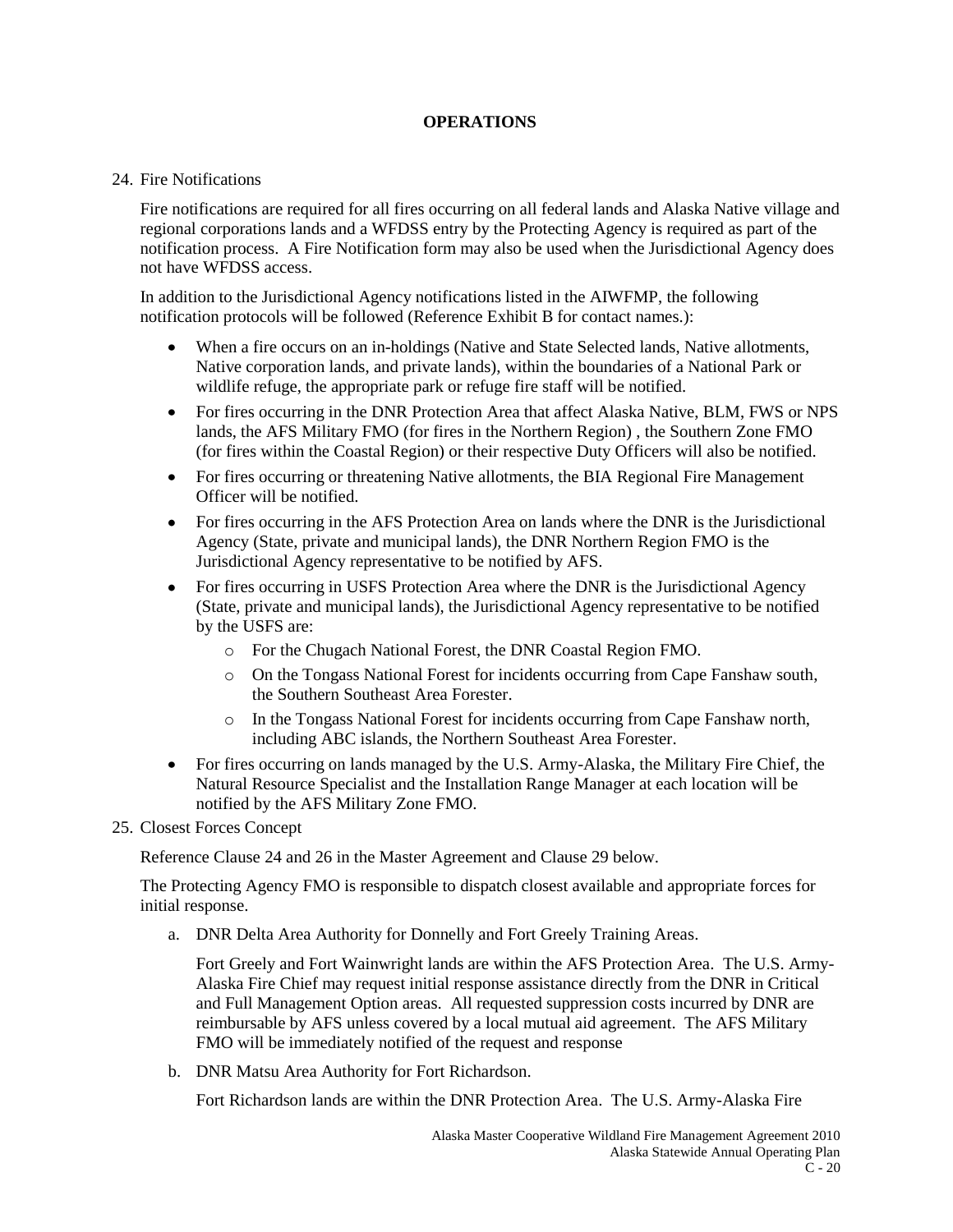Chief may request initial response assistance directly from the DNR. All requested suppression costs incurred by DNR are reimbursable by AFS unless covered by a local mutual aid agreement. The AFS Military FMO will be notified of the request and response. Matsu FMO and AFS Military FMO will negotiate extended response operations.

26. Independent Action

The Protecting Agency retains operational control of the incident regardless of who is responding. The Party taking action will promptly notify the Protecting Agency to identify what other resources are en-route and ensure mitigation of safety issues. See Clause 29 below.

27. Protection Area Boundary Line Fires

See Master Agreement Clauses 16 and 27 and also reference the notification procedures in the AIWFMP and those listed in Clause 25 of this AOP.

28. Escaped Prescribed Fires

If a prescribed fire is declared a wildfire, the Protecting Agency FMO will assume operational control with the cooperation of Jurisdictional Agency and the Burn Boss. A wildfire number will be assigned and all wildfire management costs will be charged to that number. The same analysis and decision support documentation that applies to all wildfires is required. The acreage burned after the fire was declared a wildfire is reported as wildfire acreage in the final fire report. Reference Clause 29 below for the requirements for the decision process.

As dictated by individual agency policy, the Jurisdictional Agency administrator is responsible for conducting the appropriate level of investigation when a prescribed fire is declared a wildfire.

29. Response to a Wildfire

Operational control, as defined in Exhibit A Wildland Fire Glossary of Terms, of wildfire incidents is the responsibility of the Protecting Agency. The Protecting Agency FMO will assign an Incident Commander and provide supervision and support including oversight, direction and logistical support for wildfires. When the fire is not staffed, the Protecting Agency FMO will retain operational control. The Protecting Agency will be responsible for fulfilling daily interagency incident reporting requirements directed in the AIMG and will complete the final fire report which will be provided to the Jurisdictional Agencies. Jurisdictional Agencies are responsible for all fire reporting required by internal agency policy. When practicable, the Protecting Agency will provide digital photos (aerial preferred) of threatened Native allotments to BIA Regional FMO for decision support documentation.

a. Initial Response

The Protecting Agencies will initiate the initial response based on the management option designation and notify the appropriate Jurisdictional Agency of any fire detected on that agency's lands in accordance with the AIWFMP and Clause 25 of this AOP. A non-standard response may be used at the discretion of the Jurisdictional Agency or by the Protecting Agency when necessary. Procedures for non-standard responses are in the AIWFMP. For more information on Aviation Operations, Fire Scene Organization and Communications during initial response, refer to Clause 43.

b. Decision Process

Decisions for extended response, non-standard responses and escaped prescribed fires will be documented using WFDSS and will support the objectives listed in the AIWFMP and the Unit Fire Management Plans, when available. The Protecting Agencies will initiate the WFDSS process by entering the required information into the Incident Information tab within the WFDSS program. Protecting Agencies will transfer the "ownership" as defined within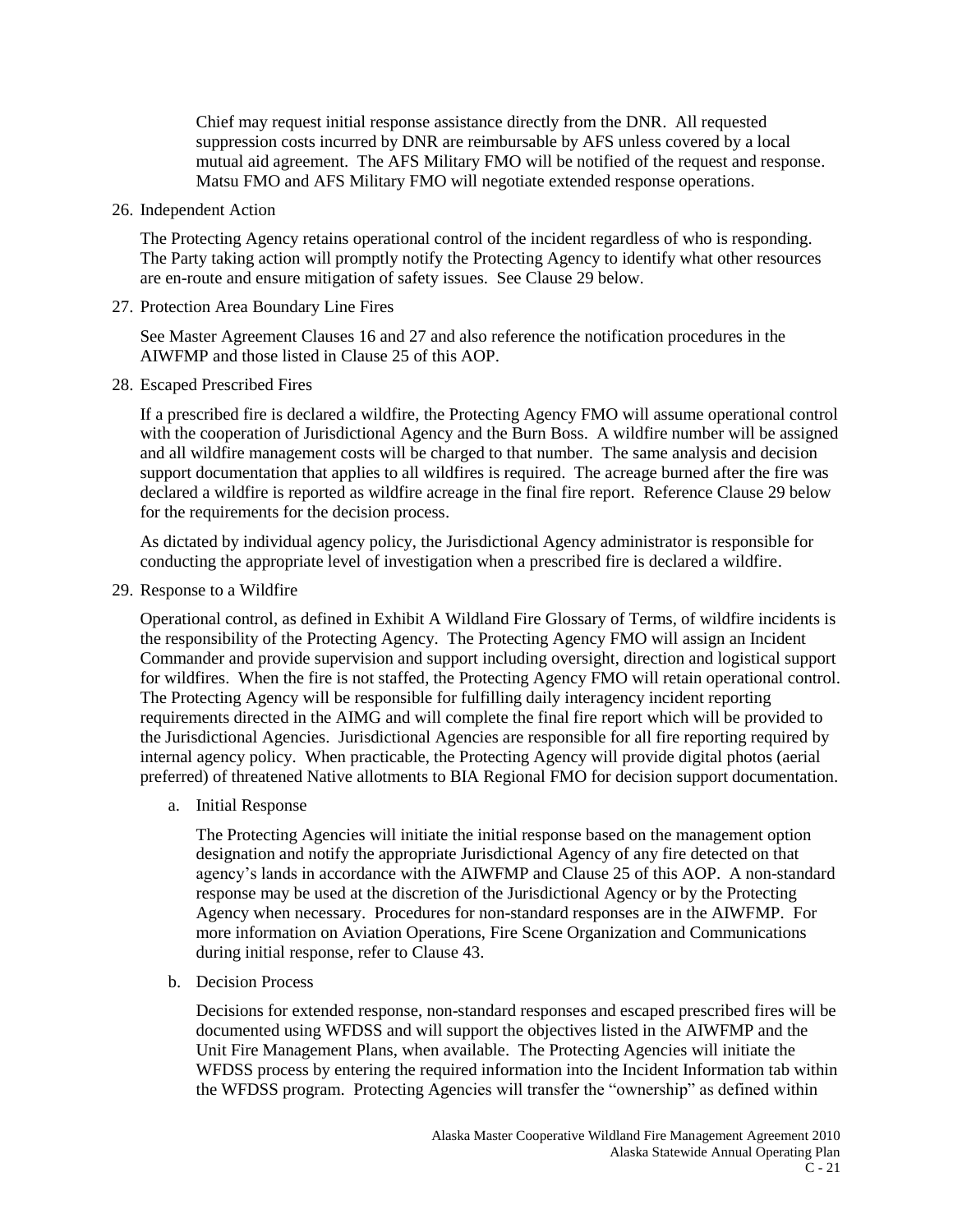WFDSS to the appropriate Jurisdictional Agencies; both Jurisdictional and Protecting Agencies will work collaboratively to complete documentation as required. For all incidents:

- Public and firefighter safety issues will continue to be the primary consideration.
- $\bullet$ Protecting and Jurisdictional Agencies will jointly complete a complexity analysis to determine the management level of the incident.
- $\bullet$ The Protecting Agency will authorize and provide oversight for all incident resources regardless of the complexity level.
- $\bullet$ The operational guidelines for special management considerations are contained in the AIWFMP and in Unit Fire Management Plans.
	- o No retardant will be used on federal lands without prior approval of the agency administrator unless there is an immediate threat to life.
	- o Each agency's structure and site protection policies will be reviewed and applied as directed by the Jurisdictional Agency and based on priorities, the overall statewide fire situation and resource availability.
- IMT in-briefings and close-outs will be conducted jointly with the Protecting Agency as the lead.
- c. Wildland Fire Decision Support System Approval Requirements

Protecting Agency will develop and implement incident tactics based on verbal approval from the Jurisdictional Agency FMO or agency administrator while WFDSS approvals are being finalized.

The agency administrator of the Jurisdictional Agency has the approval authority for a WFDSS decision; other Jurisdictional Agency approval levels will be at that agency's discretion and commensurate with agency's costs. For incidents on federal or Alaska Native corporation lands where the fiscal responsibility of AFS will be \$2 - \$5 million, the BLM State Director will comply with the direction in the *Interagency Standards for Fire and Fire Aviation Operations,* Chapter 9 [\(http://www.nifc.gov/policies/reference\\_materials.htm\)](http://www.nifc.gov/policies/reference_materials.htm) to approve the decision; for incidents where AFS' fiscal responsibility will be equal to or greater than \$5 million, the BLM Director will comply with that approval direction. On USFS incident, the District Ranger will approve WFDSS decisions; when USFS costs are \$2 to 10 million, the Forest Supervisor will also approve the decision; for incidents where USFS fiscal responsibility will be equal to or greater than \$10 million, the Regional Forester will approve the decision; for USFS incidents where the costs are anticipated to be \$50 million or greater, the USFS Chief will approve the decision. Protecting Agencies will notify the Jurisdictional Agencies when costs are approaching the above thresholds.

d. Fires with Federal Emergency Management Agency Reimbursable Expenses

If incident expenditures qualify for the Fire Management Assistance Grant Program (FMAGP) under Federal Emergency Management Agency (FEMA), a new incident number may be issued to track expenses during the FEMA qualifying period. This grant program is applicable to fires occurring on state and private lands regardless of Protecting Agency. Reference Clause 44 below for billing procedures and documentation requirements.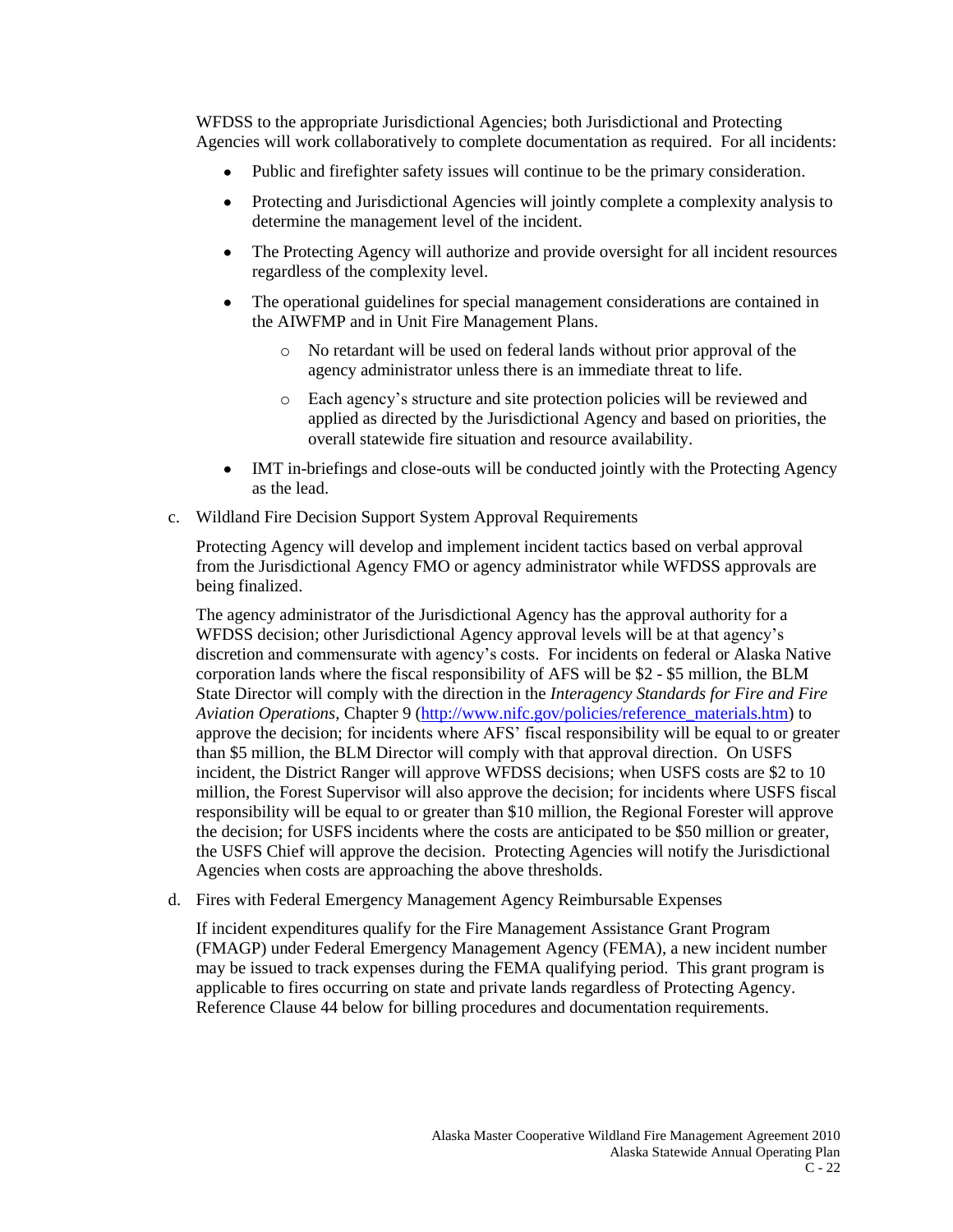e. Surveillance and Monitoring

Periodic surveillance will continue for the duration of the fire to evaluate fire behavior and threats. Surveillance frequency will be coordinated between the Protecting Agency and the Jurisdictional Agency; both agencies will notify the Interagency Fire Dispatch Center prior to departure of a surveillance flight. A documented decision analysis and support process may be appropriate based on complexity or initiated at the discretion of the Jurisdictional Agency.

Monitoring for fire effects and research purposes is at the Jurisdictional Agency's discretion. The Jurisdictional Agency will coordinate with the Protecting Agency FMO and notify the Interagency Fire Dispatch Center prior to departure of a monitoring flight over on-going incidents.

Any flights, monitoring actions or visits to the fire, or within the vicinity of the fire, will be coordinated with the on-site Incident Commander or Protecting Area FMO.

f. Fires with Resource Benefit Objectives

The Jurisdictional Agency will follow internal agency requirement for reporting acreage attributed to accomplishing resource benefit objectives.

g. Post-fire Activities

Protecting Agencies are responsible for completing wildfire suppression activities damage repair per Jurisdictional Agency's written direction prior to demobilization.

Jurisdictional Agencies are responsible for Emergency Stabilization and Burned Area Rehabilitation projects per agency policy and funding. For DOI agencies, additional information is found at<http://www.fws.gov/fire/ifcc/Esr/home.htm> and for USFS direction is located at [http://www.fs.fed.us/biology/watershed/burnareas/index.html.](http://www.fs.fed.us/biology/watershed/burnareas/index.html)

30. Delegations of Authority, Briefings and Evaluations

A Delegation of Authority, consistent with the Master Agreement and this AOP, will be jointly developed and signed by the affected Protecting and Jurisdictional Agency representatives. A written Delegation will be prepared when incident complexity is a Type 3 or above.

Protecting and Jurisdictional Agencies will participate in IMT in-briefings to provide information on local issues, personnel, facilities and identify key representatives. The Protecting Agencies will authorize and provide oversight for incident resources regardless of the complexity level and will assign a liaison to out-of-state IMT Type  $1 \& 2$ . The Jurisdictional Agencies may assign Resource Advisors and/or an Agency Administrator Representative.

Protecting and Jurisdictional Agencies will be timely notified and participate in IMT closeouts. Each agency may contribute to the written evaluation of IMTs' performance in the implementation of the direction contained in the Delegation of Authority. Lessons learned will be an Interagency Fall Fire Review agenda item. IMTs will be provided written After Action Reviews.

31. Priorities

Under Alaska Preparedness Levels 1-3, the Protecting Agencies' fire operation leads set resource allocation priorities; under Preparedness Levels 4 and 5, the AMAC determines those priorities. Reference AMAC Handboo[k http://fire.ak.blm.gov/administration/mac.php](http://fire.ak.blm.gov/administration/mac.php) and Alaska Preparedness Levels in the AIMG<http://fire.ak.blm.gov/logdisp/aimg.php>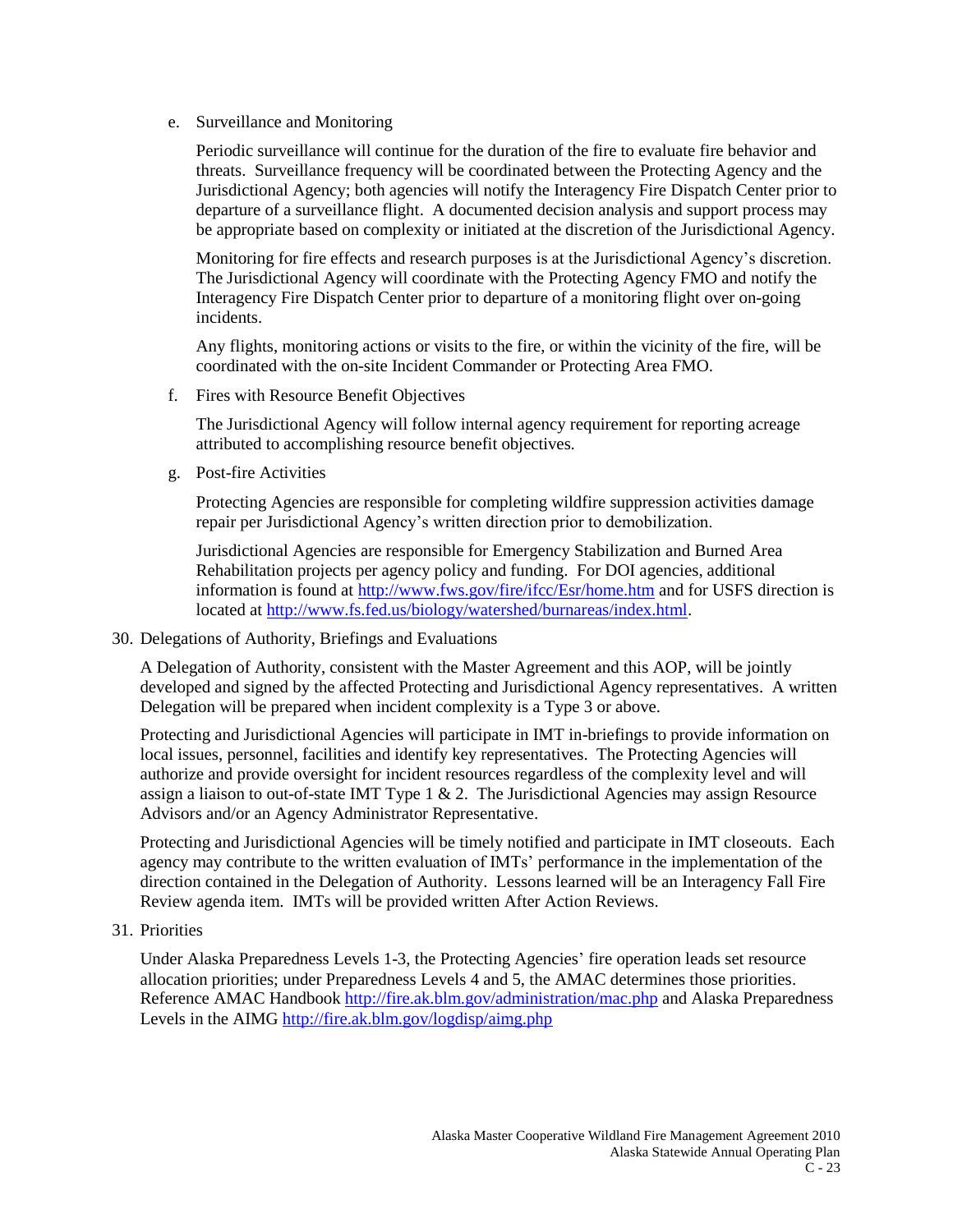## 32. Preservation of Evidence

All fires suspected of being human-caused will be investigated to the degree possible by the initial response Incident Commander. The Jurisdictional Agency will be notified immediately of suspected human-caused fire. The responsible Jurisdictional Agency will determine if the fire scene is to be formally investigated, and if so, will provide an investigator. The Jurisdictional Agencies will pursue any legal actions deemed necessary. When incidents impact multiple agencies lands, collections will be pursued jointly and cooperatively by each affected agency to the extent practical.

The Incident Commander will:

- Locate and protect the point of origin of fire.
- Search for and protect evidence.
- Identify and document witnesses and other persons at fire scene (Name and contact information, if possible).
- Document observations, actions, and findings.
- 33. Stafford Act Response

In Alaska, AFS is the operational lead for National Response Framework Emergency Support Function #4 Firefighting.

## **USE AND REIMBURSEMENT OF INTERAGENCY FIRE RESOURCES**

- 34. Appropriated Fund Limitation: Refer to Master Agreement.
- 35. Duration of Assignments

Incident Commanders will release initial response resources to their primary responsibilities as soon as priorities allow or unless otherwise agreed to by the home unit of the initial response resources. With the exception of smokejumpers, who will be released within 48 hours from the initial response and whose use beyond 48 hours will be negotiated.

Day-off policies are determined by each agency's policy.

36. Fire Suppression and Cost Share Agreements

For more billing details reference Clause 44 of this AOP and Exhibit D.

There is no billing between federal agencies for expenses incurred on wildfires on federal lands.

BIA, FWS and NPS may bill DNR to recover costs incurred in support of DNR for extended staffing requests and incident assignments. Costs must be documented on a Resource Order. Billing will be processed by the respective regional offices.

Billing figures for in-state fire are determined by the point of origin of the incident and the initial actions taken upon discovery. It is the intent of this procedure to attribute fire suppression costs to the agency who has taken the risk of allowing a fire to burn without suppression action, other than surveillance or site specific protection, during the stages when it can be most easily suppressed. It is the responsibility of the Protecting Agencies to identify to the best of their ability the exact location of fires when first detected, document that location, implement the initial response based on the management option designation, and notify the Jurisdictional Agency.

AFS is fiscally responsible for the costs of wildfires on DOI administered lands and Alaska Native lands other than those in southeast Alaska; DNR is fiscally responsible for costs of wildfires on State,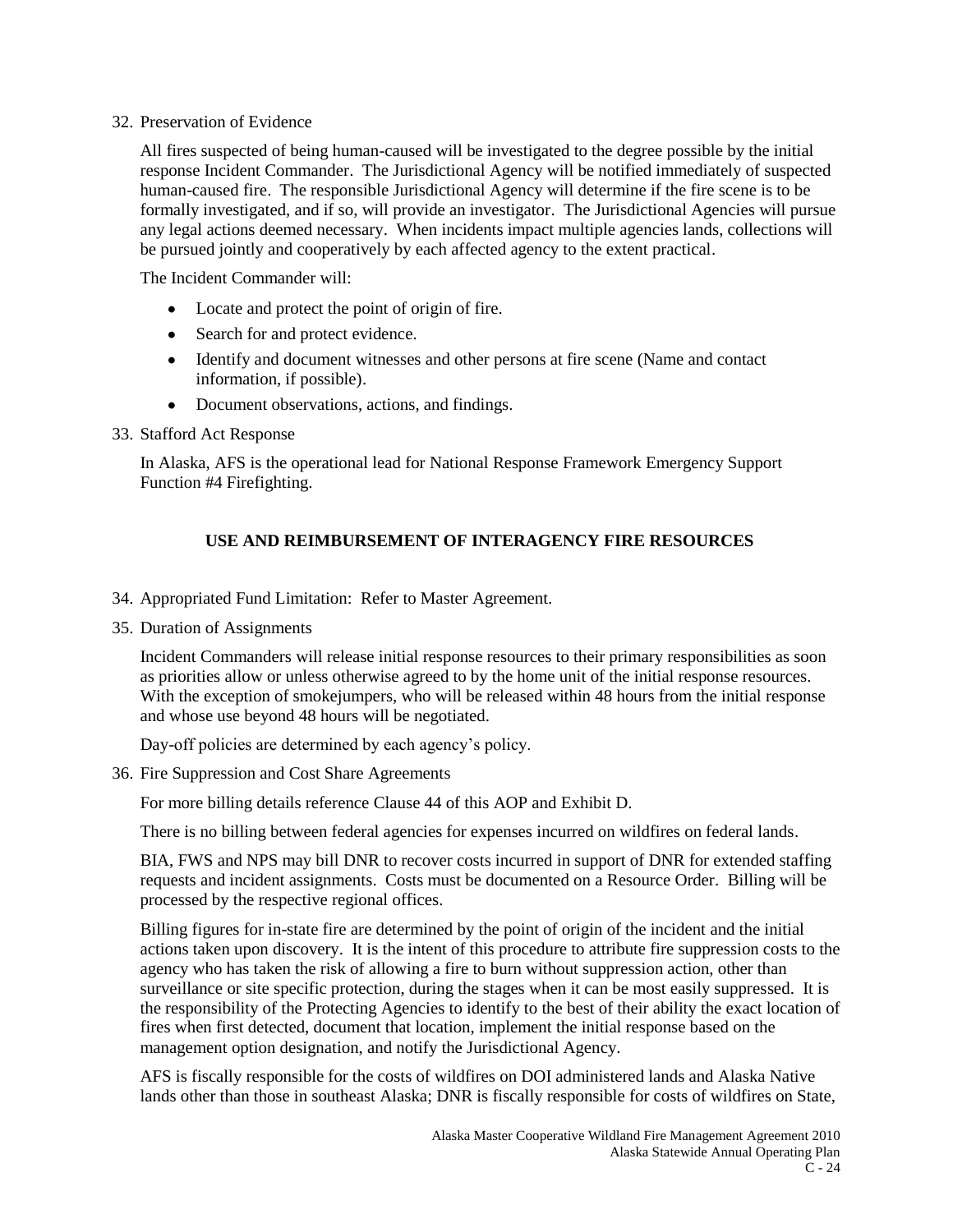private and municipal lands; USFS is the responsible party for costs incurred on National Forests and Alaska Native lands in southeast Alaska. This does not diminish the oversight role of Jurisdictional Agency administrators.

- a. AFS, DNR and USFS Incident Billing Criteria
	- When the initial actions upon discovery are an effort to extinguish the fire, the costs will be apportioned based on the acres burned and the associated responsible fiscal agency.
	- When the initial action upon discovery is surveillance, or site specific protection, all costs  $\bullet$ incurred are attributed to the agency on whose land the fire originated and billed to the party that is fiscally responsible.
	- $\bullet$ Costs will be apportioned for non-standard responses on a case-by-case basis and will follow the protocols listed above.
- b. AFS, DNR and USFS Complex Billing Criteria

When fires are assigned to a complex, costs will be attributed to each fire in the complex and apportioned as listed above.

Complex costs that cannot be attributed to individual fires will be prorated. DNR and AFS agree that costs attributed to an individual fire equates to the effort involved in managing that fire. Therefore, it is assumed that complex costs that cannot be assigned to an individual fire can be apportioned as a percentage of effort/cost attributed to each fire. Every effort will be made to assign costs to individual fires that are appropriate to that fire. Only costs that cannot be reasonably attributed to an individual fire will be assigned to the complex.

c. Audits

Each Protecting Agency shall be subject to audit for five (5) years after final payment. Audits shall be confined to those matters connected with the performance of the Master Agreement and the supporting Exhibits.

37. Incident / Fire Business Management

Fire business management and accountability for costs are the responsibility of the Protecting Agency managing the incident; Protecting Agencies will abide by their own agency procurement regulations. Pay rates and business practices are dependent on employing agency.

Supply and Equipment purchases require supporting Resource Order numbers in order to be reimbursed.

For billing purposes, personnel on their home unit and acting within the scope of their authority are not required to be assigned to the incident in ROSS.

a. Handbooks

Each agency will follow their administrative regulations and procedures for management of fires within their established Protection Areas. DNR uses the *Alaska Incident Business Management Handbook* **(**[http://forestry.alaska.gov/fire/incidentmanagement.htm\)](http://forestry.alaska.gov/fire/incidentmanagement.htm). AFS and USFS use the *Interagency Incident Business Management Handbook* (IBMH) (NFES 2160) [\(http://www.nwcg.gov/pms/pubs/pubs.htm](http://www.nwcg.gov/pms/pubs/pubs.htm) )and policy memorandums.

b. Incident Business Oversight

For any Type 1 or Type 2 incident, the Protecting Agency is responsible to provide an administrative briefing that includes cost reporting, incident finance package, and agencyspecific requirements. The Protecting Agency will also provide oversight in regards to cost management, expenditure of funds, and agency procurement regulations, etc.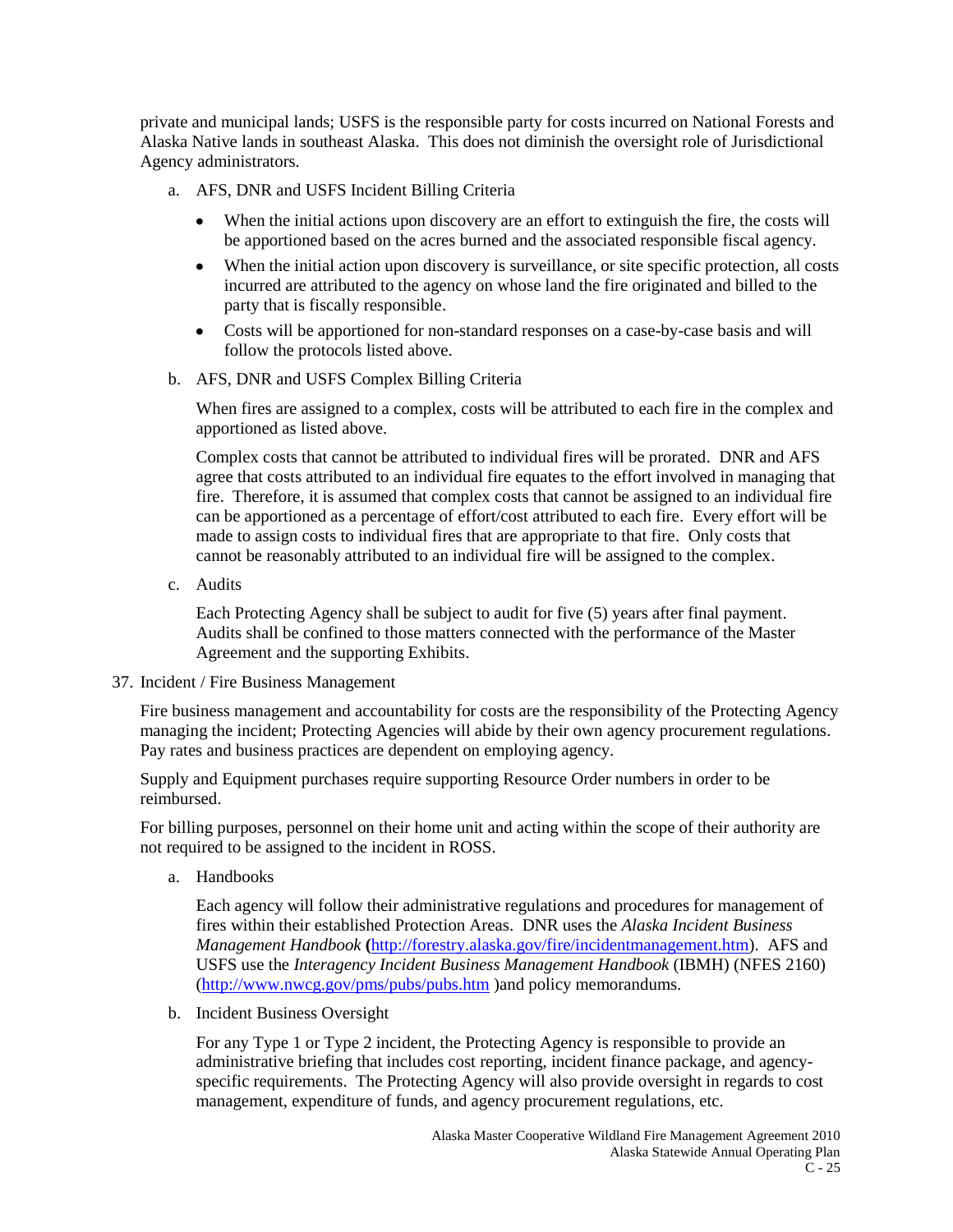c. Emergency Equipment Agreements

The Federal and State of Alaska Geographic Area Supplements that list the rental rates are updated biannually and are posted on the DNR Division of Forestry website under Equipment hiring [\(http://forestry.alaska.gov/equipment.htm\)](http://forestry.alaska.gov/equipment.htm). DNR will provide Emergency Equipment Rental Agreement rates by March 1, 2010 and AFS by March 1, 2012. USFS uses AFS rates.

- d. Property Loss or Damage
	- Personal property claims for loss or damage on an incident will be adjudicated and processed by the employee's (permanent/seasonal/casual/EFF) home agency in accordance with that agency's policy. The Protecting Agency managing the incident is responsible to document claims and forward them to the individual's home agency.
	- Tort Claims (third party claims) for loss/damage related to the incident will be  $\bullet$ adjudicated by the responsible Protecting Agency.
	- $\bullet$ Contract Claims (emergency equipment rental or other agency contract/procurement agreement) will be adjudicated by the agency responsible for establishment and/or payment of the contract.

## 38. Equipment and Supplies

The Parties to this Agreement agree to provide fire cache support to each other on an as-available basis. Fire Cache supplies and equipment are prioritized and intended to be for support of on-going fire incidents. On a case by case basis, other orders, such as preparedness, non-fire, or nonemergency requests may be filled but require reimbursable agreements. All equipment and supply costs including transportation and cache restocking are charged to the code generating the workload. Abnormal or unique transportation costs will be negotiated at the time of request. Reimbursable agreements may be used to develop and stock specialized Alaska equipment in the caches.

a. Warehouse Catalog

The Alaska Interagency Catalog of Fire Supplies and Equipment will be jointly maintained between AFS and DNR. The catalog will be produced, in agreed upon quantities, by each agency on alternating years. (AFS in odd numbered years, DNR in even numbered years.)

b. Incident Support

Prior to placing orders for equipment for supplies out of state, all resources within the state will be utilized to the extent they are available. Resource ordered supplies and equipment not available in state will be ordered through the National Fire Cache system.

Cost for equipment and supplies for incident use drawn from the DNR or AFS fire caches or warehouses shall be included in billing for Suppression and Non-Specific Suppression Support. Billing justification shall be by item(s) name, catalog number, quantity, cost, and initial request or Resource Order number, incident project name/number, and warehouse issue and return printouts.

The incident or receiving agency will be responsible for returning to the issuing agency, all supplies and equipment not consumed by the incident in a timely manner by the most practical and cost-effective means. Equipment and supplies shall be returned in the same condition as when received, reasonable wear and tear accepted. Backhaul and rehabilitation of equipment and supplies shall be negotiated between sending and receiving caches. All costs incurred including parts, replacement, and/or labor shall be charged to the appropriate incident number or charge code.

Equipment transported or operated by supporting agency personnel in transit to or from an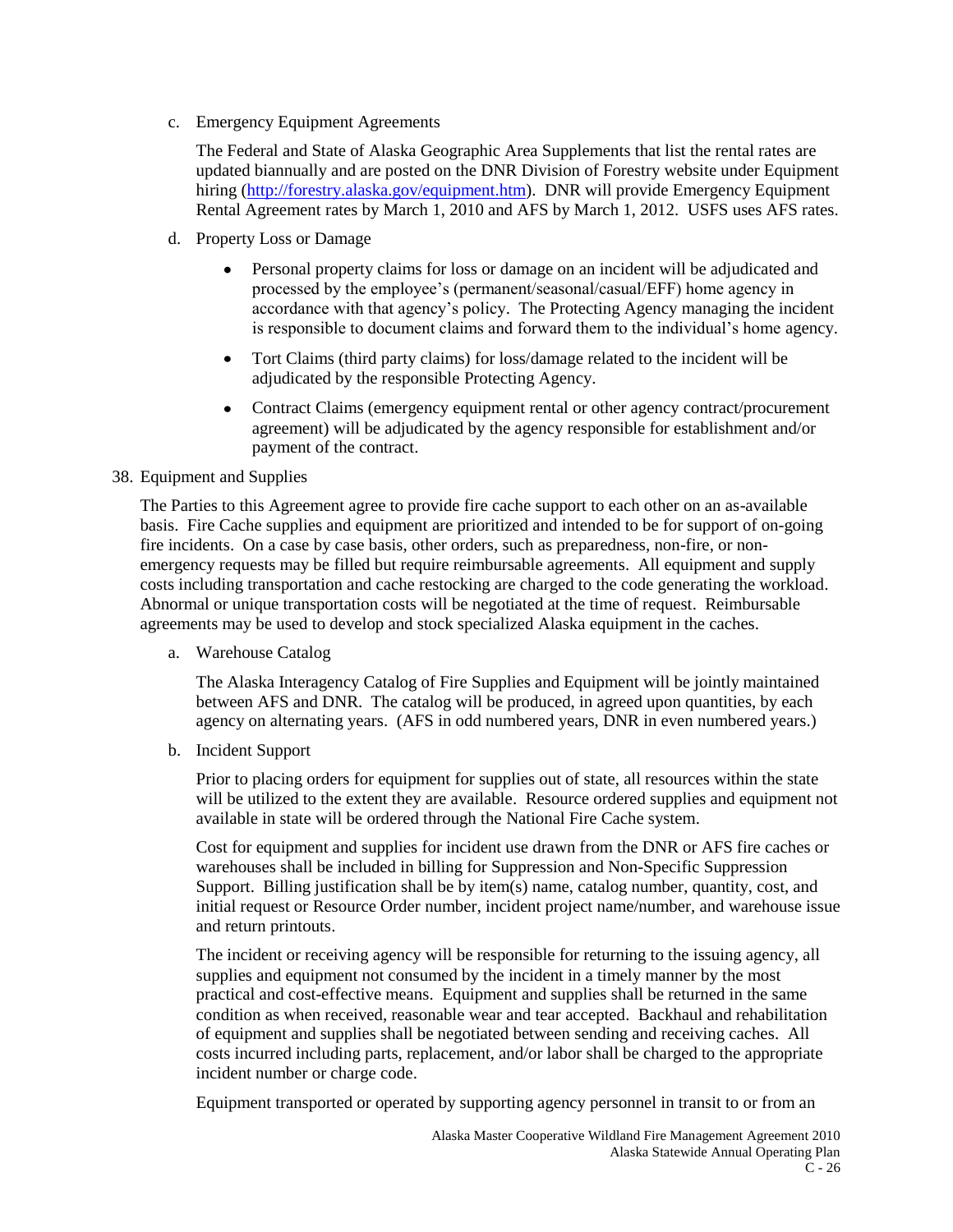incident is considered under the control of the supporting agency. When arrangements are made with a transportation service provider to deliver equipment, the party making arrangements for the transportation should ensure that the transportation service provider will be responsible for all loss and damage to equipment or supplies consigned on the bill of lading until received by the consignee.

Costs of non-consumable (durable or accountable property) items purchased in support of an incident may be deducted from the cost of that incident, or transferred to the other agency with costs adjusted based on percentage of ownership of the incident.

The federal fire caches generate and exchange the Fire Loss Tolerance Reports. (Reference Chapter 30 of the IBMH and the Interagency Standards for Fire and Fire Aviation Operations Chapter 11)

c. Property Loss or Damage:

Equipment that is destroyed or lost shall be properly documented and a report will be submitted to the issuing cache no later than 30 days following the incident inventory. Equipment damaged while under the control of the Protecting Agency will be repaired at the expense of the Protecting Agency, unless damage occurred because of negligence by the supporting agency.

Refer to the *Interagency Standards for Fire and Fire Aviation Operations* and both the IBMH and the Alaska IBMH.

d. Fresh Food Boxes

Reference the AIMG for the process to requests fresh food boxes.

e. Interagency Cache Planning

AFS and DNR are planning for an interagency combined cache. AFS will coordinate the planning effort. Costs apportionment will be negotiated and billed with Annual Fixed Costs.

- 39. Licensing: Refer to Master Agreement.
- 40. Training

The Parties to this Agreement participate and assist each other in interagency fire training through the AWFCG Alaska Interagency Fire Training and Qualifications Committee. This includes scheduling, cost sharing, tuition charges, course development, and course presentation. Any agency may provide housing and/or meals for the students and instructors from another agency in a manner mutually agreed upon.

- a. Emergency Fire Fighter (EFF) Training
	- EFF crews will be trained and receive physical fitness testing in accordance with the *Alaska Emergency Fire Fighter Crew Management Guide.* AFS and DNR are responsible for training and physical fitness testing for EFF crews in their Protection Area. Currently USFS does not sponsor any EFF crews.
	- EFF Crew Boss training will be conducted on an interagency basis on odd numbered years. EFF Crew Boss training is hosted by the AFS. The cost of instructors and trainees is the responsibility of their employing agency.
- b. Field Deliverable Courses

Costs incurred for cadre and students who are participating in Field Deliverable courses including S-420 Command and General Staff will be charged to the incident that the course is hosted by. Field deliverable courses will require a Support Resource Order for training within an incident.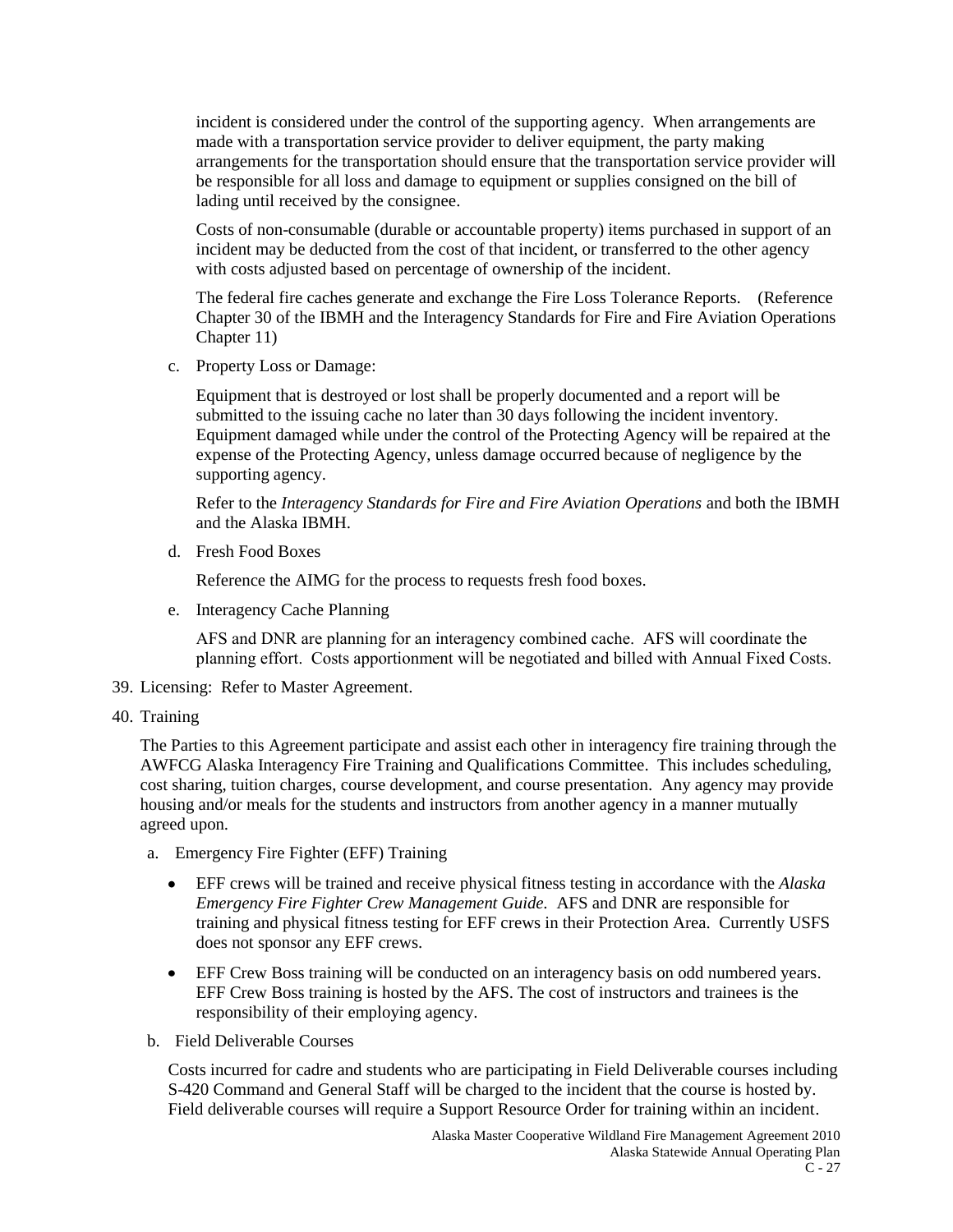Course cadre will be ordered in their respective position. Cadre not identified by position will be ordered as Technical Specialists. Students will be ordered as Trainees in their respective trainee positions.

41. Technology Systems

Jurisdictional and Protecting Agencies will collaborate on any proposed modifications or deletions to fire management databases or websites that affect their agency and provide each other the opportunity for comments.

AFS has provided BLM network access to DNR, NPS and USFS employees stationed on Fort Wainwright. Guest logins to the BLM network are provided to personnel assigned to AFS facilities on Resource Orders.

NPS, USFS and DNR provide their employees based on Fort Wainwright with access to their agency network.

a. BLM Network Access

In order to facilitate the exchange of information, access to the BLM's network has been provided. The following definitions have been used to establish the AFS Access Guidelines to providing a balance between user access and the protection of the network from known and potential security threats.

- 1) AFS Access Guidelines
	- Unrestricted access to the BLM trusted network will be provided only to trusted users  $\bullet$ who have cleared the National Agency Check (NAC) and completed the requirements to initiate the NAC with written Inquiries (NACI). Personal Identity Investigation credentials will then be issued. Costs associated with the processing of the NAC and NACI will be the responsibility of the BLM.
	- $\bullet$ It is the responsibility of all agencies to ensure that only trusted users are afforded access to BLM's network.
	- All users on BLM's trusted network will be granted full access to information in the Public Releasable and Agency General Information groupings.
	- Access to information in the Agency Sensitive Information grouping will be granted by  $\bullet$ the host agency to specifically authorized employees and employee groups and to individually authorized contractor personnel.
	- Access to information in the Agency Very Sensitive Information grouping (primarily law  $\bullet$ enforcement information) will be granted only to individually authorized personnel.
- 2) Special Provisions

The NPS, USFS and DNR will comply with the Information Technology security policies established by the Computer Security Act of 1987, OMB A-130, Appendix III, BLM's security policies and the Homeland Security Presidential Directive #12. A copy of these policies is available [http://www.dhs.gov/xabout/laws/gc\\_1217616624097.shtm](http://www.dhs.gov/xabout/laws/gc_1217616624097.shtm) and [http://www.whitehouse.gov/omb/circulars\\_a130\\_a130trans4](http://www.whitehouse.gov/omb/circulars_a130_a130trans4)

b. GIS and Information Technology Applications

AFS agrees to maintain the mutual use GIS files, databases and IT applications and servers for utilization and access by other agencies. AFS will include other agencies in development of user requirement for these files, databases and applications.

Costs for application modifications specific to agency requirements will be determined on a project-by-project basis.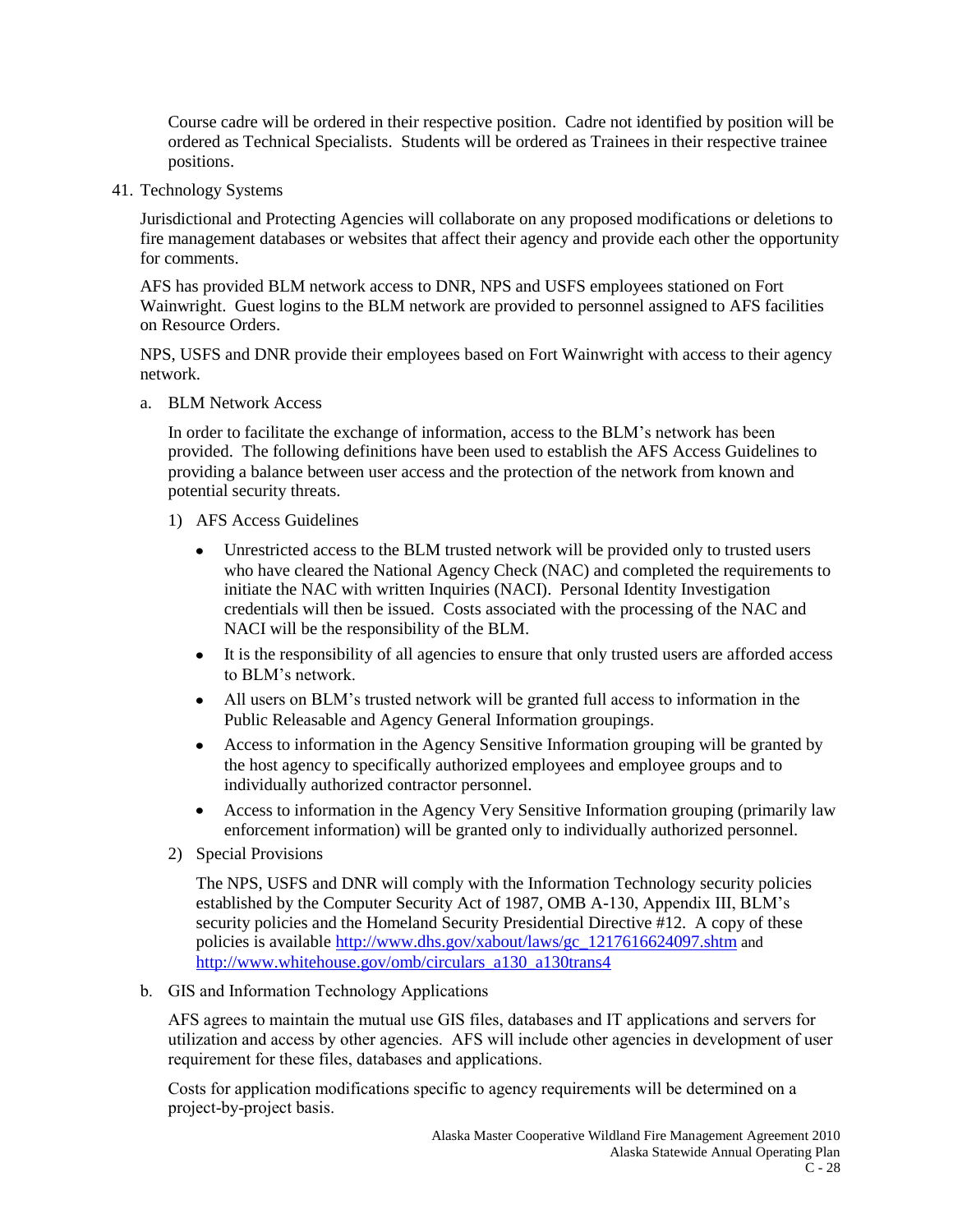# c. Teletype

The Parties to this Agreement will assume full responsibility for their portion of the teletype (TTY) network.

- AFS will provide and maintain the TTY hub at AFS. This hub will be operational by  $\bullet$ March 15 annually. Connections between this hub and the data communications equipment will be via TCP/IP or standard RS-232 connections. AFS will also provide and maintain the TTY software to run on computers with Windows operating system. This maintenance is limited to that necessary to maintain reliable and functional system.
- The DNR will provide their own data circuit(s) accessing the DNR owned  $\bullet$ communication equipment at AFS; this will serve as the demarcation point between AFS and DNR circuits. DNR contributes funding to AFS to support the Teletype system and the costs are included in the Bill for Collection for Annual Fixed Costs.
- Read only access will be provided at no charge to the DOI agencies as part of the  $\bullet$ wildland fire suppression services designated to AFS in 620 DM 2.
- Any operational changes to the TTY system, including hardware and software, will be  $\bullet$ made on an interagency basis, with concurrence from both DNR and AFS.
- d. Radio Frequency Sharing

All agencies will adhere to all Federal Communication Commission and DOI Office of Telecommunication policy and internal agency rules and regulations pertinent to utilization of frequencies.

Each Protecting Agency Area /Zone /Forest have local frequencies on which they operate. The Interagency Fire Dispatch Centers for that Area/Zone /Forest are responsible for assigning and tracking the incident frequencies and all resources assigned to an incident are permitted to use assigned frequencies. The DNR and AFS have agreed to share assigned frequencies for the purpose of initial response, logistical support, preparedness, and administrative traffic on a noninterfering basis. DNR and USFS have a similar agreement. The USFS does not have any frequencies dedicated to wildland fire in Alaska.

To facilitate interagency communications, there are 5 interagency frequencies approved for use during an incident response:

- 2 Air to Air Tactical (128.45 primary. 133.45 secondary)  $\bullet$
- $\bullet$ 1 Air to Ground Tactical (166.6375)
- $\bullet$ 2 Ground to Ground Tactical (Tac1 159.3750 and Tac2 172.2250)

See AIMG for information on how to request additional dedicated radio frequencies for use during extended response.

All agencies will coordinate the deployment of equipment using frequency assignments with the principle licensee to avoid frequency/interference conflict. At Alaska Preparedness Level 4 &5, a statewide interagency Communications Coordinator is activated and assigned to the AICC.

Frequency sharing agreements between individual agencies exist outside of this agreement. This agreement allows for the DNR and AFS to share frequencies. AFS and DNR frequencies are listed in Attachment B. AFS has agreements in place with the DOI agencies that allows sharing of some frequencies. The AFS/DOI Frequency Sharing Agreements do not permit use of these frequencies by other agencies without authorization of the owning agency or the AFS Chief, Branch of Communications.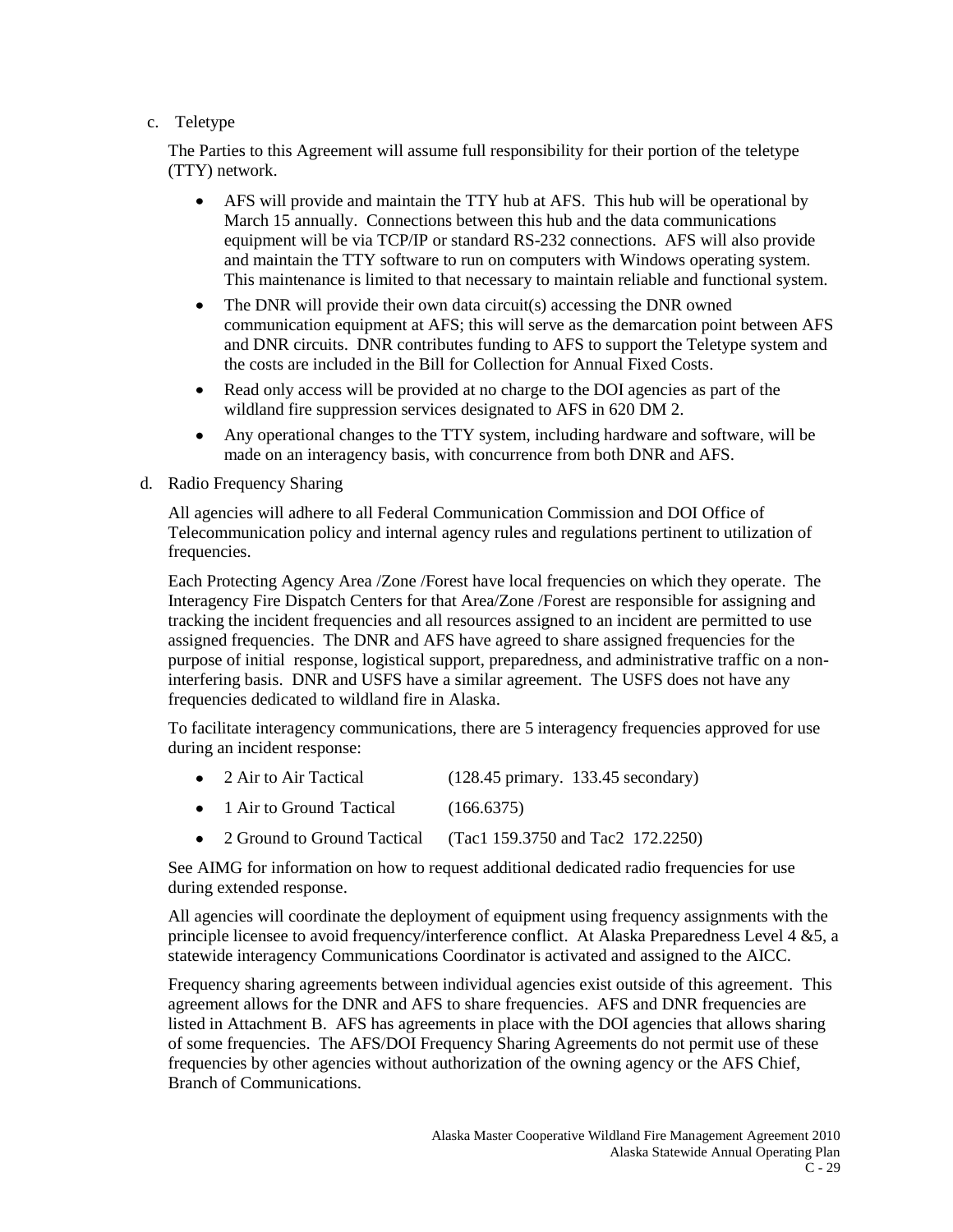#### 42. Fire Weather Systems

Predictive services products and fire weather indices are posted at [http://fire.ak.blm.gov.](http://fire.ak.blm.gov/) The principal operating period for the Alaska Fire Weather Program is April 1 through September 1.

a. Fire Weather AOP

The National Weather Service - AWFCG Fire Weather AOP is available at <http://firewx.arh.noaa.gov/>

b. Incident Meteorological Services:

The provisions described in the Interagency Agreement for Incident Meteorological Services in Response to State-Requested Assistance of Wildland Fire Management (IMET Agreement) between the NWS and USFS, along with the procedures detailed within the AIMG will be followed for the use of Incident Meteorologist to support responses to wildfires.

c. Automatic Lightning Detection Network

The AFS is responsible for the installation, maintenance, and operation of the statewide automatic lightning detection network. Data from this network is available to all agencies on the AICC website [\(http://fire.ak.blm.gov/\)](http://fire.ak.blm.gov/) and is provided at no charge to federal agencies as part of the wildland fire suppression services designated to AFS in 620 DM 2. DNR contributes funding to AFS to support this network and those expenses are included in the Bill for Collection for Annual Fixed Costs. The system will be operational by May 20 annually.

d. Remote Automated Weather Stations (RAWS)

Interagency point of contact for RAWS operations and maintenance is the AICC Meteorologist.

The DNR will coordinate with AFS on scheduled maintenance and establish desired operational dates for RAWS sites, and communicate them to AFS by April 1 of each year. The DOI apportions the cost for RAWS maintenance through the Interior Telecommunications Coordinating Group AOP and those costs are included in the Bill for Collection for Annual Fixed Costs.

The DOI will calibrate and maintain the below identified DNR RAWS sites: Chatanika, T-Lake, Stoney River, Telida, Willow, Ninilchik, Salcha, Goodpaster, Paxson, Flat, Homer, Chitina, Angel Creek, George Creek, Tok River Valley, Big Lake, Gold King, Skilak Guard, Chistochina, and Point MacKenzie.

The USFS is responsible for the operation and maintenance of RAWS located within the Tongass and Chugach National Forests.

RAWS schedules for NPS and FWS stations are determined by those agencies and may be maintained by other agencies under other agreements.

## 43. Aviation Operations

For information on the mobilization, use, management and the various types of aircraft available, refer to the AIMG. By May 1 each year, the AFS, NPS, FWS, USFS and DNR provide each other with aviation operations information which includes fueling services and vendors available.

a. Aviation Site Management

All aircraft will be operated under the terms of agreement for aircraft operations currently in effect between the site operator and the runway owner.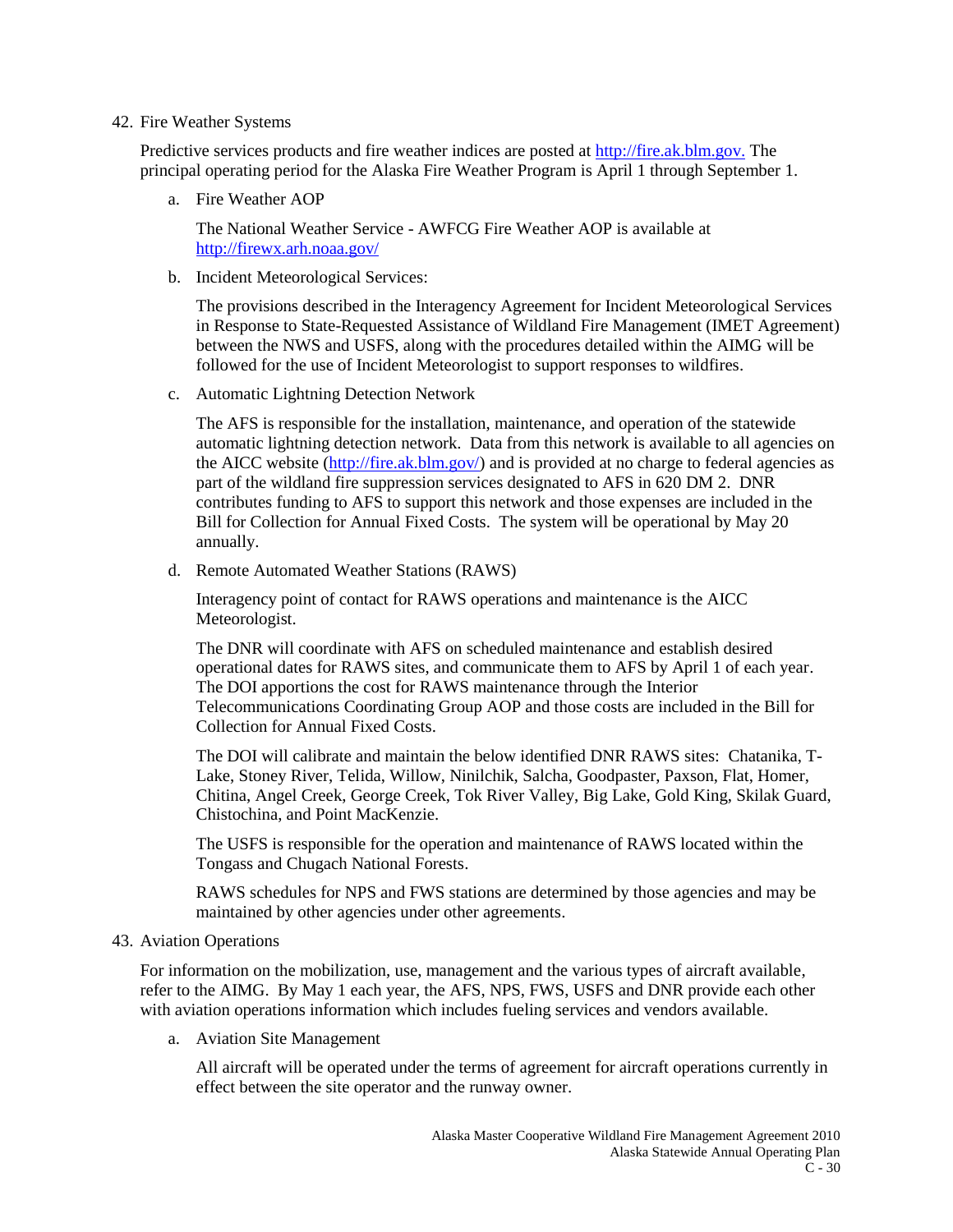b. Certification

Pilots and aircraft transporting federal and DNR personnel must be certified (carded) by either the Aviation Management Directorate (AMD) or the USFS. Federal Aviation Regulations Part 121 and 135 apply to certain commercial charters and AMD or USFS certification is not required.

- c. Standards
	- Any incident under the management of an Interagency Incident Management Team will adhere to the more stringent federal aviation policies.
	- All interagency missions defined as a mission with federal and state employees on  $\bullet$ the aircraft regardless of which agency is managing the incident or aircraft, will comply with the more stringent federal policies and will meet Interagency Aviation Safety and Personal Protective Equipment standards as defined in the *Interagency Helicopter Operations Guide* [\(http://www.nifc.gov/ihog/](http://www.nifc.gov/ihog/) ), the *Interagency Aerial Supervision Guide* [\(http://www.fs.fed.us/fire/aviation/av\\_library/iasg.pdf](http://www.fs.fed.us/fire/aviation/av_library/iasg.pdf)), and DOI Department Manual 351 Chapter 3 & 4
	- When a mission is under the operational control of the DNR and only DNR  $\bullet$ employees are involved, DNR policies are applicable.
	- $\bullet$ For airtanker operations only, the agencies agree that the policies of the agency with operational control apply. For guidance regarding the use of the non-federally approved airtankers under the operational control of the States refer to National MAC *Guidelines for the Use of Tactical Aviation Resources*, Appendix 7 [http://www.nifc.gov/nicc/administrative/nmac/strategy/NMAC\\_Apx\\_7.pdf](http://www.nifc.gov/nicc/administrative/nmac/strategy/NMAC_Apx_7.pdf)
	- All federal contract and agency pilots will comply with the interagency pilot duty/days off standard listed in the in *Interagency Standard for Fire and Fire Aviation Operations,* Chapter 16 [http://www.nifc.gov/policies/reference\\_materials.htm.](http://www.nifc.gov/policies/reference_materials.htm)
	- All fuel delivery systems will meet agency safety standards and will comply with whichever standard is more stringent. Both AFS and DNR will provide aircraft servicing at their ramps on a reimbursable basis.
- d. Canadian Resources

Canadian resources may be ordered by DNR under the terms of the Northwest Wildland Fire Protection Agreement (Northwest Compact). While in Alaska, those resources must remain under the operational control of DNR unless inspected and certified by the appropriate federal agency.

e. Airtanker Bases

Airtankers may load retardant at any airtanker base on a reimbursable basis. DNR contracted airtankers loaded at AFS airtanker bases will be loaded to the specifications of the DNR contract.

 $\bullet$ The application of suppression chemicals will follow the guidelines in *Interagency Standard for Fire and Fire Aviation Operations,* Chapter 12 available at [http://www.nifc.gov/policies/reference\\_materials.htm.](http://www.nifc.gov/policies/reference_materials.htm)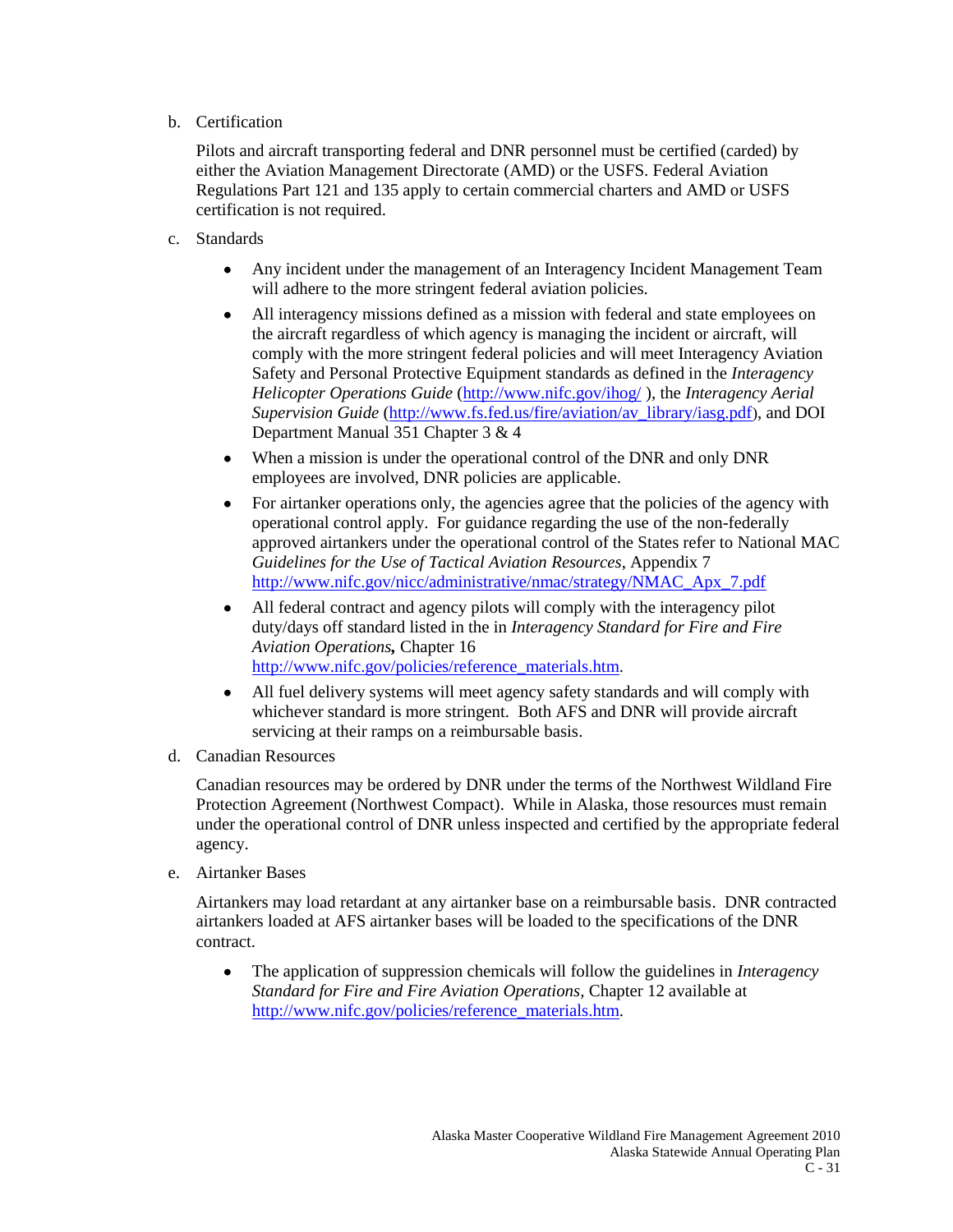The pilots will be fully briefed by the Base personnel and are required to abide by all Base rules and runway regulations while operating on these bases.

1) Primary Bases

Ladd Army Airfield located in Fairbanks on the Ft. Wainwright Army Post and the Palmer Municipal Airport in Palmer will be the primary bases for air attack/airtanker operations.

On Fort Wainwright Army Post, the site operator is AFS; runway owner is U.S. Army-Alaska.

At Palmer Municipal Airport, the site operator is DNR: the runway owner is the City of Palmer.

2) Secondary Bases

Secondary bases may be established and/or activated as needed at Allen Army Air Field on Ft. Greely, Tanacross Airport, Kenai Municipal Airport, and McGrath Airfield.

- Tanacross Airport: DNR will coordinate with BLM Fairbanks District Office to ensure that they have a current valid permit that authorizes their use of BLM land adjacent to the Tanacross airstrip
- Allen Army Air Field: BLM-AFS has entered into an agreement with Space and Missile Defense Command to permit a retardant base to operate on Allen Army Air Field on Fort Greely Army Post. DNR will manage and staff that retardant site as requested.
- For all of the secondary bases, the site operator is DNR. For Allen Army Air Field, the runway owner is U.S. Army-Alaska, for Tanacross, the runway owner is BLM; for Kenai, the site owner is the City of Kenai, and for McGrath, the runway owner is Alaska Department of Transportation.
- f. AFS Ft. Wainwright Aircraft Operations

All pilots will be fully briefed by the responsible AFS personnel and will abide by any restrictions, requirements and regulations applicable to the AFS ramp and the U.S. Army-Alaska's runway use.

Air traffic procedures published for Ft. Wainwright Army Airfield will govern all aviation operations conducted at the AFS ramp.

- All proposed structures, buildings, or any changes to the real property must be in  $\bullet$ compliance with the AFS site plan and U.S. Army-Alaska requirements, and be preapproved by the AFS Manager.
- AFS will:
	- o Provide ramp parking for fire-related aircraft and office space including utilities, and telephone for the aviation related personnel temporarily assigned to perform fire-related duties in Alaska.
	- o Provide aircraft-related services as stipulated in AFS aviation contracts.
	- o Bill DNR for office space including utilities and telephone for DNR pilots and Air Attack personnel stationed at Fort Wainwright for the current fire season in the Bill for Collection for Annual Fixed Costs.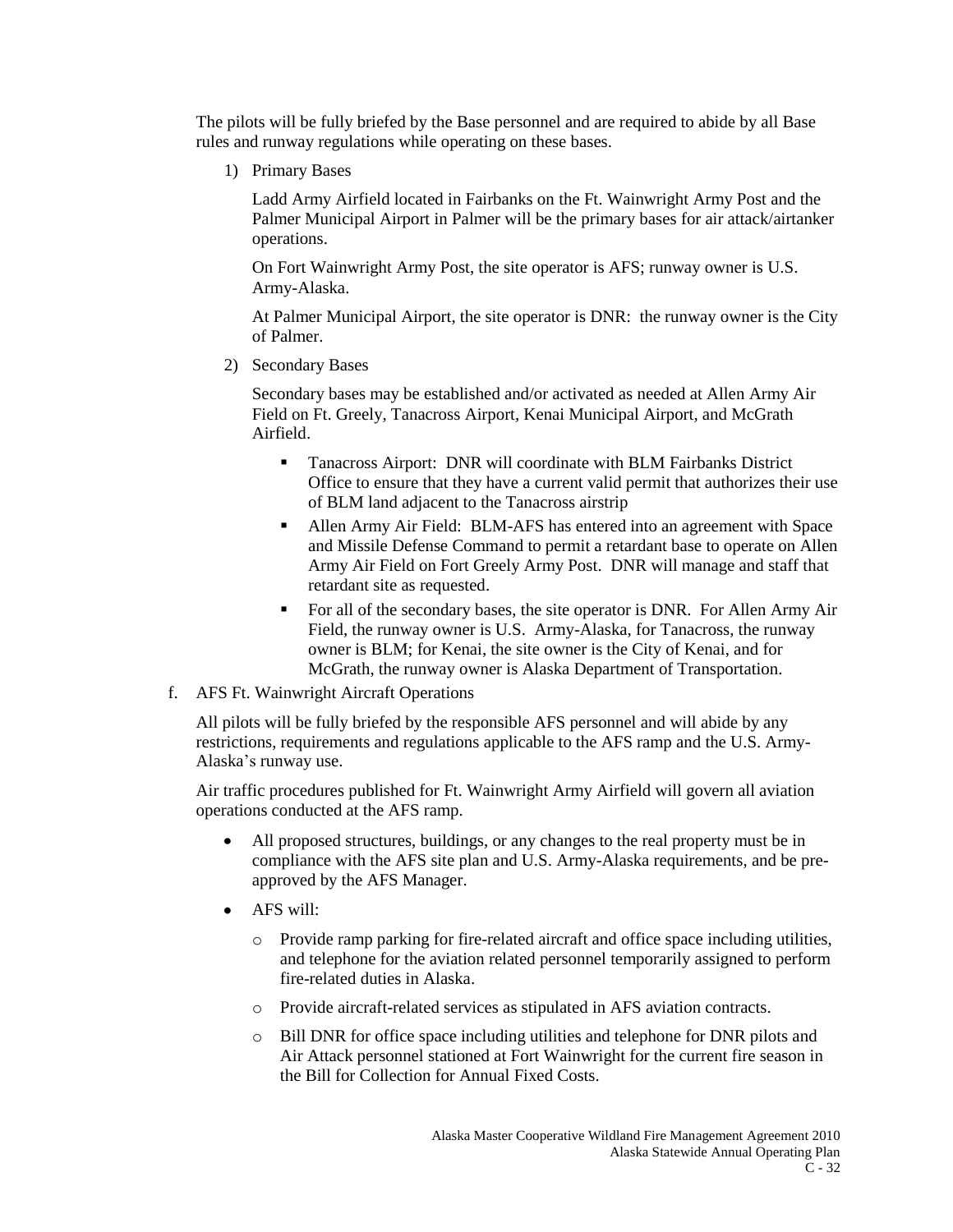- The DNR is authorized to utilize the AFS ramp on Ft. Wainwright throughout the fire season and is responsible to:
	- o Provide to AFS by May 15th annually, a list of all aircraft that routinely operate at the AFS ramp. The list will include aircraft type, vendor name, and aircraft tail number.
	- o Provide all logistical support requirements for their personnel associated with aircraft parked at the AFS ramp.
	- o Follow the current AFS Standard Operating Procedures for the Management of Hazardous Materials and Hazardous Waste to dispose of any hazardous materials and hazardous waste generated by DNR on Ft. Wainwright.
- g. Fire Scene Organization and Communications

All tactical aviation resources will be dispatched and flight followed by the local Interagency Fire Dispatch Center when responding to an incident. All aircraft will utilize VHF Air-to-Air frequency 128.45 unless otherwise indicated by their local Interagency Fire Dispatch Center.

For standard operating procedures for tactical aircraft flying over or near an incident, reference the *Interagency Aerial Supervision Guide* available at: [http://www.fs.fed.us/fire/aviation/av\\_library/iasg.pdf](http://www.fs.fed.us/fire/aviation/av_library/iasg.pdf)

h. Non-Tactical Aviation Resources

All non-tactical aviation resources will coordinate flights with the local Interagency Fire Dispatch Center and, if present, Air Attack when flying over or near a fire. Dispatch will determine flight following protocols and relay information on aircraft currently in the fire area.

i. Aerial Mapping Services

Various incident mapping services are available by placing an Aircraft Resource Order. AFS has an agreement with the University of Alaska, Fairbanks for the use of an unmanned aerial system to provide mapping services when available and circumstances warrant. Other alternative sources for mapping may be available based on the statewide situation.

Ordering aerial mapping services is addressed in the AIMG in the Infrared Aircraft section.

- j. Documentation
	- o Form (AMD) 59 will be used for fuel invoices. Each agency will use their own AMD billee code for fueling; additional charge codes to be entered on Form AMD-59 invoices will be provided by the pilot.
	- o Form 10-3133 will be used to log DNR government and contract aircraft flight times.
	- o Form AMD-23 will be used to log AFS government and contract aircraft flight times.
- k. Reimbursable Costs

The following costs will be compiled, apportioned and the eligible costs will be included in agencies' Suppression and Non-Specific Support billing.

- o Agency personnel costs including standby, weekend staffing, extended staffing, preposition flights etc.
- o Overtime for agency pilots and crew members.
- o Fuel and oil will be charged to the using agency code/incident number.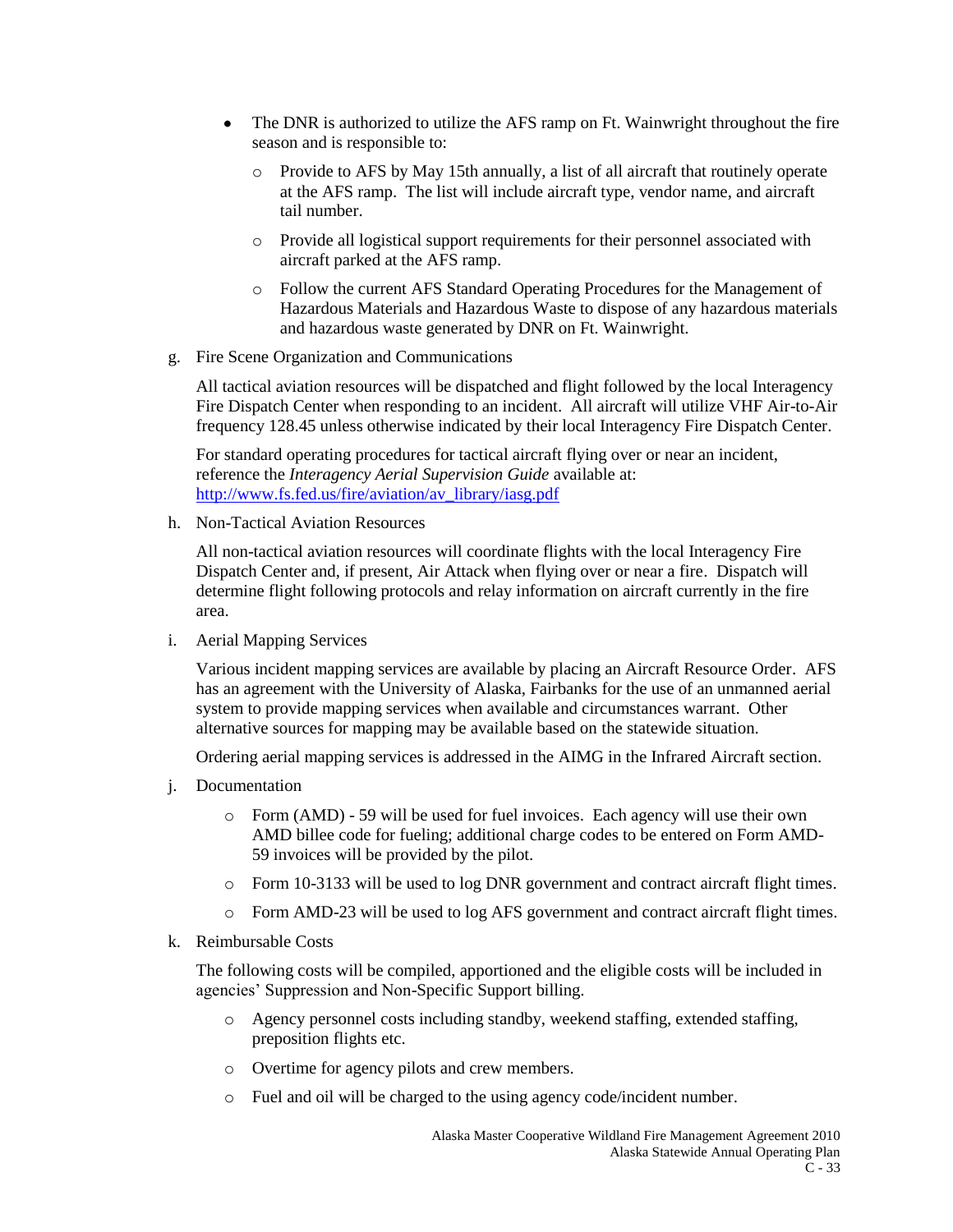- o Retardant costs are reimbursable at a per gallon rate.
- o Use of agency aircraft as documented on DNR Form 10-3133 and AMD-23 and billed at the predetermined hourly flight rate. AFS flight hourly rates are incorporated by reference to this document from the following AMD documents:
	- Contract and On-Call aircraft: current Contract Rate letter.
	- Aircraft Rental Agreement: current AMD Rental Aircraft Source List.
- o Costs incurred for aircraft ordered from the Lower 48 or Canada as agreed and documented during the Daily Statewide Strategy Meeting.
- o Aircraft availability charges may be negotiated prior to the fire season. Costs will be included in the pre-season spreadsheet.
- o Availability charges may apply to aircraft contract extension or severity requests.
- o NPS will charge availability for its contract helicopters.

#### 44. Billing Procedures

In addition to the information below, refer to Attachment 1 Annual Fixed Costs, Attachment 2 Synopsis: Suppression and Non-Specific Suppression Support Billing, and Exhibit D Reimbursable Billings and Payments.

- a. In-State Fires with FEMA Reimbursable Expenses
	- When the DNR has a fire that may qualify for FMAGP assistance, DNR will provide  $\bullet$ a copy of FEMA Form 90-58, Request for Fire Management Assistance Declaration to the AFS Chief, Division of Fire Operations.
	- $\bullet$ The AFS, in exercising its responsibilities as the FEMA Principal Advisor, will prepare and submit FEMA Form 90-32 Principal Advisor's Report and coordinate all such action with DNR.
	- DNR is notified by FEMA if the incident qualifies for a FMAGP.  $\bullet$
	- When a fire is declared a FEMA incident, a duplicate fire package will be prepared  $\bullet$ by DNR. The duplicate fire package will contain daily Incident Action Plans, Resource Orders, and all financial records that pertain to the FEMA-qualifying period including but not limited to: timesheets (OF 288s) of all personnel charging to the incident, shift tickets, flight logs, invoices, contracts, inspection checklists, signed rental conditions and agreements, and Incident Cost and Reporting System data.
	- The AFS agrees to provide the DNR with all financial/payment data pertinent to the declared incident from AFS's accounting system. This report will include but is not limited to travel, payroll, and vendors with amount paid. In addition the AFS will provide copies of: any invoices paid and backup/source documentation for such invoices; shift tickets; additions or deductions; rental agreements, inspection checklists, signed rental conditions; and Resource Orders attributable to FEMAqualifying period.
	- $\bullet$ The DNR agrees to reimburse the AFS for reasonable costs associated with the above normal workload of gathering source documentation to satisfy FEMA requirements.
	- When a fire is declared a FEMA incident, all agencies agrees to provide DNR with all financial/payment data pertinent to the declared incident from their accounting systems. This report will include, but is not limited to, travel (travel vouchers),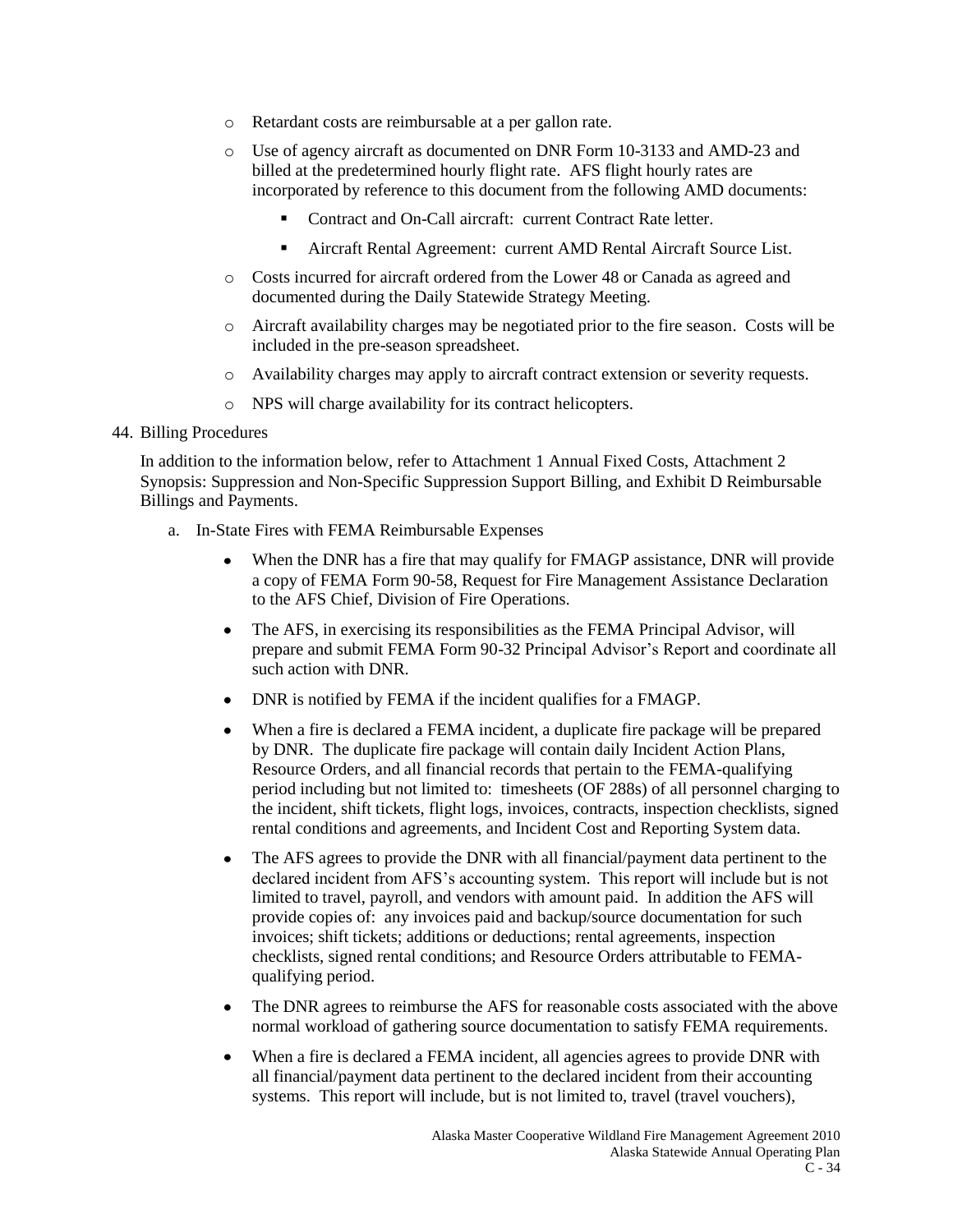payroll (actual pay period charges by accounting codes), and paid amounts to identified vendors

b. Joint Projects and Project Assistance (Fuels)

DNR-AFS fuels projects are assigned a project code and the DNR and/or AFS reimbursement for expenses is included in the cross-billing for Suppression and Non- Specific Suppression Support. Federal agencies will follow direction in *the Interagency Standards for Fire and Fire Aviation Operations,* Chapter 17 [\(http://www.nifc.gov/policies/reference\\_materials.htm\)](http://www.nifc.gov/policies/reference_materials.htm)

c. Meals and Lodging for Resource Ordered and Subsisted Personnel

Costs for meals and lodging for personnel being subsisted with Resource Order documentation are calculated and billed with the Suppression and Non-Specific Suppression Support Expenses.

Personnel are required to enter their charge code when signing in at an agency dining facility. The cost charged for the meal will be based upon the established per diem rates for that location. Meals, including sack lunches that are ordered, regardless if they are consumed, will be billed to the charge code.

The priority is to provide lodging for personnel filling a Resource Order assignment and rooms will be charged to the Resource Order charge code. Barracks rates are established annually.

d. Annual Fixed Costs

The DNR and AFS agree to bill for Annual Fixed Costs as listed in Attachment 1 and according to the dates in Figure E1. No other agencies bill each other for Fixed Costs; the Administrative Overhead Rate does not apply to this billing.

e. Suppression and Non-Specific Suppression Support

All Parties to this Agreement agree to:

- $\bullet$ Bill for expenses as shown in Figures E1 and E2.
- Adhere to the incident billing criteria listed in Clause 36.
- $\bullet$ Bill for eligible aviation costs as listed in Clause 43k.
- Incorporate project costs associated with Clause 18.  $\bullet$
- Include suppression and non-specific suppression costs associated with equipment,  $\bullet$ supplies, meals, lodging, personnel salaries based on agency policy, overtime and travel, prepositioning, and the agreed upon percentage of supplemental resources expenses.
- $\bullet$ Include agreed upon miscellaneous costs including, but not limited to those listed in Clause 18.
- Use figures for accounting and incident cost calculations from the final fire report data as of November 1 of the calendar year in which the fire occurred.
- $\bullet$ Facilitate each other's financial management activities by cooperating with any additional requests for billings and cost estimates.
- Bill using the Bill for Collection Process.  $\bullet$
- Comply with the billing and payment timelines identified in Figure E1 or E2, as  $\bullet$ applicable.
- Follow the general directions in Exhibit D of the Master Agreement. $\bullet$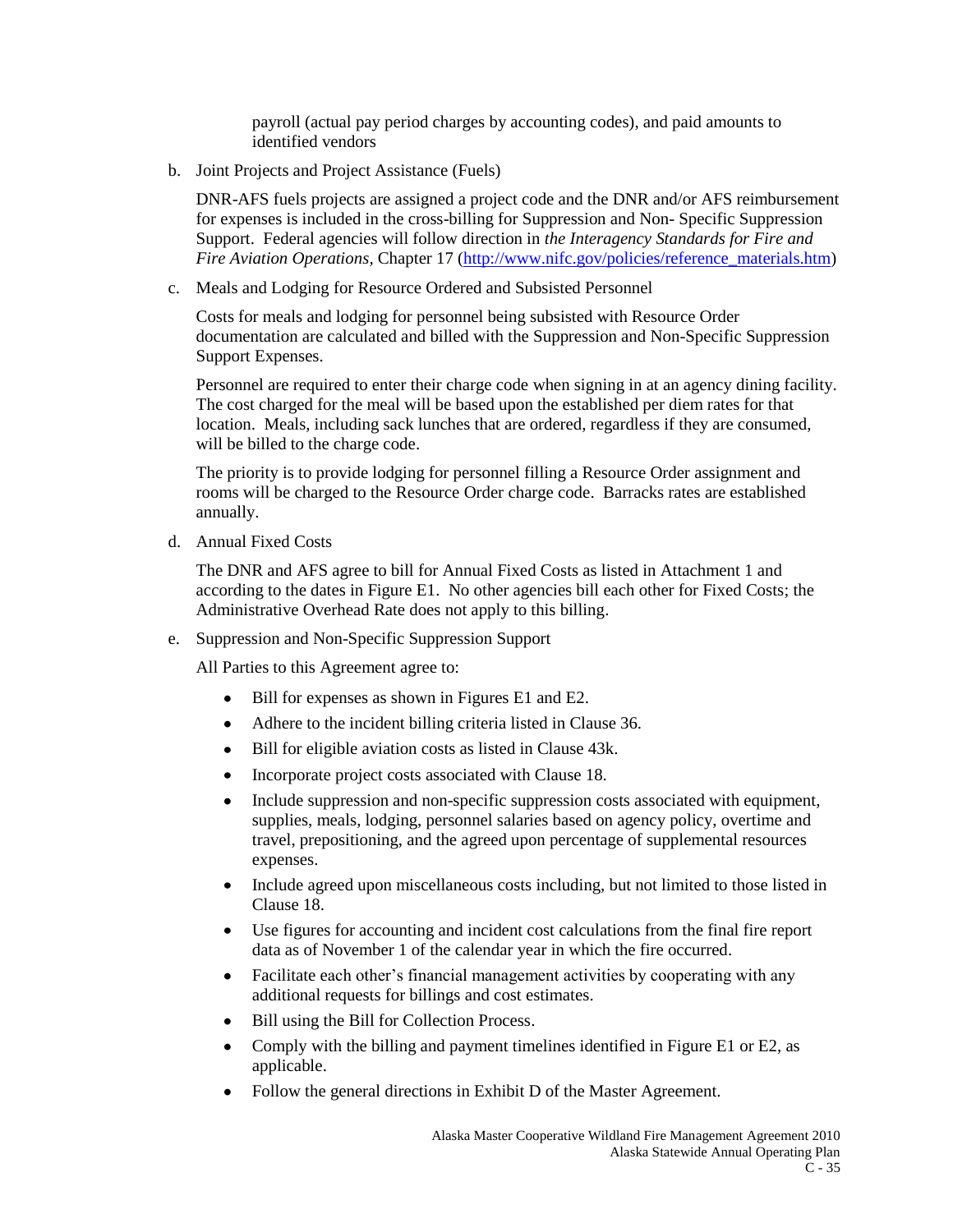f. Stafford Act Responses

DNR bills the USFS for all expenses incurred when DNR resources are mobilized under the Stafford Act.

g. Documentation

Billing documents will include cost data, financial transaction registers and an Excel worksheet of the summary data by reciprocal accounting codes (fire codes) for the fire season being billed.

h. Administrative Overhead Rate

A rate of 15% against each agency's Suppression and Non-Specific Support total (not to exceed a maximum of \$350,000 per calendar year) has been negotiated for calendar year 2010.

i. Billing Process and Addresses

All payments will be made by an electronic transfer of funds.

All requests for payments from AFS will be mailed to:

Bureau of Land Management Alaska Fire Service P.O. Box 35005 Fort Wainwright, AK 99703-005

All requests for payments from DNR will be mailed:

State of Alaska, Department of Natural Resources Division of Forestry 550 West Seventh Avenue, Suite 1450 Anchorage, AK 99901

All requests for payments from USFS will be mailed to the following address:

**Original Billing Document Copy of Billing Document and backup**

| <b>US Forest Service</b> |
|--------------------------|
| Attn: Ron Knowles        |
| 3301 C Street, Suite 202 |
| Anchorage, AK 99503-3956 |
|                          |

j. Alaska Fire Service and Department of Natural Resources Billing

Extensions to the billing dates listed below may be negotiated by either agency.

#### **Figure E1: AFS-DNR Billing Due Dates and Tasks**

| <b>Due Date</b> | <b>Billing Tasks</b>                                                                                                                                       |
|-----------------|------------------------------------------------------------------------------------------------------------------------------------------------------------|
| April 1, 2010   | DNR and AFS provide each other with the preliminary accounting reports for 2009<br>Suppression and Non-Specific Suppression Support.                       |
| May 15, 2010    | DNR and AFS submit the Bills for Collection to each other for the preliminary costs<br>compiled for 2009 Suppression and Non-Specific Suppression Support. |
| June 15, 2010   | AFS bills DNR for collection for 2010 Annual Fixed Costs.                                                                                                  |
| July 15, 2010   | Payments due to AFS and DNR respectively for the preliminary costs for 2009                                                                                |

Alaska Master Cooperative Wildland Fire Management Agreement 2010 Alaska Statewide Annual Operating Plan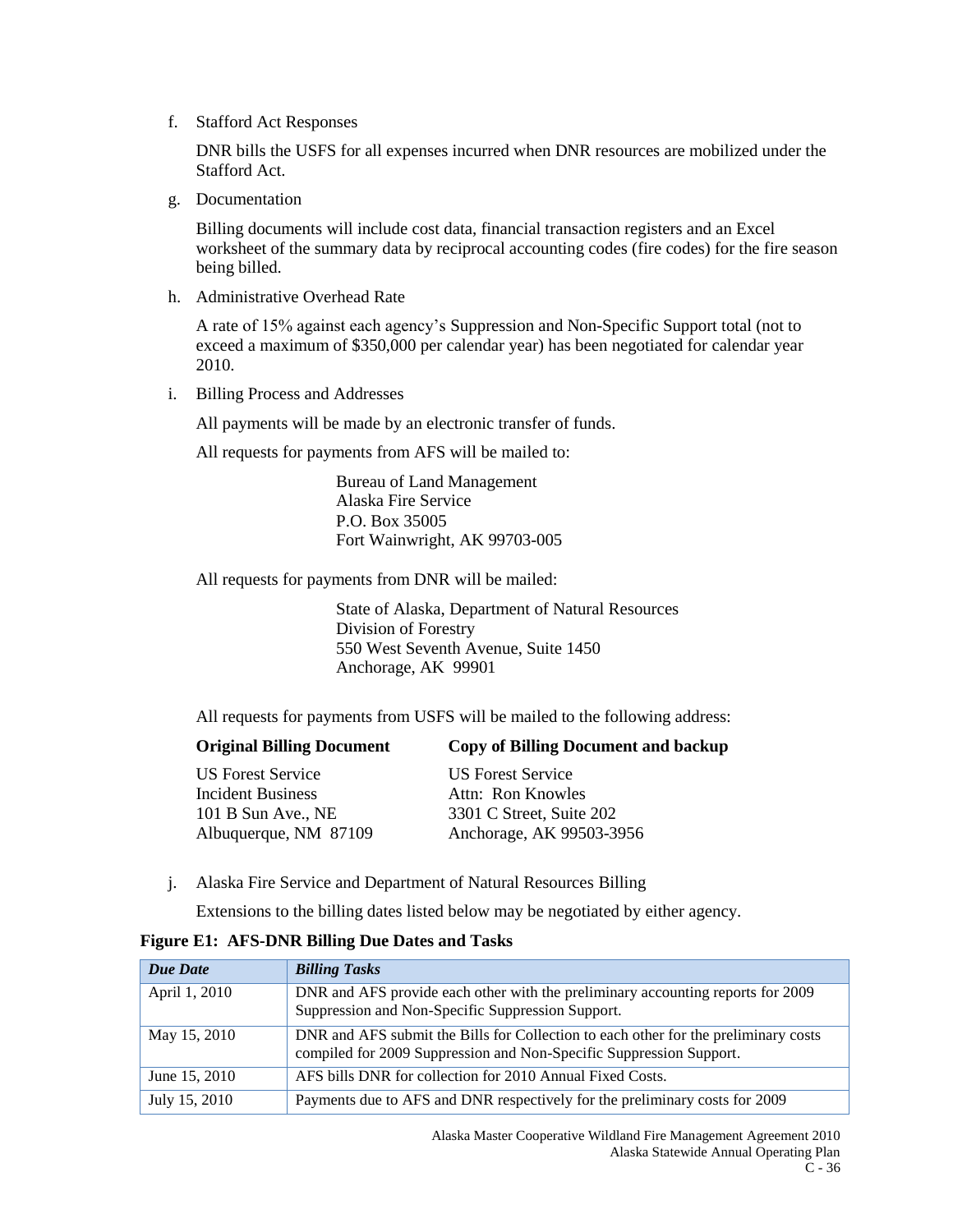|                   | Suppression and Non-Specific Suppression Support.                                                                                                                                                             |
|-------------------|---------------------------------------------------------------------------------------------------------------------------------------------------------------------------------------------------------------|
| July 15, 2010     | Payment due from DNR to AFS for 2010 Annual Fixed Costs.                                                                                                                                                      |
| July 30, 2010     | AFS provides DNR with estimated 2010 costs for Suppression and Non-Specific<br>Suppression Support through June 30, 2010.                                                                                     |
| November 15, 2010 | AFS and DNR agree on a final 2009 Suppression and Non-Specific Suppression<br>Support billing.                                                                                                                |
| December $1,2010$ | AFS and DNR will provide estimates, listed by incident number, of 2010 Suppression<br>and Non-Specific Suppression Support cost-to-date to each other.                                                        |
| December 31, 2010 | AFS and DNR bill each other for collection of the final 2009 costs for Suppression and<br>Non-Specific Suppression Support.                                                                                   |
| January 15, 2011  | Payment due for the final 2009 costs for Suppression and Non-Specific Suppression<br>Support.                                                                                                                 |
| February 1, 2011  | If AFS bills DNR on behalf of all DOI agencies, DOI agencies provide their 2010<br>suppression-related and DNR standby requests expenses to AFS.                                                              |
| March 1, 2011     | AICC provides the lists of 2010 fires with acreage breakdowns by percentage,<br>management option and actions taken to determine fiscal responsibility to DNR,<br>USFS, AFS Budget Officer, NPS, FWS and BIA. |

# k. BIA, FWS and NPS and DNR Cost Recovery Process

The BIA, FWS, and NPS may recover costs for their participation on incidents which DNR is fiscally responsible for suppression costs and other DNR fire-related support. These recoverable costs will be documented on a Resource Order. These agencies will directly bill DNR, establish billing thresholds, and adhere to the dates AFS and DNR have established for billing and payments. Extension to billing dates may be negotiated.

l. Department of Natural Resources and U.S. Forest Service Billing

Extensions to the billing dates listed below may be negotiated by either agency.

# **Figure E2: DNR and USFS Billing Due Dates and Tasks for 2010 Incident**

| <b>Due Date</b>    | <b>Billing Tasks</b>                                                                                                                                                                                                                                                                                                                                                                                   |
|--------------------|--------------------------------------------------------------------------------------------------------------------------------------------------------------------------------------------------------------------------------------------------------------------------------------------------------------------------------------------------------------------------------------------------------|
| August 1, 2010     | USFS submit to DNR a preliminary accounting report of fire suppression<br>expenditures through June 30, 2010 for incidents which DNR is fiscally<br>responsible. Support documentation will be an electronic spreadsheet by both DNR<br>and USFS fire codes.                                                                                                                                           |
| September 15, 2010 | DNR submit to USFS a preliminary accounting report of fire suppression<br>expenditures for CY 2010 on USFS lands in Alaska and on federal fires in lower<br>48. Support documentation will be an electronic spreadsheet by both DNR and<br>USFS fire codes.                                                                                                                                            |
| September 30, 2010 | USFS submit to DNR a supplemental accounting report of fire suppression<br>expenditures through August 30, 2010 for amount which DNR is fiscally<br>responsible. Support documentation will be an electronic spreadsheet by both DNR<br>and USFS fire job codes. An electronic transaction register will be included for<br>costs on each fire.                                                        |
| April 1, 2011      | USFS submit to DNR a preliminary Bill for Collection of fire suppression<br>expenditures through September 30, 2010 for amount which DNR is fiscally<br>responsible. Support documentation will be an electronic spreadsheet by both DNR<br>and USFS fire codes along with an electronic transaction register showing cost<br>categories and individual names (e.g. employees, vendors) for each fire. |
| April 1, 2011      | DNR submit to USFS a preliminary Bill for Collection of fire suppression                                                                                                                                                                                                                                                                                                                               |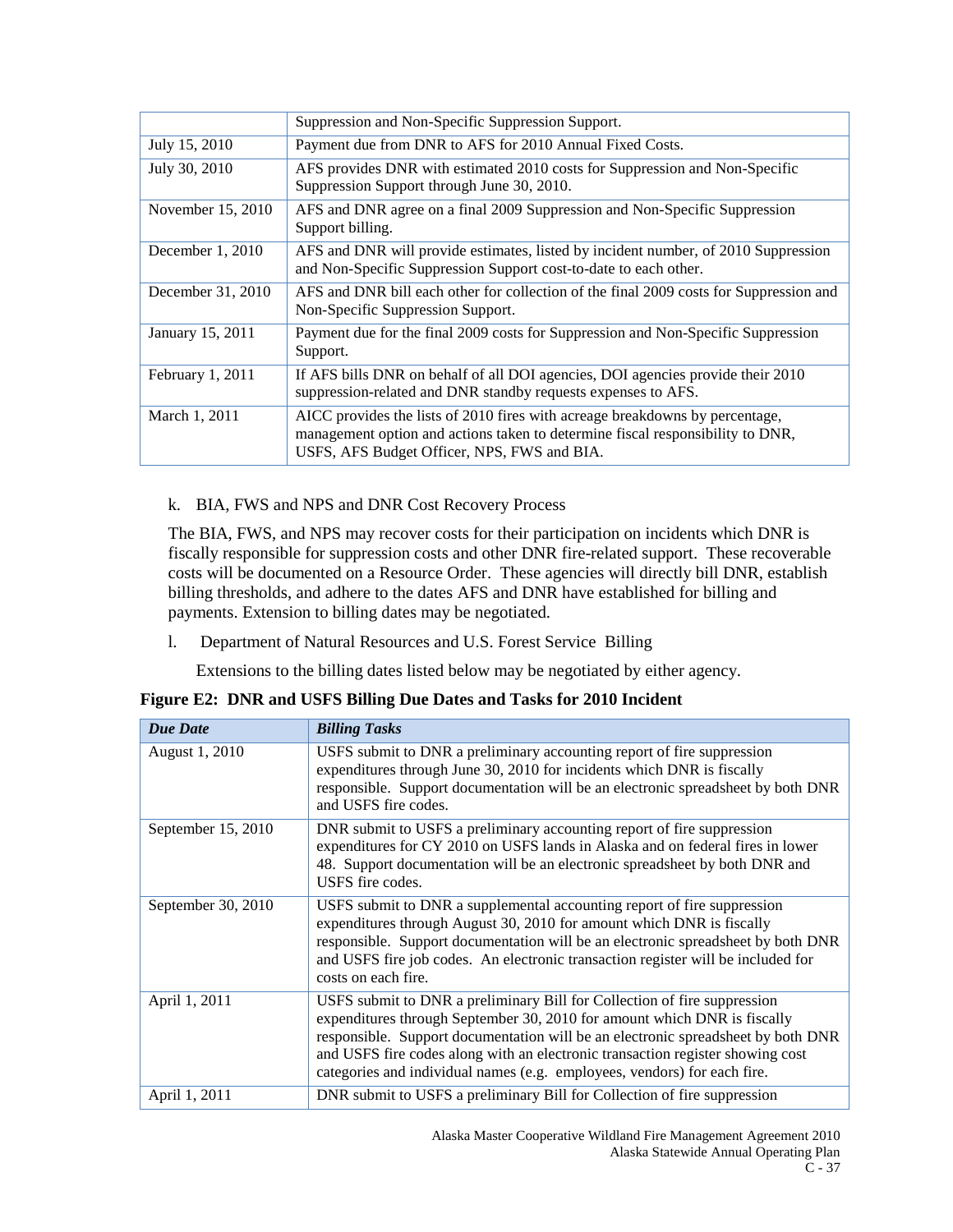|                    | expenditures through September 30, 2010 on USFS lands in Alaska and on federal                                                               |
|--------------------|----------------------------------------------------------------------------------------------------------------------------------------------|
|                    | fires in lower 48. Support documentation will be an electronic spreadsheet by both                                                           |
|                    | DNR and USFS fire codes along with an electronic transaction register showing                                                                |
|                    | cost categories and individual names (e.g. employees, vendors) for each fire.                                                                |
| November $1, 2011$ | USFS submit to DNR a final Bill for Collection of fire suppression expenditures for<br>FY 2010 amount, reimbursable by DNR, not yet billed.  |
| November $1, 2011$ | DNR submit to USFS a final Bill for Collection of fire suppression expenditures for<br>FY 2010 amount, reimbursable by USFS, not yet billed. |
|                    |                                                                                                                                              |

45. Trespass Cost Recovery

All reports and materials compiled or prepared in connection with establishing cause, extent, or potential liability for any fire or response incident shall be provided to the responsible Jurisdictional Agency. The Protecting Agency, upon request, will provide the Jurisdictional Agency with detailed costs to support trespass cases.

The statistics included in the final fire report will be used for litigation purposes.

- 46. Purchaser, Contractor, Operator, Permittee, Etc., Fires: Refer to Master Agreement.
- 47. Stafford Act Use and Reimbursement

USFS reimburses DNR for expenses incurred by DNR resources and personnel including base pay, overtime and travel.

## **GENERAL PROVISIONS**

## 48. Fire / Incident Information

Every effort should be made to distribute fire information to the public in a timely manner.

a. AICC and National Situation Report

Each protecting area Interagency Fire Dispatch Center submits an evening report to AICC with the information on wildfires and prescribed burns necessary to complete required reports to the National Interagency Coordination Center and to compile the AICC Situation Report. Incident Status Summaries (ICS209) are required as directed in the AIMG.

Information flow for Stafford Act responses is similar to the above.

b. Protecting Agency and Incident Management Teams Role and Staffing

AFS and DNR have Public Information Officers who jointly staff an interagency fire information office at the AFS facility in Fairbanks. They post daily highlights on the AICC website during the fire season. That office or the local agency administrator is the point of contact for Inciweb access authorization for Alaska incidents.

At Alaska Preparedness Levels 1-3, the AFS and DNR Public Information Officers provide support and collaboratively develop media releases on behalf of AICC. At Alaska Preparedness Level 4 and 5, a Joint Information Center (JIC) will be activated and staffed. The JIC will normally be located at AICC and managed by AICC Center Manager. Other JIC functions requested or established by the Parties to this Agreement will be coordinated with the JIC at AICC. The JIC will refer all inquiries concerning individual agency policy to the responsible jurisdictional agency.

The Protecting Agency and the Incident Management Team, when assigned, will be the lead and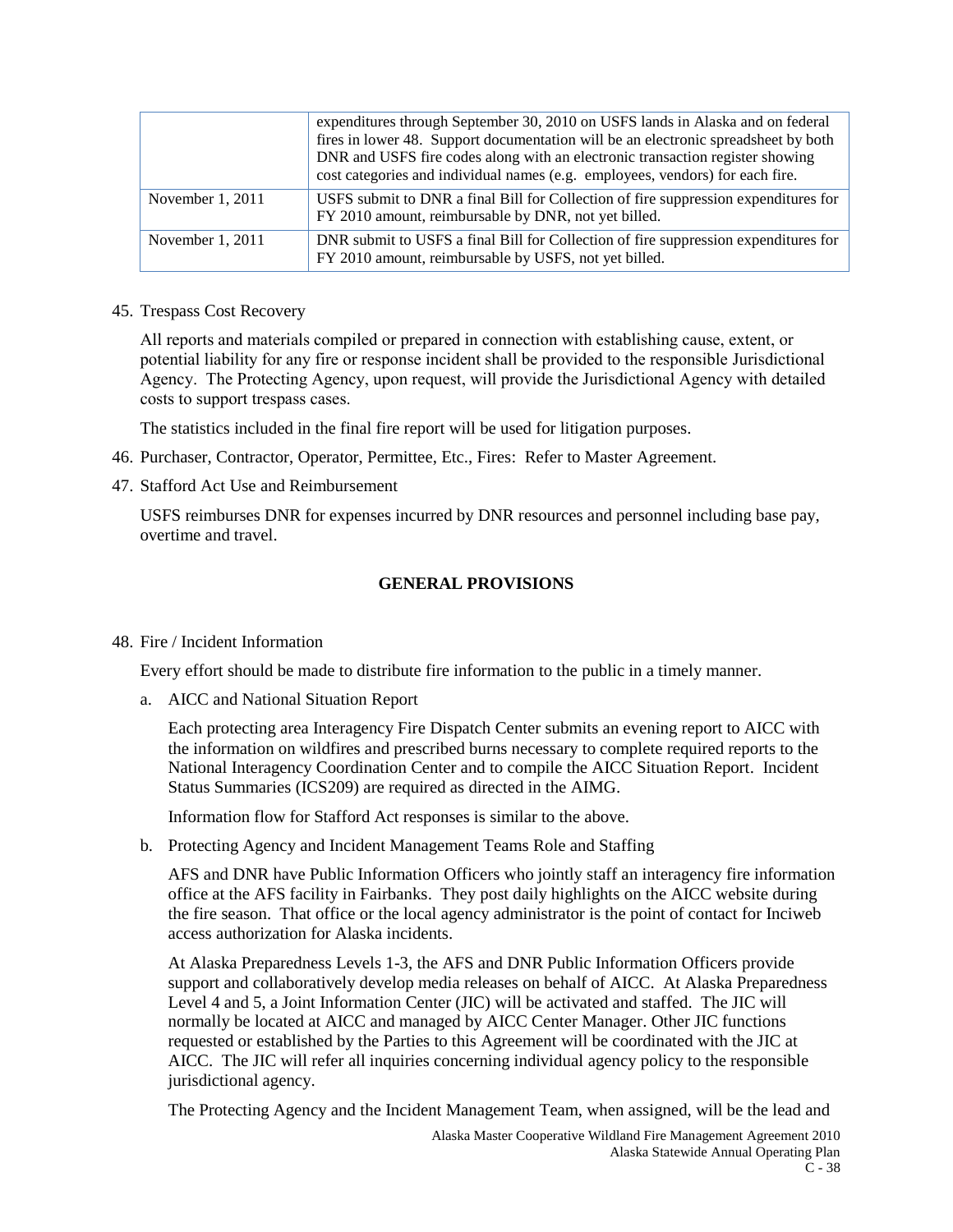are responsible for the release of operational information and public safety concerns during the initial response to, and for on-going wildfires. Releases may contain messages about safety, Firewise, general wildland fire facts, and other explanatory information that pertains to fire statistics including agency policy and messaging when requested by the agency administrator. Fire operational information media releases will be approved by the AICC Center Manager or the Incident Commander prior to release and copies distributed to all agencies. Releases will be issued under an AICC letterhead. When including agency policy or messaging, AICC or the Protecting Agency will coordinate with the Jurisdictional Agency. Policy questions will be referred to the responsible Jurisdictional Agency.

c. Jurisdictional Agencies Role

The Jurisdictional Agency will be responsible for approving, and on a case by case basis developing, information releases that include agency messaging, and all policy related information. When releases include specific incident related information, they will coordinate with Protecting Agencies and IMTs to ensure consistency. The protocols for internal Jurisdictional Agency fire information updates are at the discretion of each agency. Jurisdictional Agencies will use their letterhead for agency-developed fire policy and messaging releases and copies distributed to involved parties.

During emergency situations and immediate threats to public safety, the Incident Commander will release necessary information without additional approvals to the public and the media directly and provide copies to the affected agencies.

Delegations of Authority may include further direction and points of contact and will not conflict with the terms above.

Upon request and availability, the Parties to this Agreement may provide fire information support.

49. Miscellaneous Assistance

Agencies are accountable for tracking the expenditures charged for these activities. Where separate reimbursable agreements are necessary, establishing reimbursable agreements and charge codes preseason is encouraged. Costs associated with this section that are eligible for reimbursement using a Bill for Collection may be totaled and included as a separate line item in the Annual Fixed Costs billing. Each bill is subject to audit.

- a. Fort Wainwright in Fairbanks: In addition to previously mentioned DNR employees, AFS provides office space and furniture; office equipment and supplies; utilities; and telecommunications, computers, network access and support to the following DNR employees.
	- Fire Operations Forester and their Administrative Staff
	- Fire Weather Coordinator
	- Public Affair Officer
	- Communications and Technical Systems Coordinator
- b. McGrath Facilities

The DNR is authorized to utilize the BLM's facilities and associated land at McGrath as a fire preparedness facility and is billed for the maintenance of those facilities.

c. Kenai Interagency Dispatch Center

Reference the USFS Chugach National Forest-DNR Coastal Region AOP.

d. Meals and Lodging (Reimbursable)

Currently, credit cards are not accepted at any DNR or AFS facilities for meals or lodging. Cash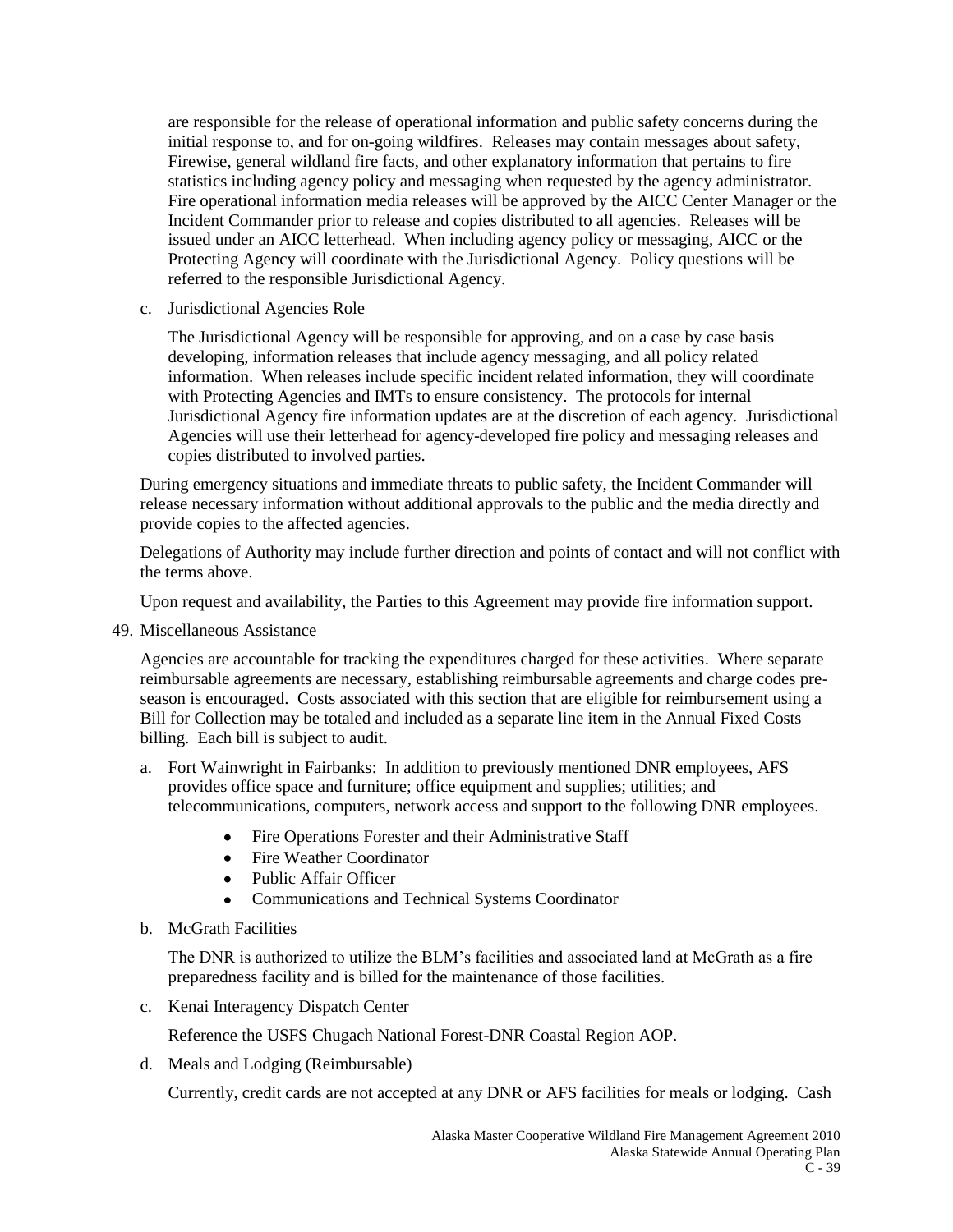is accepted at the AFS Barracks and AFS Dining Hall on Fort Wainwright.

Personnel using reimbursable agreements are required to enter their reimbursable agreement code. The cost charged for the meal will be based upon the established per diem rates for that location. Meals, including sack lunches that are ordered, regardless if they are consumed, will be billed to the charge code.

Lodging for agency personnel not on a Resource Order is available on a case-by-case basis. Rooms may be billed to a pre-approved reimbursable agreement code. Barracks rates are established annually.

50. Personnel Policy

See Exhibit – Supplemental Fire Department Resources. This section applies to retirees hired by local fire departments. Currently, this does not apply in Alaska.

- 51. Mutual Sharing of Information
	- a. Alaska Fire Information Websites

AFS hosts and maintains the AICC website at<http://fire.ak.blm.gov/>. This is also a portal to the AFS website.

| <b>DNR</b>        | http://forestry.alaska.gov/fire/current.htm |
|-------------------|---------------------------------------------|
| <b>FWS-Alaska</b> | http://www.fws.gov/fire/fmp/region7/alaska/ |
| NPS-Alaska        | http://www.nps.gov/akso/                    |

b. GIS Fire Perimeter Protocols

AFS has established GIS protocols for uploading and displaying on-going fire perimeters. The protocols are available at [http://fire.ak.blm.gov/administration/awfcg\\_committees.php.](http://fire.ak.blm.gov/administration/awfcg_committees.php) The latest version of a perimeter provided to AFS is displayed at<http://fire.ak.blm.gov/predsvcs/maps.php>. At the end of fire season, the perimeters are added to the Large Fire Perimeter GIS file available annually in April from AFS.

Jurisdictional Agencies have the option to update an incident perimeter after fire season by submitting annual updates to AFS prior to March 1. AFS will incorporate those updates into historical fire data and perimeter files. This is to ensure the most accurate information for the historical databases.

c. Final Fire Reports

AICC will provide the Jurisdictional Agencies with copies of final fire reports (DI-1202), for all fires within the agency's administrative unit boundaries no later than November 1 (October 10 for BIA), or on request.

The final fire report data as of November 1 will be used for litigation and accounting purposes.

d. WFDSS Points of Contact

Points of contact for WFDSS roles are the Geographic Editors. Reference Exhibit B for those names.

52. Accident Investigations

Agency policies and Chapter 18 of *the Interagency Standards for Fire and Fire Aviation Operations,* [\(http://www.nifc.gov/policies/reference\\_materials.htm\)](http://www.nifc.gov/policies/reference_materials.htm) contains the thresholds for levels of accident investigations required.

The agencies with operational control of the incident will initiate the accident investigation as soon as possible and will provide all information to the accident investigation team, if established. Each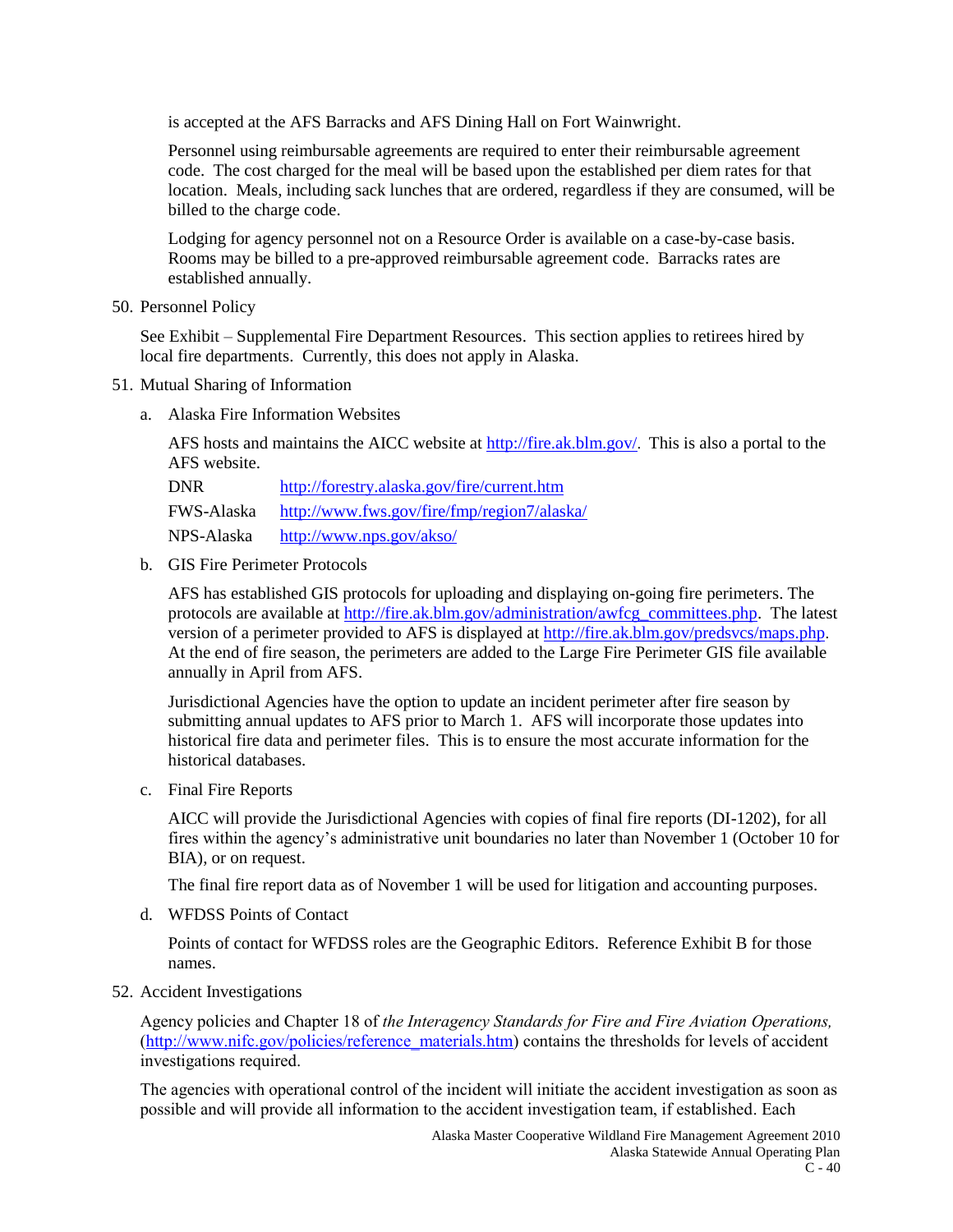affected agency will provide all reports and materials to the employing agencies of anyone involved in an accident and other affected agencies, upon request and within their legal parameters.

- For a wildfire, the agency with operational control is the Protecting Agency.
- For a prescribed fire, the agency with operational control is the Jurisdictional Agency.
- For normal and routine business, the agency with operational control is the employing agency or agency for which the affected individual(s) are fulfilling an assignment. For example, USFS smokejumpers filling a Resource Order for a booster crew and assigned to AFS, AFS would be the agency with operational control; the USFS is the employing agency.
- 53. Waiver: Refer to Master Agreement
- 54. Modification

Revisions or updates to this AOP are automatically incorporated into the Master Cooperative Wildland Fire Management Agreement dated April 2010. A formal modification to the Master Agreement is unnecessary.

55. Annual Review

This AOP is reviewed annually and revised as needed by March 15. The review will be scheduled and lead by the Protecting Agencies. The review participants will include the DNR Chief of Fire and Aviation, the AFS Manager, USFS Regional Fire and Fuels Group Leader, and the regional fire management officers of FWS, NPS & BIA or their designated representatives.

Other reviews will be conducted as needed or required by agency policy.

An After Action Reviews may be hosted by any Parties to this Agreement for any incident. The Interagency Fall Fire Review is scheduled annually to discuss issues and concerns.

56. Duration of Agreement

The term of this Agreement shall commence on the dates Parties sign below and shall remain in effect for one year from that date or until replaced.

57. Previous Agreements Superseded

This Annual Operating Plan supersedes the following:

2009 Annual Operating Agreement for the Reciprocal Fire Protection Agreement between DOI, BLM, AFS and the State of Alaska, DNR, Division of Forestry

2009 Annual Fire Operation Plan between the USFS-Region 10 and the State of Alaska, DNR, Division of Forestry.

58. Authorized Representatives

For the 2010 fire season, the DNR Commissioner and the Alaska directors of the Federal Agencies are the signatories on behalf of their agency and administrative units. The AFS Manager, DNR Chief of Fire and Aviation, the BIA Regional Fire Management Officer, the FWS Regional Fire Coordinator, the NPS Regional Fire Management Officer and the USFS Regional USFS Regional State and Private Forestry Director will also be signatories.

For 2011and beyond, the Statewide AOP signatories will be the DNR Chief of Fire and Aviation, the AFS Manager, USFS Regional State and Private Forestry Director, and the regional fire management officers of FWS, NPS & BIA.

IN WITNESS WHEREOF, the Parties hereto have executed this Master Cooperative Wildland Fire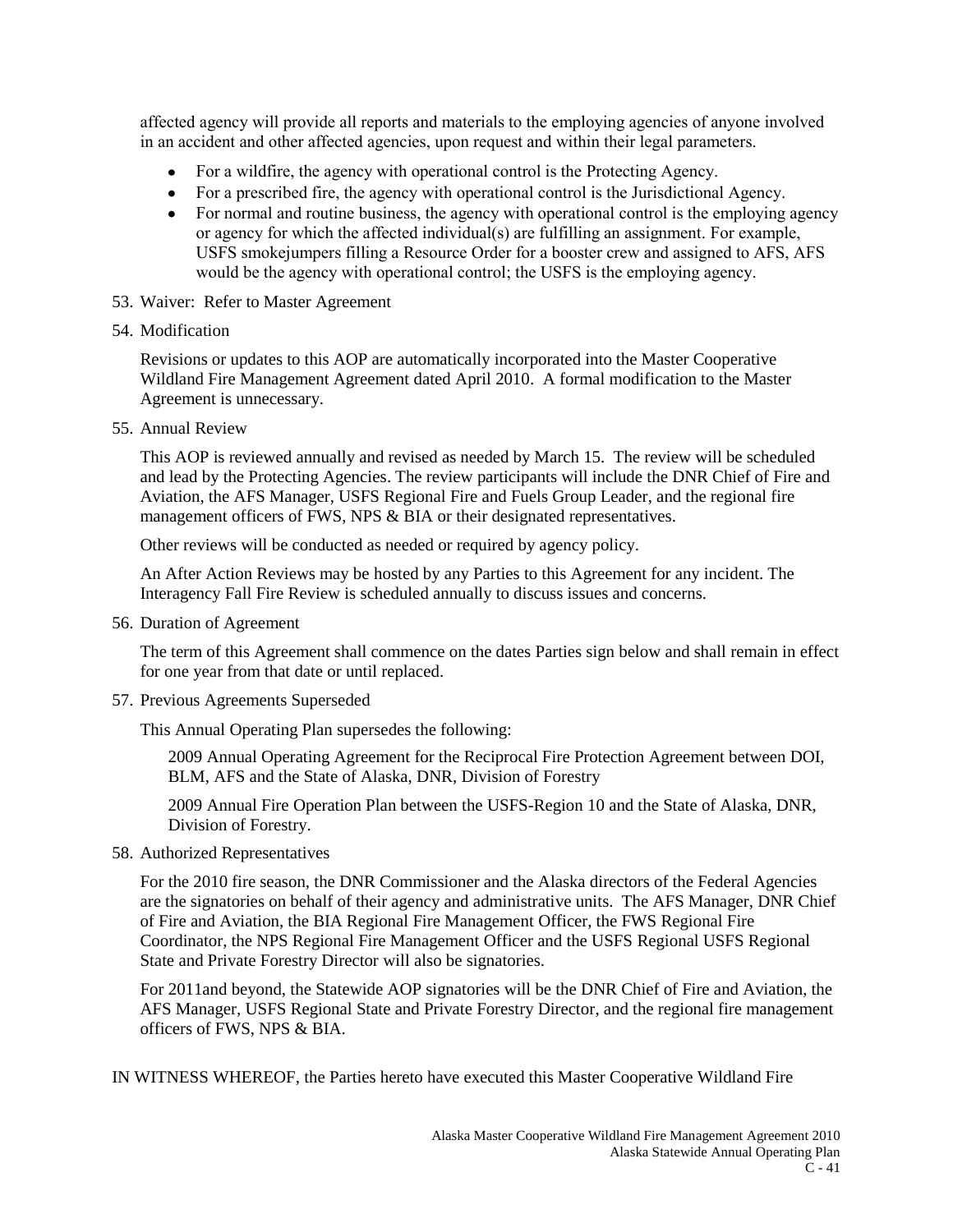Management and Stafford Act Response Agreement as of the date of signature of the Party's authorized representative.

**SIGNATURES** UNITED STATES DEPARTMENT OF THE INTERIOR

m

Eugene R. Virden, Regional Director (Acting) Bureau of Indian Affairs, Alaska Region

Date:  $4220 - 10$ 

an

 $4123/10$ 

Julia Dougan, State Director (Acting), Alaska Bureau of Land Management

Date:

Geoffrey L. Haskett, Regional Director Fish and Wildlife Service, Alaska Region

Date:  $4\sqrt{20}$ 

Ju 4

Sue Masica, Regional Director National Park Service, Alaska Region

Date:  $20/0$ 

UNITED STATES DEPARTMENT OF AGRICULTURE

p e a

Beth Pendleton, Regional Forester United States Forest Service, Region 10

Date:

Regional Fire Management Officer Date:

Ken Snell Regional Fire Director Date:

**ALASKA DEPARTMENT OF NATURAL RESOURCES**  $OF$ 

Tom Irwin, Commissioner

Date: APRIL 21, 2010

Tom Kurth Chef of Fire and Aviation

Date:  $4/21/2010$ 

Alaska Master Cooperative Wildland Fire Management Agreement 2010 Alaska Statewide Annual Operating Plan  $C - 42$ 

**Steve Heppner** Regional Fire Management Officer

Date:  $4 - 20 - 10$ 

 $\frac{3}{2}$  ).

John Gould Manager Alaska Fire Service

Date:

Doug Alexander

Regional Fire Coordinator

 $41512010$ Date:

Dan Warthin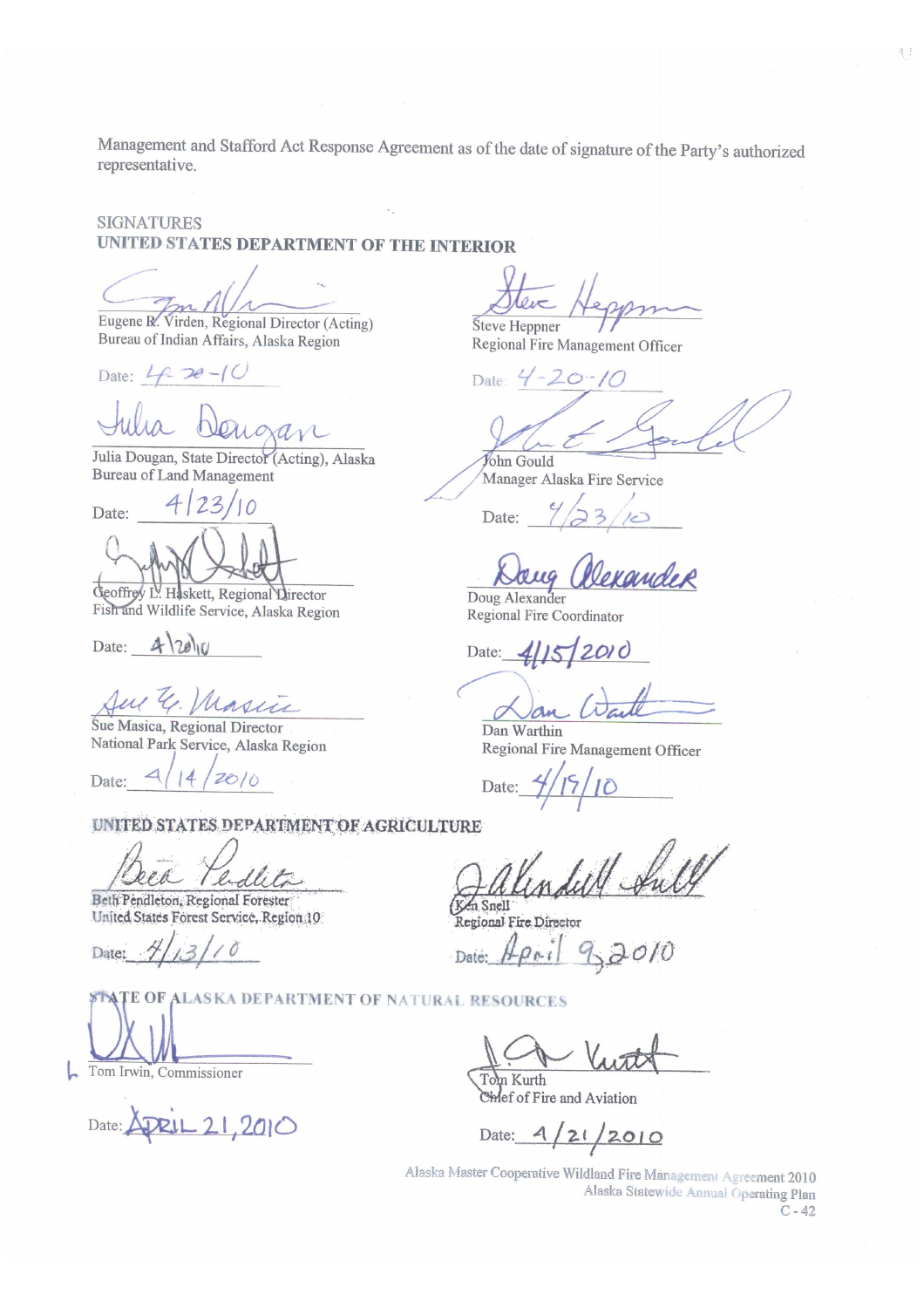# **Alaska Statewide Annual Operation Plan 2010**

## **Attachment 1**

# **Alaska Fire Service**

# **Annual Fixed Costs**

## **Annual Fixed Costs AFS bills DNR**

| <b>Item</b>                                                                                        | Formula                                                                                                                                                                                                                                                                              | 2010 Costs     |
|----------------------------------------------------------------------------------------------------|--------------------------------------------------------------------------------------------------------------------------------------------------------------------------------------------------------------------------------------------------------------------------------------|----------------|
| <b>DNR</b> Percentage of AICC<br><b>Operating Budget</b><br>(AOP Clause 12)                        | 15% of expenses for office space, furniture, telephones<br>and toll calls, postage, electricity, heat, copiers, office<br>supplies, printers, facsimile machine, snow plowing,<br>building maintenance, and special electronics<br>maintenance.<br>$$43,000 \text{ X}$ .15 = \$6,450 | \$6,450        |
| <b>DNR Pilots and Air Attack</b><br>personnel assigned to Fort<br>Wainwright.<br>(AOP Clause 44f)  | 448 sq. ft. of office space X $2$ /sq. ft. X 4 mos. = \$3,584<br>$$6.50/day$ for 120 days for porta-potty service = \$780<br>$\$3,584 + \$780 = \$4,364$                                                                                                                             | \$4,364        |
| DNR Communications &<br><b>Technical Systems</b><br>Coordinator<br>(Clause 49)                     | 108 sq. ft. of office space X \$3/sq. ft. X 12 mos. = \$3,888<br>1 telephone line X $$30/$ line X $12$ mos. = \$360<br>Toll calls: $$100/$ mo. X 12 mos. = $$1,200$<br>$$3,888 + $360 + $1,200 = $5,448$                                                                             | \$5,448        |
| <b>DNR Fire Operations Forester</b><br>and Administrative Staff<br>(Clause 49)                     | 165sq.ft. of office space X $4$ /sq.ft. X 12 mos. = \$7,920<br>3 telephone line X $$30/$ line X $12$ mo = \$1,080.<br>Toll calls: $$100/$ mo. X 12 mos. = $$1,200$<br>$$7,920 + $1,080 + $1,200 = $10,200$                                                                           | \$10,200       |
| <b>DNR</b> Fire Weather<br>Coordinator<br>(Clause 49)                                              | 60 sq. ft. X $$3.00/sq$ . ft. per mos. X 9 mos. = $$1,620$<br>1 telephone line X $$30/$ line X 9 mos. = $$270$<br>Toll calls: $$100/$ mo. X 9 mos. = \$900<br>$$1,620 + $270 + $900 = $2,790$                                                                                        | \$2,790        |
| <b>DNR Public Affairs Officer</b><br>(Clause 49)                                                   | 112 sq. ft. of office space X $$3/sq$ . ft X 6 mos. = $\overline{$2,016}$<br>1 telephone line X $$30/$ line X $12$ mo = \$360<br>Toll calls: $$100/$ mo. X 12 mos. = $$1,200$<br>$$2,016 + $360 + $1,200 = $3,576$                                                                   | \$3,576        |
| GIS and IT Application<br>Modifications Specific to DNR<br><b>Use Requirements</b><br>(Clause 41b) | Project by Project as agreed.                                                                                                                                                                                                                                                        | $\theta$       |
| <b>Interagency Cache Planning</b><br>(Clause 38e)                                                  | AFS will bill DNR the negotiated amount of monetary<br>support. \$20,000 was billed in 2009; no identified costs<br>for 2010 to date.                                                                                                                                                | $\overline{0}$ |
| <b>Lightning Detection Network</b><br>(Clause 42c)                                                 | 33.33% s for installation, maintenance, and operating<br>costs. Annual maintenance and equipment replacement<br>of ALDN is based upon actual maintenance and<br>amortized replacement costs of the equipment                                                                         | \$40,484       |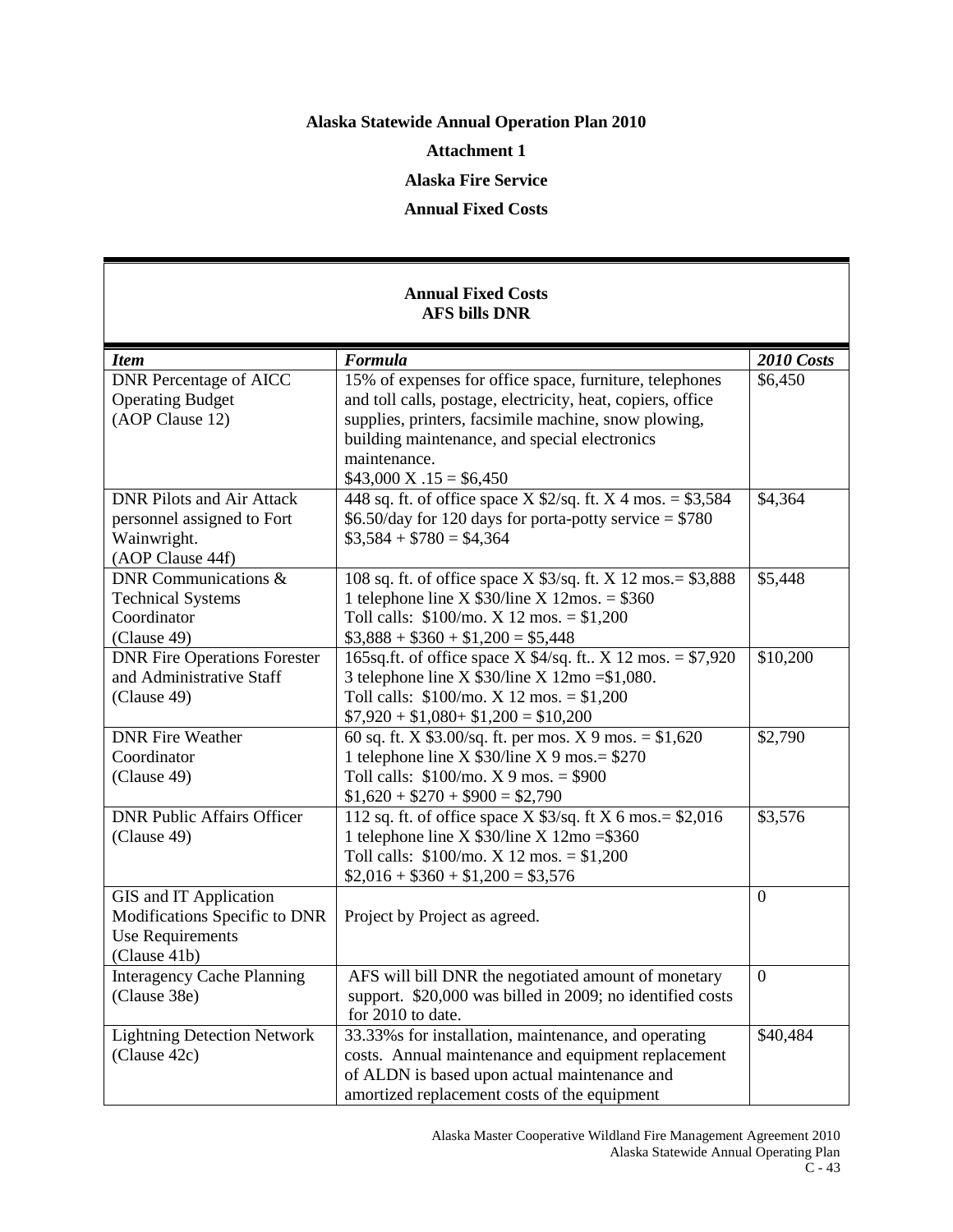|                           | infrastructure. Equipment infrastructure = $$60,000$ ,    |          |
|---------------------------|-----------------------------------------------------------|----------|
|                           | Maintenance = $$34,475$ , Communications = $$26,977$ ,    |          |
|                           | $$60,000 + $34,475 + $26,977 = $121,452$                  |          |
|                           | $1/3$ X \$121,452 = \$40,484                              |          |
| <b>McGrath Facilities</b> | <b>Annual Maintenance Expenses</b>                        | \$50,000 |
| (Clause 49b)              |                                                           |          |
| <b>RAWS</b> Maintenance   | Costs per RAWS site includes: travel (\$700), parts       | \$76,600 |
| (Clause 42d)              | (\$1330), personnel costs (\$400), and sensor maintenance |          |
|                           | and calibration (NIFC Depot Maintenance) (\$800).         |          |
|                           | $$700 + $1330 + $400 + $800 = $3230$ per site             |          |
|                           | Maintenance for 20 sites: $$3230 X 20 = $64,600$ .        |          |
|                           | Upgrade for high speed data transmission 2 RAWS sites     |          |
|                           | @ \$6,000 per site = \$12,000.                            |          |
|                           | $$64,600 + $12,000 = $76,600*$                            |          |
|                           | *Figures are from ITCG 2010 AOP                           |          |
| Teletype                  | 40% of the costs of the teletype hub operation,           | \$5,000  |
| (Clause 41c)              | application maintenance, and direct support to DNR        |          |
|                           | users                                                     |          |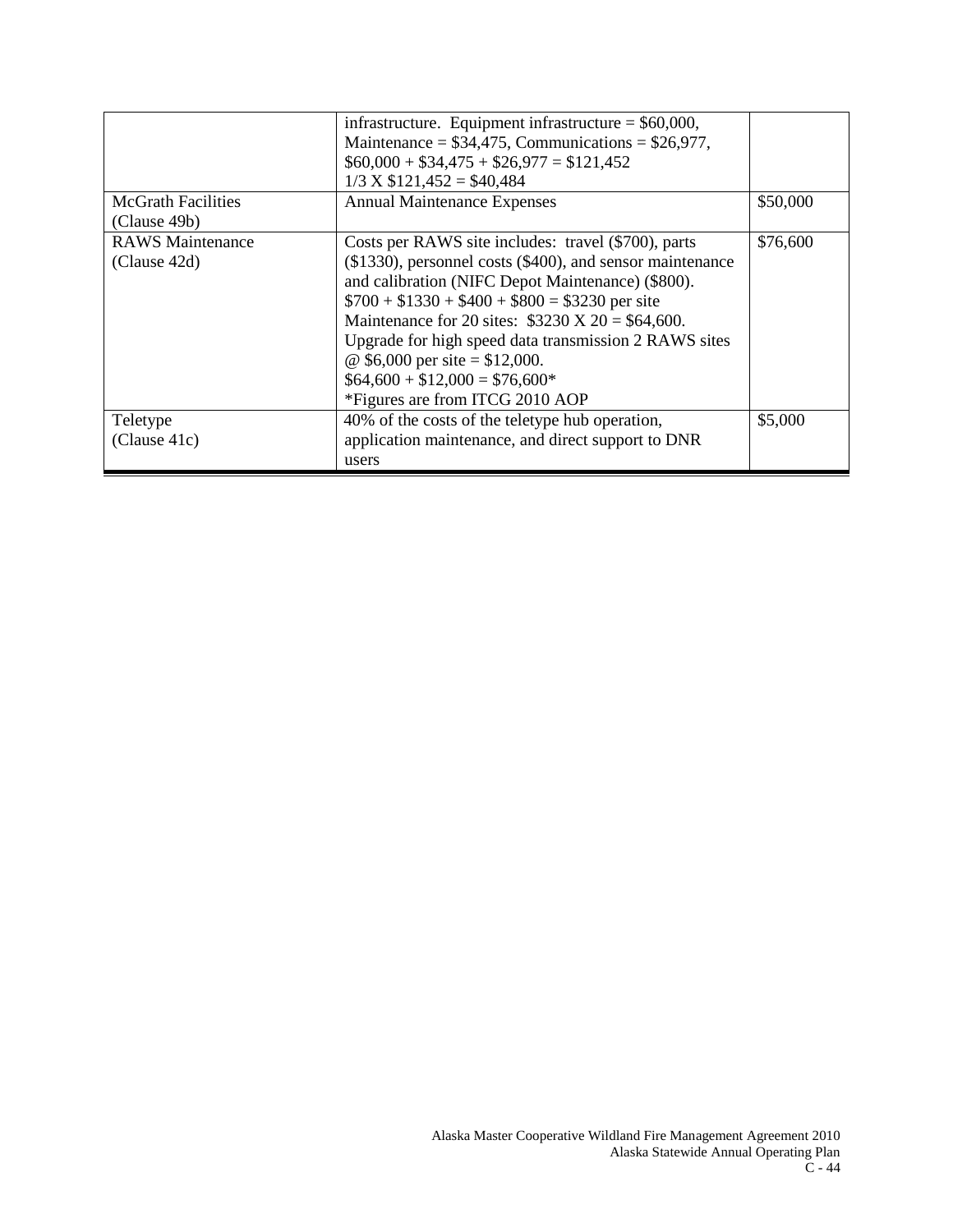# **Alaska Statewide Annual Operation Plan 2010**

## **Attachment 2**

# **Synopsis**

# **Suppression and Non-Specific Support Items**

| <b>Suppression and Non-Specific Support Items</b>                                                                                                                 |                                                                                                                                                                                                                                                                                                                                                                                       |  |  |
|-------------------------------------------------------------------------------------------------------------------------------------------------------------------|---------------------------------------------------------------------------------------------------------------------------------------------------------------------------------------------------------------------------------------------------------------------------------------------------------------------------------------------------------------------------------------|--|--|
| <b>Item</b>                                                                                                                                                       | Formula                                                                                                                                                                                                                                                                                                                                                                               |  |  |
| Incidents where the initial action<br>was intended to extinguish the<br>wildfire<br>(Clause 36a)                                                                  | Costs will be apportioned based on the acres burned and the<br>associated responsible fiscal agency.                                                                                                                                                                                                                                                                                  |  |  |
| Incidents where the initial action<br>upon discovery is surveillance, or<br>site specific protection<br>(Clause 36a)                                              | All costs incurred are attributed to the agency on whose land<br>the fire originated and billed to the party that is fiscally<br>responsible. All costs incurred are attributed to the agency on<br>whose land the fire originated and billed to the party that is<br>fiscally responsible.                                                                                           |  |  |
| <b>Non-Standard Response</b><br>(Clause 36a)<br>Complexes<br>(Clause 36b)                                                                                         | Costs will be apportioned for non-standard responses on a<br>case-by-case basis and will follow the protocols listed above.<br>Costs will be attributed to each fire in the complex and<br>apportioned as listed above.<br>Complex costs that cannot be attributed to individual fires will<br>be prorated and apportioned as a percentage of effort/cost<br>attributed to each fire. |  |  |
| Joint Projects and Project<br>Assistance including Prescribed<br>Fire (Clauses $18 \& 22$ )                                                                       | All project costs will be billed to the agency that developed<br>the project unless otherwise agreed to in the project plan.                                                                                                                                                                                                                                                          |  |  |
| <b>Extended and Weekend Staffing</b><br>for Statewide Shared Tactical<br>Resources (Clause 13b)                                                                   | Costs for tactical resources and their support will be allocated<br>to the agency making the request.                                                                                                                                                                                                                                                                                 |  |  |
| <b>Local Extended Staffing</b><br>(Clause 13e)                                                                                                                    | As authorized by the Protecting Agency FMO.                                                                                                                                                                                                                                                                                                                                           |  |  |
| <b>Supplemental Resource Requests</b><br>(Clause 13f)                                                                                                             | Costs will be apportioned as decided in the Daily Statewide<br>Strategy Meeting or by the AMAC.                                                                                                                                                                                                                                                                                       |  |  |
| Fire Medic Program<br>(Clause 13h)                                                                                                                                | Billed costs include Fire Medics salary and resupply costs of<br>kits and are included with the incident expenses. Pre-season<br>training are costs are allocated equally to AFS and DNR.                                                                                                                                                                                             |  |  |
| Training<br>(Clause 40b)                                                                                                                                          | Expenses associated with field deliverable courses will be<br>included in the incident costs.                                                                                                                                                                                                                                                                                         |  |  |
| Various Support functions<br><b>Interagency Fire Dispatch Centers</b><br>(Clause 11a), Equipment and<br>Supplies (Clause 38), Aviation<br>Operations (Clause 43k) | Costs incurred are attributed to an incident but, when<br>necessary and as authorized by the Protecting Agency FMO,<br>may also be charged to non-specific support code.                                                                                                                                                                                                              |  |  |
| <b>Administrative Overhead Rate</b><br>Clause 44h                                                                                                                 | 15% negotiated rate not to exceed a maximum of \$350,000 per<br>calendar year for 2010.                                                                                                                                                                                                                                                                                               |  |  |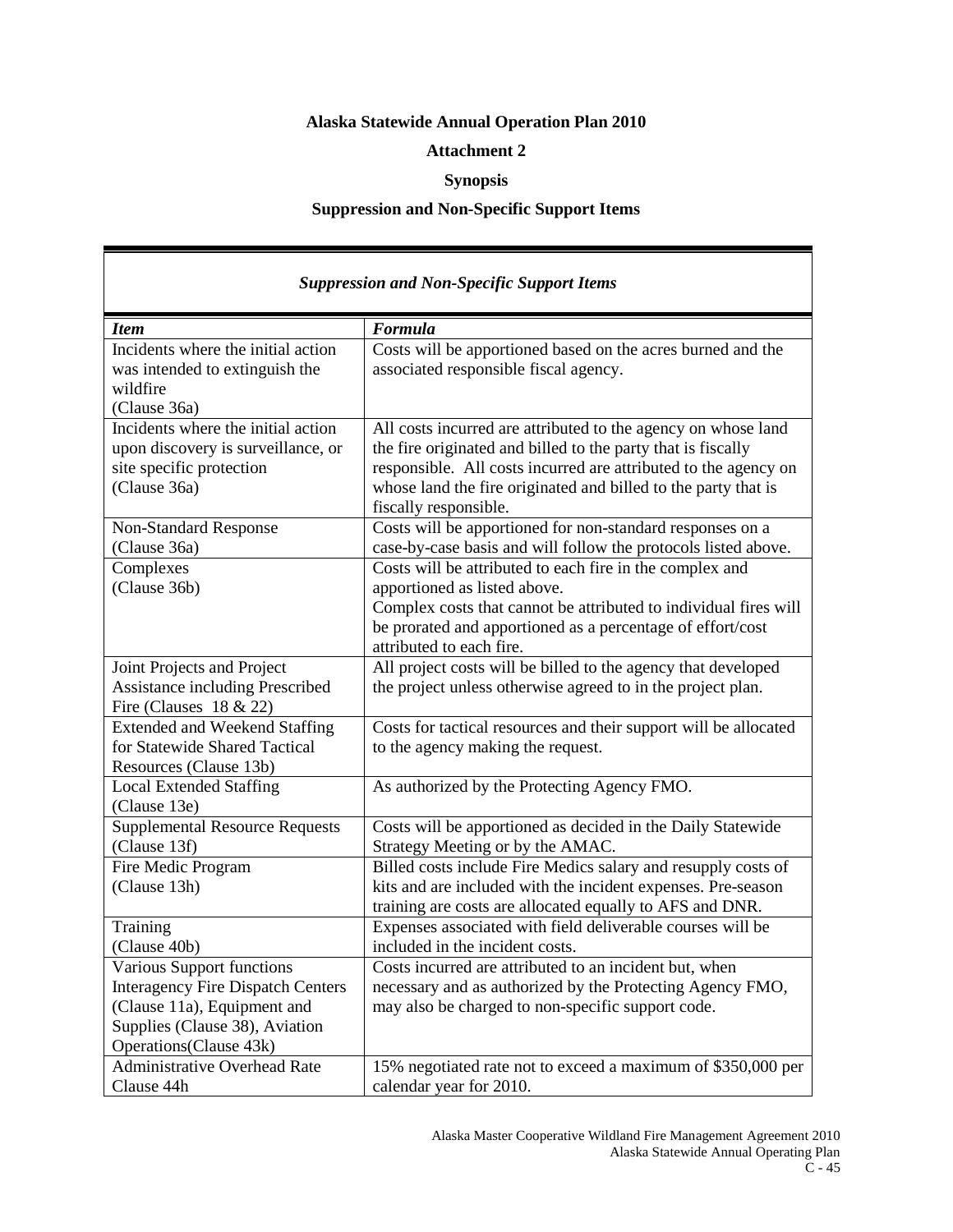#### **Alaska Statewide Annual Operation Plan 2010**

**Attachment 3**

#### **AFS and DNR Radio Frequencies**

#### **AFS FREQUENCY LIST**

All frequencies are VHF-FM unless otherwise specified, and in MHz.

| <b>LOCALE</b> | <b>FREQUENCY</b> |                      | <b>USE</b>                       | <b>LOCATION</b>        |
|---------------|------------------|----------------------|----------------------------------|------------------------|
| Fairbanks     | VHF-AM 127.45    |                      | <b>AIR TO GROUND</b>             | <b>ESTER DOME</b>      |
| Area          | Gold             | 163.0250             | PRIMARY IA FBKS BOWL             | <b>ESTER DOME</b>      |
|               | Blue             | 166.8750             | PRIMARY IA MILITARY              | <b>ESTER DOME</b>      |
|               | Guard            | 168.6250             | <b>AIR GUARD</b>                 | <b>ESTER DOME</b>      |
|               | Tan              | 164.1500             | <b>TRANSPORATION FBKS BOWL</b>   | <b>ESTER DOME</b>      |
|               |                  | Turquoise 164.8000   | AFS RAMP LOCAL ONLY              | FT WAINWRIGHT          |
| Upper Yukon   | VHF-AM           | 127.45               | <b>AIR TO GROUND</b>             | <b>FORT YUKON</b>      |
| Zone          | Tan              | 164.1500             | LOGISTICS LOCAL ONLY             | <b>FORT YUKON</b>      |
|               | <b>Brown</b>     | 163.0500             | PRIMARY IA WHITE MTNS            | PORCUPINE DOME         |
|               | White            | 164.0875             | PRIMARY IA YUKON FLATS           | <b>LONE MTN</b>        |
|               | Silver           | 164.5250             | PRIMARY IA                       | <b>FROZEN CALF MTN</b> |
|               | Guard            | 168.6250             | <b>AIR GUARD</b>                 | <b>FROZEN CALF MTN</b> |
|               |                  | VHF-AM 127.45        | <b>AIR TO GROUND</b>             | <b>EAGLE</b>           |
|               | Gold             |                      | 163.0250 PRIMARY IA 40 MILE AREA | <b>GLACIER MTN</b>     |
|               | Guard            | 168.6250             | <b>AIR GUARD</b>                 | <b>GLACIER MTN</b>     |
| Tanana        | Guard            | 168.6250             | <b>AIR GUARD</b>                 | POPE CR DOME           |
| Zone          | Gray             | 171.7750             | PRIMARY IA RAY MTN               | <b>TOZI MTN</b>        |
|               |                  | <b>VHF-AM 127.45</b> | <b>AIR TO GROUND</b>             | <b>TANANA</b>          |
|               | Red              | 163.1750             | PRIMARY IA                       | <b>BITZSHTINI MTN</b>  |
| Galena        | Tan              |                      | 164.1500 LOGISTICS LOCAL ONLY    | <b>GALENA</b>          |
| Zone          |                  | Turquoise 164.8000   | <b>LOGISTICS LOCAL ONLY</b>      | <b>GALENA</b>          |
|               | <b>VHF-AM</b>    | 127.45               | <b>AIR TO GROUND</b>             | <b>TOTSON MTN</b>      |
|               | Gold             | 163.0250             | PRIMARY IA                       | <b>TOTSON MTN</b>      |
|               | Red              | 163.1750             | PRIMARY IA                       | PURCELL MTN            |
|               | Guard            | 168.6250             | <b>AIR GUARD</b>                 | <b>PURCELL MTN</b>     |
|               | <b>Brown</b>     | 163.0500             | PRIMARY IA                       | <b>GRANITE MTN</b>     |
|               | Silver           | 164.5250             | PRIMARY IA                       | <b>BLACKBURN MTN</b>   |

#### NOTES:

Primary Air-to-Air Frequency for all aircraft statewide will be 128.45 MHz VHF-AM

168.6250 MHz (Guard) is an EMERGENCY STATEWIDE AIR GUARD frequency and contact frequency. It is primarily an emergency frequency, and is in all handhelds and AFS Dispatch consoles.

AFS has adopted 166.6375 MHz (Green) as an interagency initial response air-to-ground frequency to be used for any wildland situation by any cooperator.

LOCAL ONLY means the frequency is available only on a local console, or on no console. All other frequencies appear on their respective Zone dispatch consoles at Fort Wainwright or Galena.